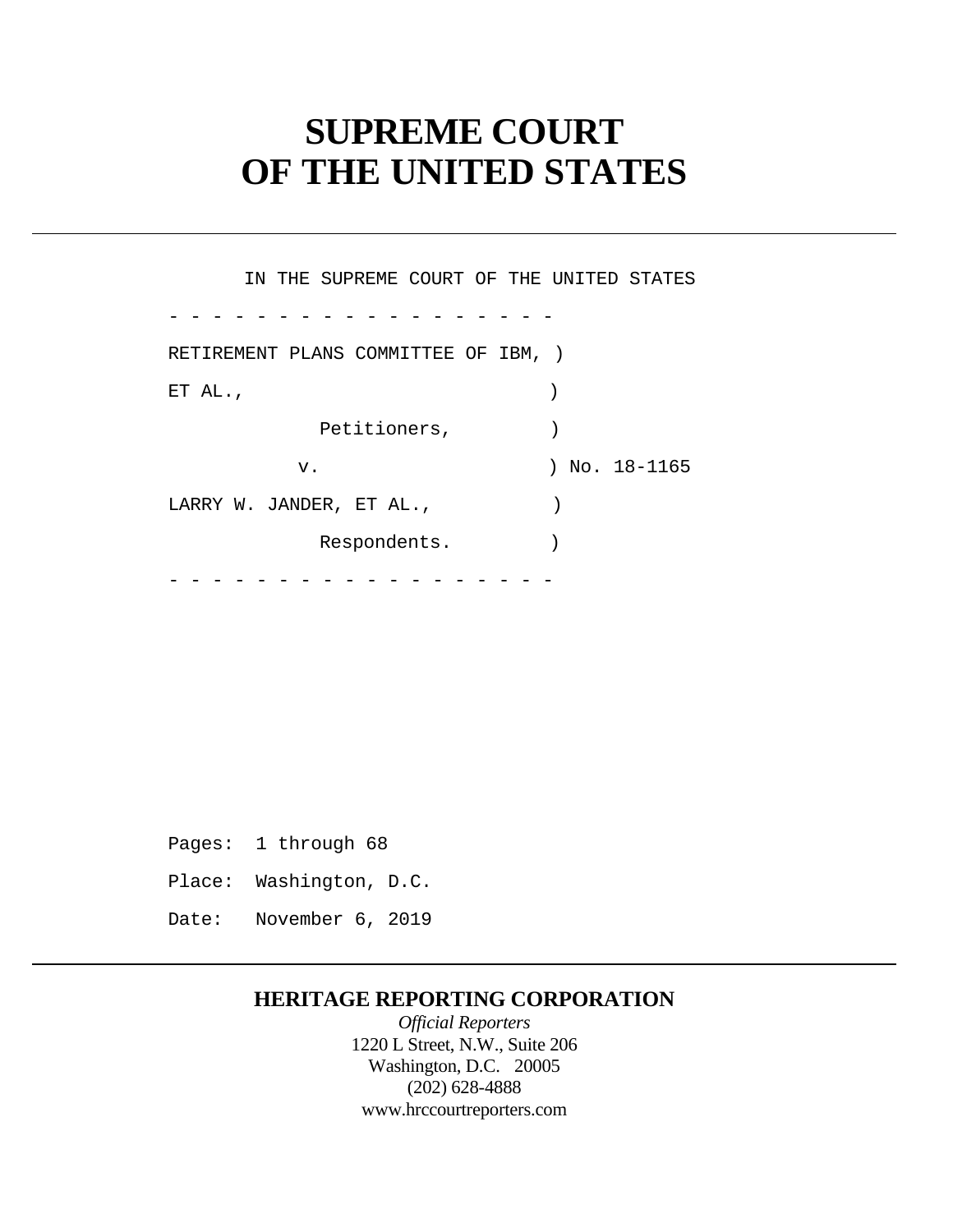1

```
1 
 \overline{2}3 
 4 
 5 
6 
7 
8 
9 
10 
11 
12
13 
14 
15 
16
17 
18 
19 
20 
21 
22 
23 
24 
25 
      - - - - - - - - - - - - - - - - - -
      - - - - - - - - - - - - - - - - - -
            IN THE SUPREME COURT OF THE UNITED STATES 
     RETIREMENT PLANS COMMITTEE OF IBM, ) 
     ET AL., \qquad \qquadPetitioners, )v. ) No. 18-1165 
     LARRY W. JANDER, ET AL., \qquad \qquadRespondents.
                    Washington, D.C. 
                  Wednesday, November 6, 2019 
             The above-entitled matter came on for 
     oral argument before the Supreme Court of the 
     United States at 11:08 a.m. 
     APPEARANCES: 
     PAUL D. CLEMENT, ESQ., Washington, D.C.;
         on behalf of the Petitioners. 
     JONATHAN Y. ELLIS, Assistant to the Solicitor 
         General, Department of Justice, 
         Washington, D.C.; for the United States, 
         as amicus curiae, supporting neither party. 
     SAMUEL BONDEROFF, ESQ., New York, New York; 
         on behalf of the Respondents.
```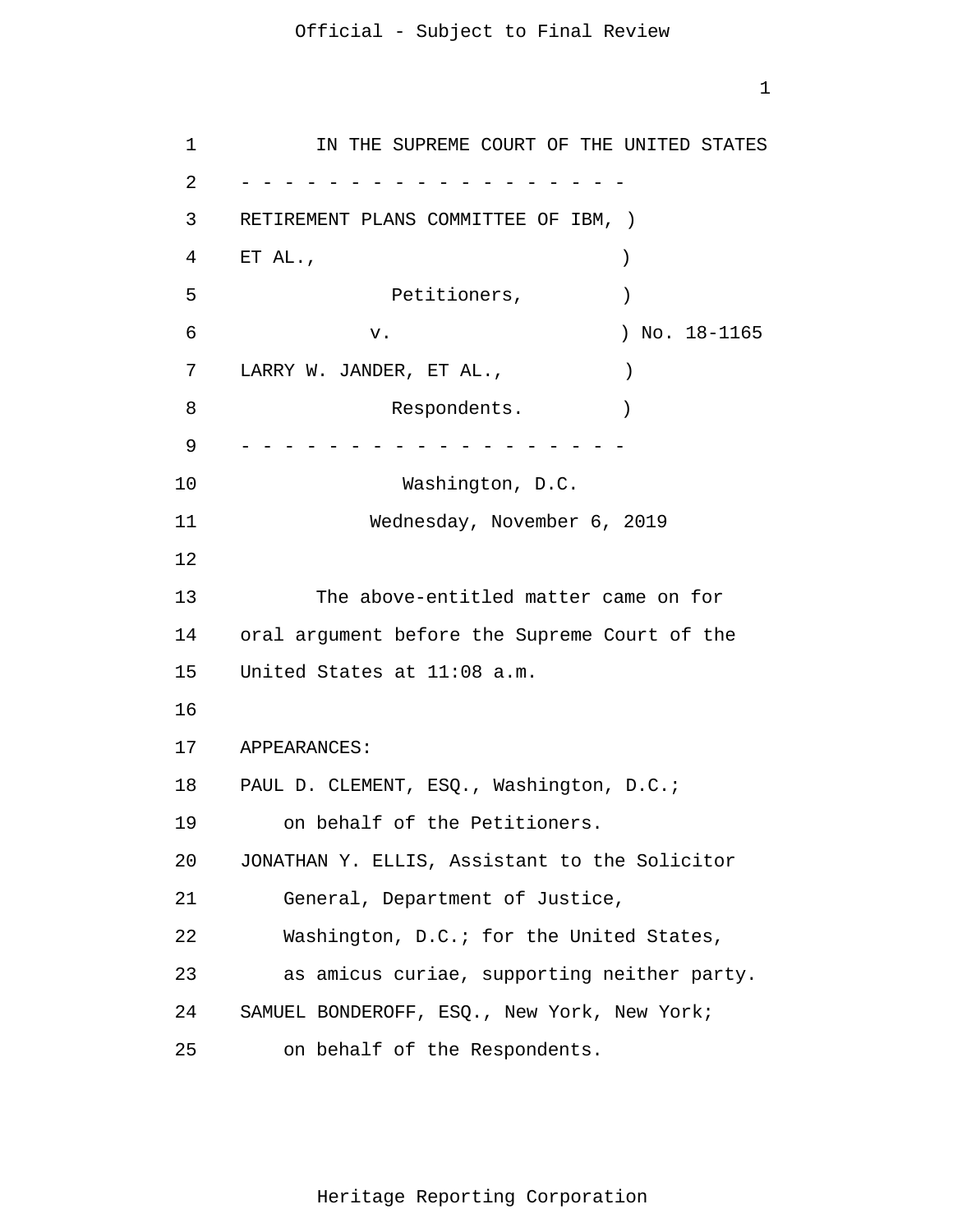| $\mathbf 1$    | CONTENTS                         |       |
|----------------|----------------------------------|-------|
| 2              | ORAL ARGUMENT OF:                | PAGE: |
| 3 <sup>7</sup> | PAUL D. CLEMENT, ESQ.            |       |
| $\overline{4}$ | On behalf of the Petitioners     | 3     |
| 5              | ORAL ARGUMENT OF:                |       |
| 6              | JONATHAN Y. ELLIS, ESQ.          |       |
| 7              | For the United States, as amicus |       |
| 8              | curiae, supporting neither party | 27    |
| 9              | ORAL ARGUMENT OF:                |       |
| 10             | SAMUEL BONDEROFF, ESQ.           |       |
| 11             | On behalf of the Respondents     | 38    |
|                | 12 REBUTTAL ARGUMENT OF:         |       |
|                | 13 PAUL D. CLEMENT, ESQ.         |       |
| 14             | On behalf of the Petitioners     | 64    |
| 15             |                                  |       |
| 16             |                                  |       |
| 17             |                                  |       |
| 18             |                                  |       |
| 19             |                                  |       |
| 20             |                                  |       |
| 21             |                                  |       |
| 22             |                                  |       |
| 23             |                                  |       |
| 24             |                                  |       |
| 25             |                                  |       |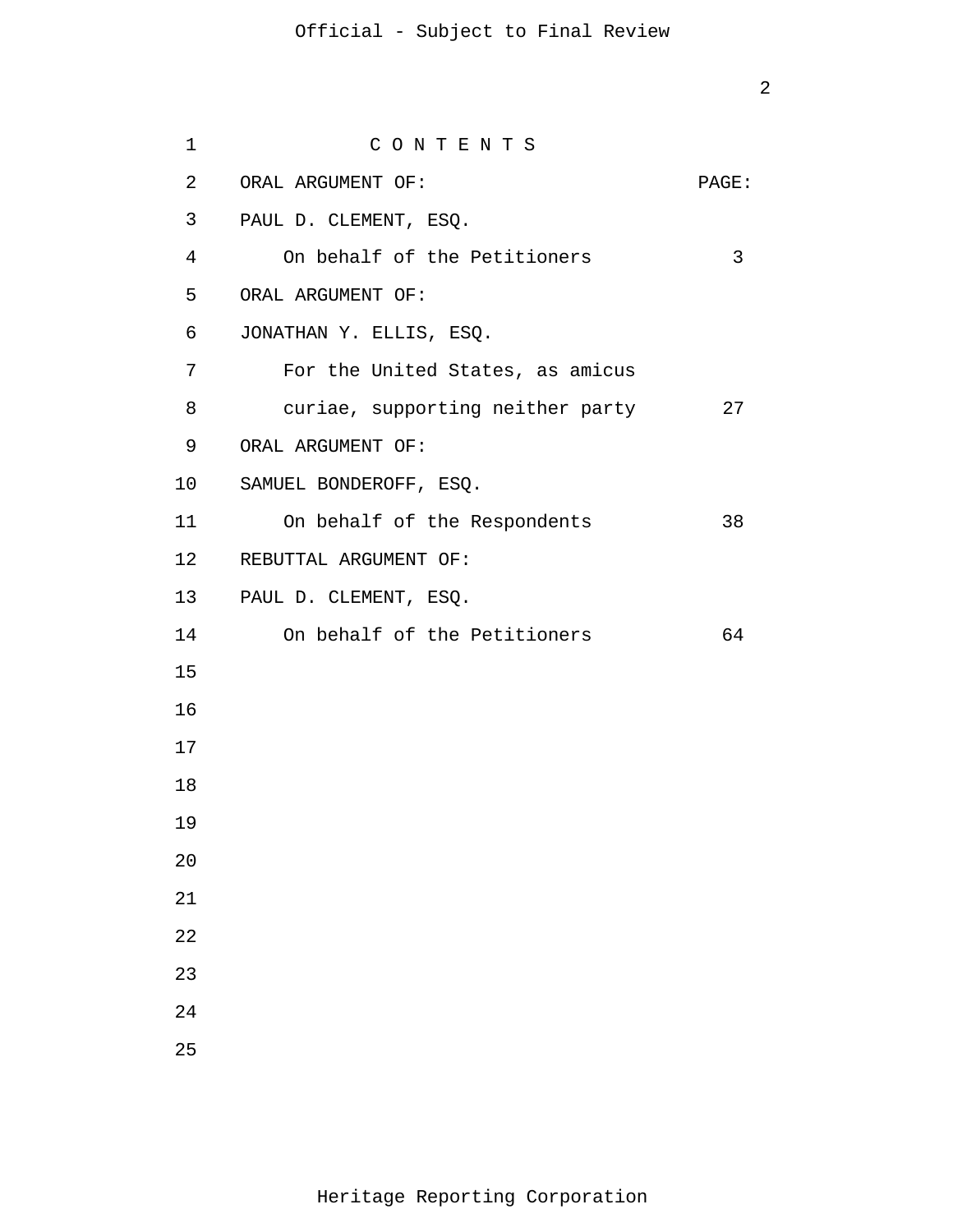1  $\overline{2}$ 3 4 5 6 7 8 9 10 11 12 13 14 15 16 17 18 19 20 21 22 23 24 25 P R O C E E D I N G S (11:08 a.m.) CHIEF JUSTICE ROBERTS: We'll hear argument next in Case 18-1165, the Retirement Plans Committee of IBM versus Jander. Mr. Clement. ORAL ARGUMENT OF PAUL D. CLEMENT ON BEHALF OF THE PETITIONERS MR. CLEMENT: Mr. Chief Justice, and may it please the Court: In Dudenhoeffer, this Court articulated a pleading standard that recognized that disclosure of negative inside information by insider fiduciaries could harm the plan and plan participants by immediately reducing the value of the fund. This Court thus required the plaintiffs to identify a specific alternative course of conduct that could not do more harm than good to the fund as a whole. Here, Respondents allege that insider fiduciaries should have taken inside corporate information, disclosed it through the regular corporate disclosure channels because disclosure was inevitable and the harms from concealment only grow over time.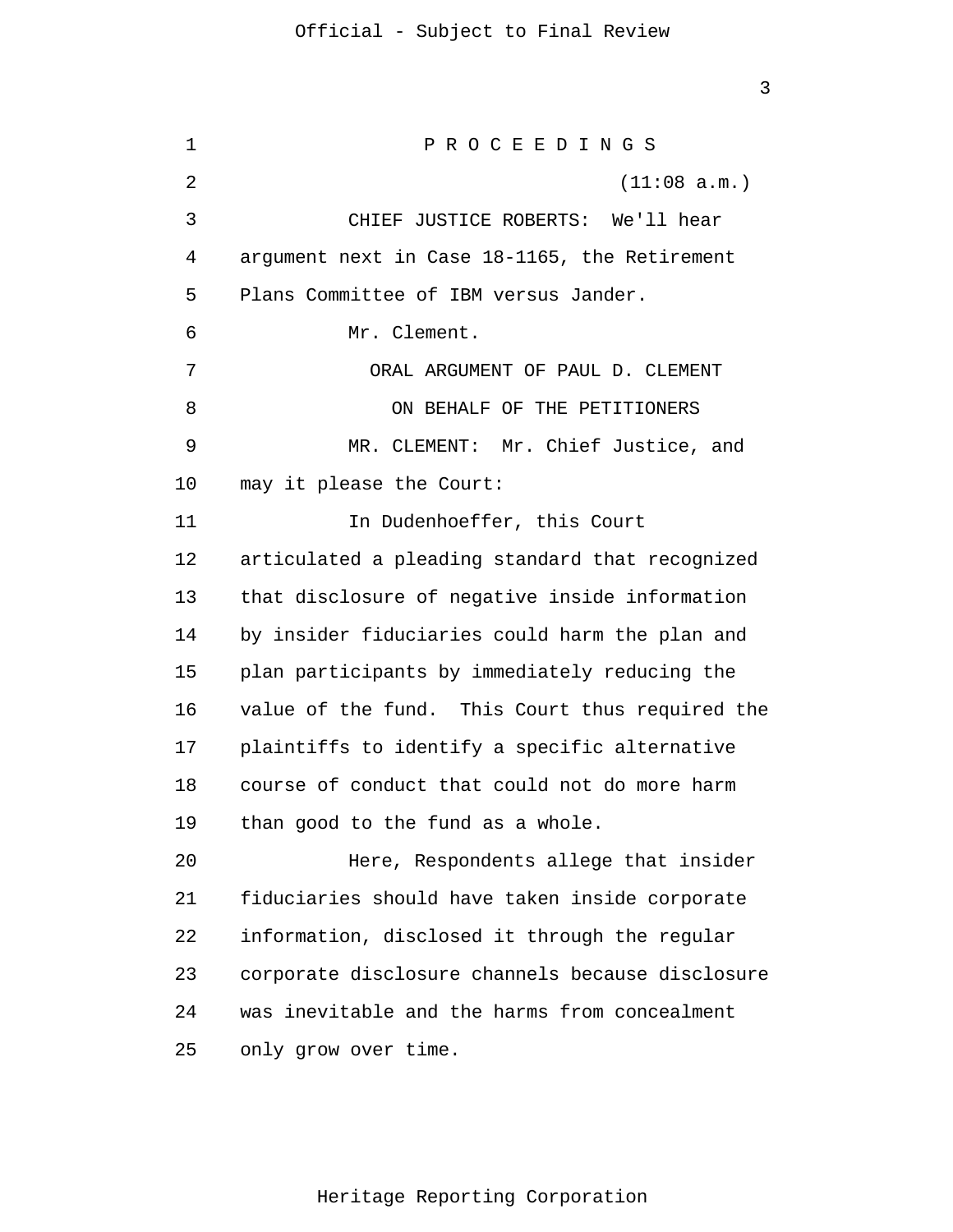1  $\overline{2}$ 3 4 5 6 7 8 9 10 11 12 13 14 15 16 17 18 19 20 21 22 23 24 25 There are two basic problems with that submission. First, Respondents' allegations face a insurmountable Pegram problem. ESOP fiduciaries do not have a fiduciary obligation to use information gained in a corporate capacity or to use the regular corporate channels of disclosure for the benefit of plan participants. It's particularly true with respect to the use of regular corporate disclosure channels. The use of those channels is something that is inherently done wearing a corporate hat, and, indeed, the insiders only have access to the regular corporate disclosure channels because of their corporate roles. It requires no extension of Pegram whatsoever to say that the use of those corporate disclosure channels is a corporate act and that corporate act is already pervasively regulated by the securities law. But, second, even if there were a fiduciary obligation to use insider information gained in a corporate capacity or to use corporate disclosure channels, the allegations here would still be insufficient.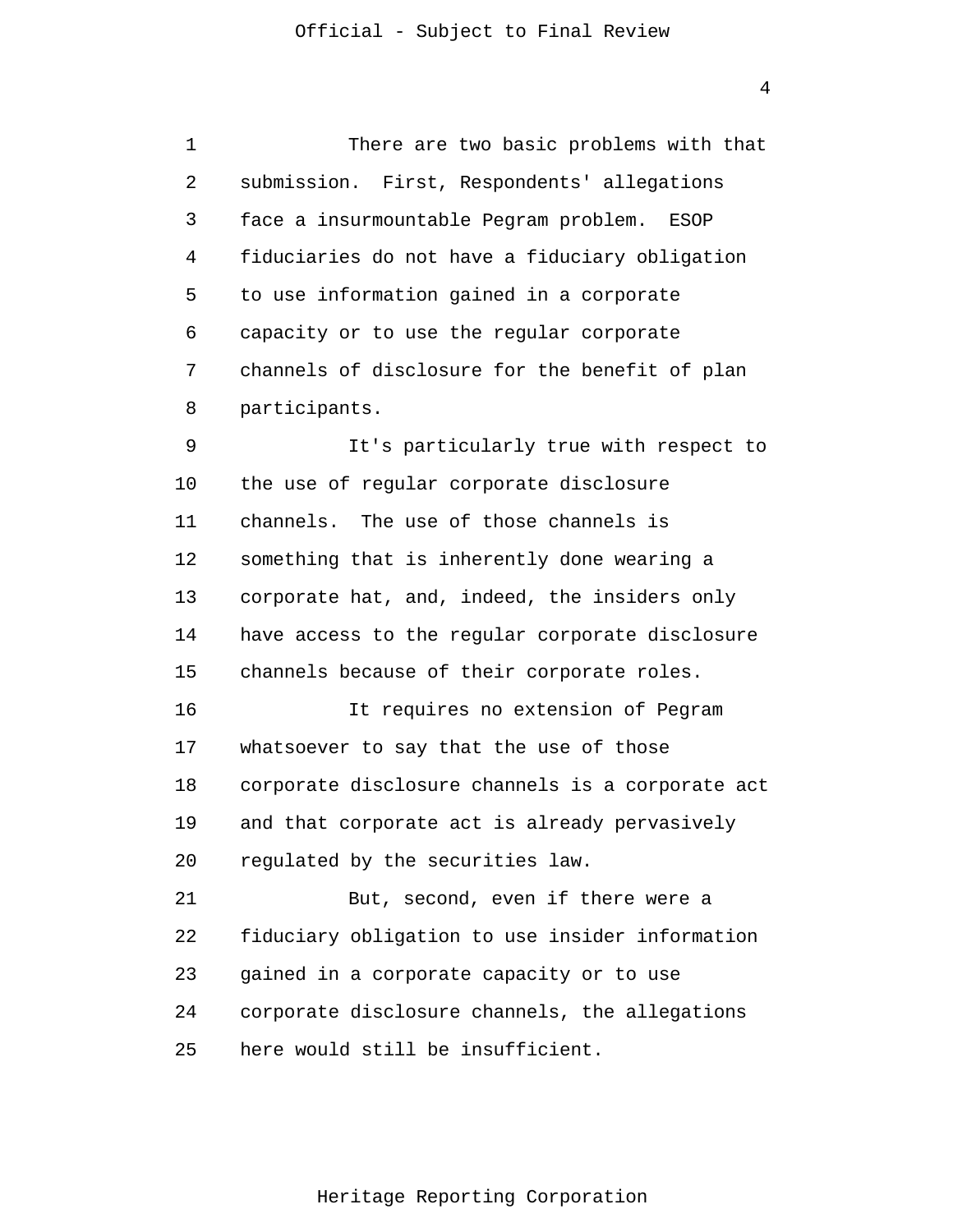| 1  | The allegations that no fraud lasts              |
|----|--------------------------------------------------|
| 2  | forever, disclosure's inevitable, and the harms  |
| 3  | of concealment only grow over time, so it is     |
| 4  | prudent to disclose early could be made in every |
| 5  | case. Those generic allegations by definition    |
| 6  | could not separate goats from sheep. They could  |
| 7  | be made every single time.                       |
| 8  | The premise of $-$ -                             |
| 9  | JUSTICE SOTOMAYOR: Well --                       |
| 10 | MR. CLEMENT: -- Respondents'                     |
| 11 | allegation is also fundamentally inconsistent    |
| 12 | with the premise of the third consideration in   |
| 13 | Dudenhoeffer. The third consideration in         |
| 14 | Dudenhoeffer is premised on the objective        |
| 15 | reality that if you disclose negative inside     |
| 16 | information to the market, it's going to have a  |
| 17 | negative impact on the value of the stock, which |
| 18 | is all an ESOP holds.                            |
| 19 | And so this Court said, we need                  |
| 20 | something very specific, very different from the |
| 21 | normal course that would allow the fiduciary to  |
| 22 | say no disclosing this and committing this       |
| 23 | immediate harm is nonetheless prudent.           |
| 24 | JUSTICE KAVANAUGH: So, in your second            |
| 25 | argument, is it your point that there are always |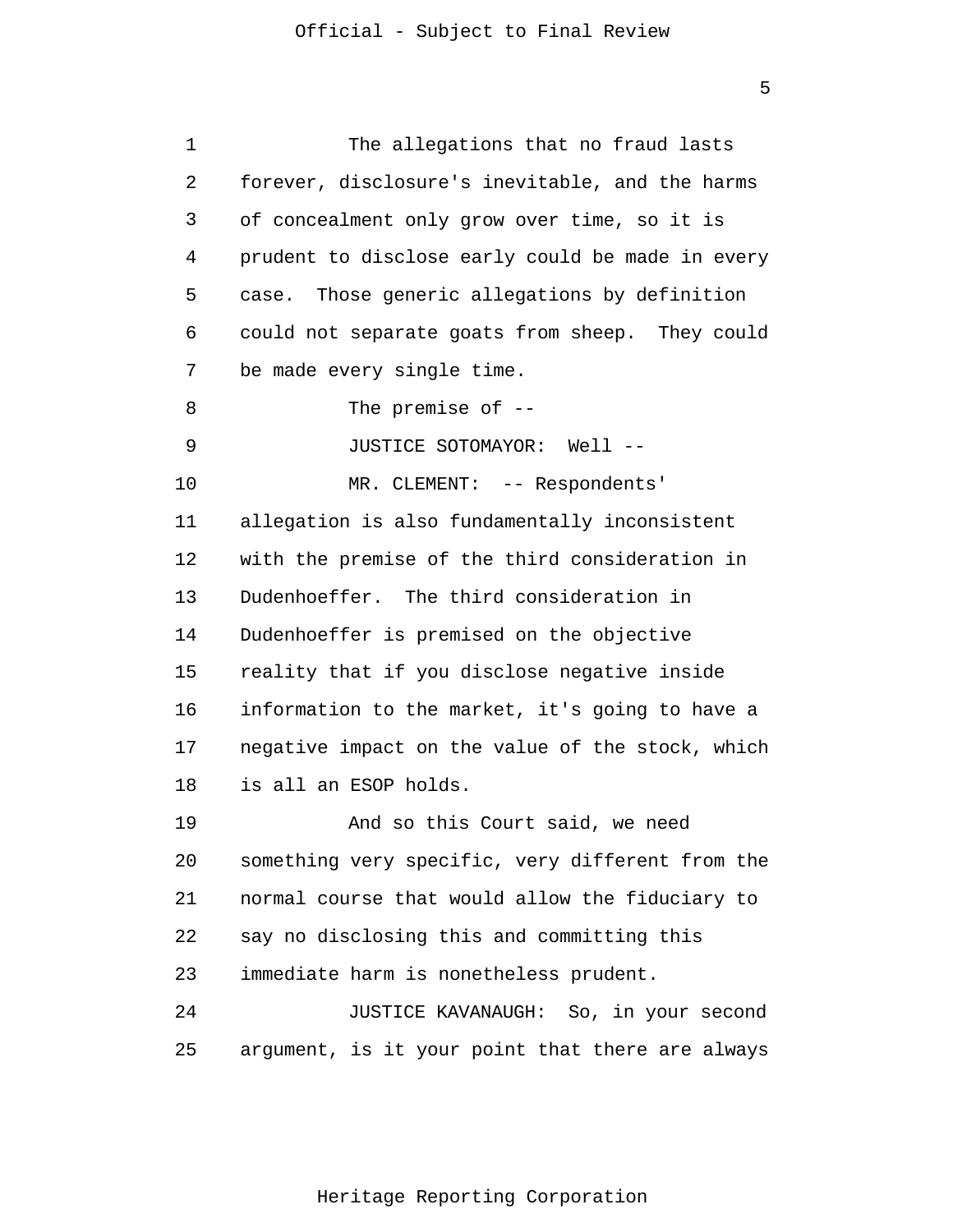6

1 2 3 4 5 6 7 8 9 10 11 12 13 14 15 16 17 18 19 20 21 22 23 24 25 going to be different classes of beneficiaries, some of whom would be harmed, some of whom would be helped by earlier disclosure, and, therefore, the duty of prudence cannot be violated in those circumstances? MR. CLEMENT: I think that's absolutely part of it. I mean, I think there - there are multiple prongs -- JUSTICE KAVANAUGH: What -- what - what more, because that seems to come out of your -- the second argument as close to a bright line. You have the exception for the newly - the new plan, but it seems close to a bright line. I'm wondering if there is any wiggle room there or is that pretty much a bright line? MR. CLEMENT: I -- I think it ends up being pretty close to a bright line, which is -- I mean, the reason you can have an exception for the situation where it's a newly created ESOP is because, in that situation, you don't have to trade off the interests of net buyers and net sellers, short-term holders, long-term holders. JUSTICE KAVANAUGH: Can you imagine a circumstance where you have different classes of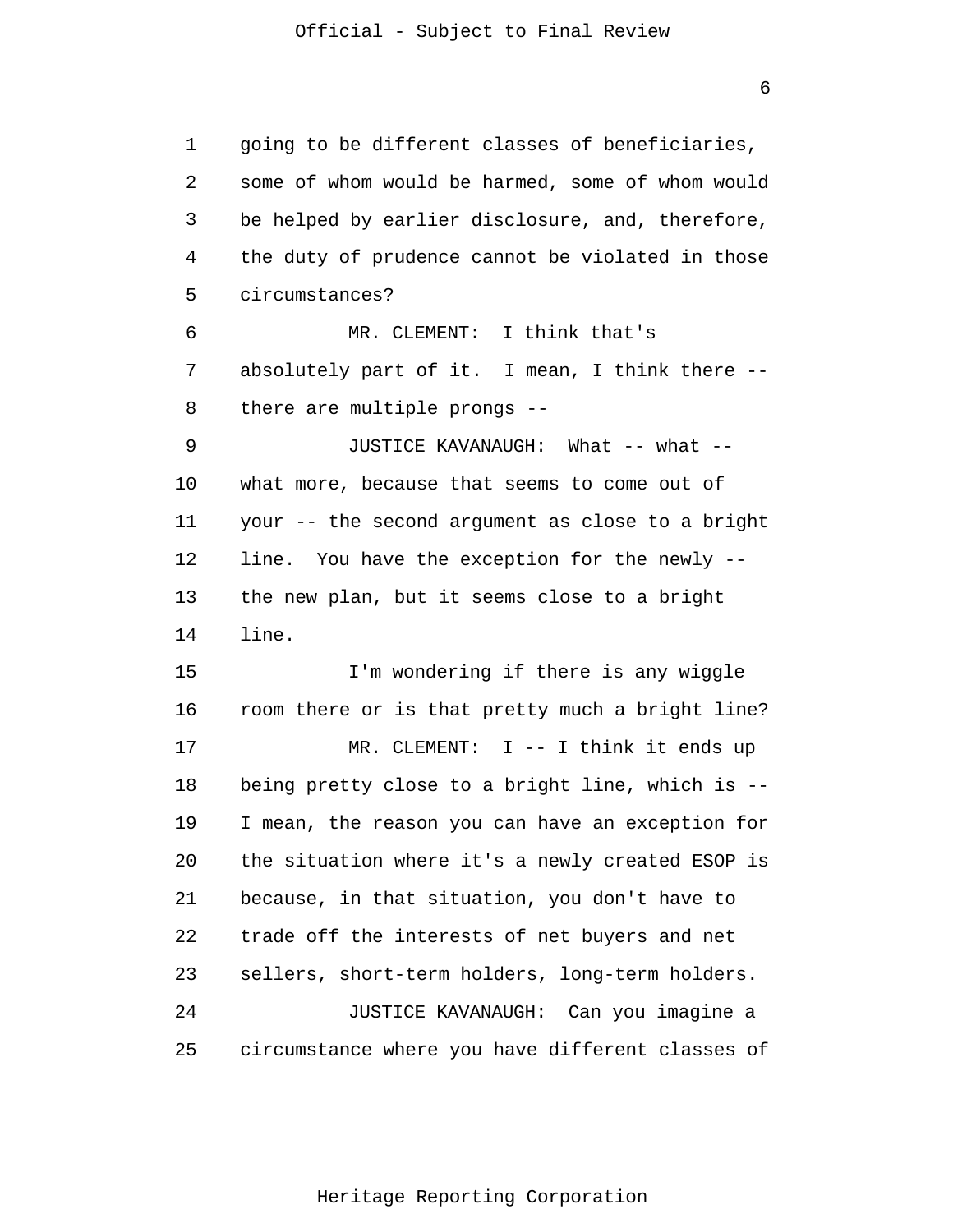7

1 2 3 4 5 6 7 8 9 10 11 12 13 14 15 16 17 18 19 20 21 22 23 24 25 beneficiaries where there would still be a -- a claim that could be made that earlier disclosures should have been made in a stock price drop case? MR. CLEMENT: I have a -- I have trouble coming up with one of those. Now I don't think that means you can't have duty of prudence claims in this context. I mean, the classic duty of prudence claim which has the virtue of not trading off different beneficiaries' interests would be a duty of prudence claim that says that when the company set up this ESOP, they didn't set it up in the right way or, when they're buying or selling, they're paying above market commissions. Those kind of duty of prudence claims could be, you know, pled and they don't create this kind of tradeoff of the interests of one group versus another. So I definitely think that's an important feature of this. But I also think it's worth recognizing that the premise of the Respondents' claim is really directly contrary to the premise of the third Dudenhoeffer consideration because the premise of their claim is that no fraud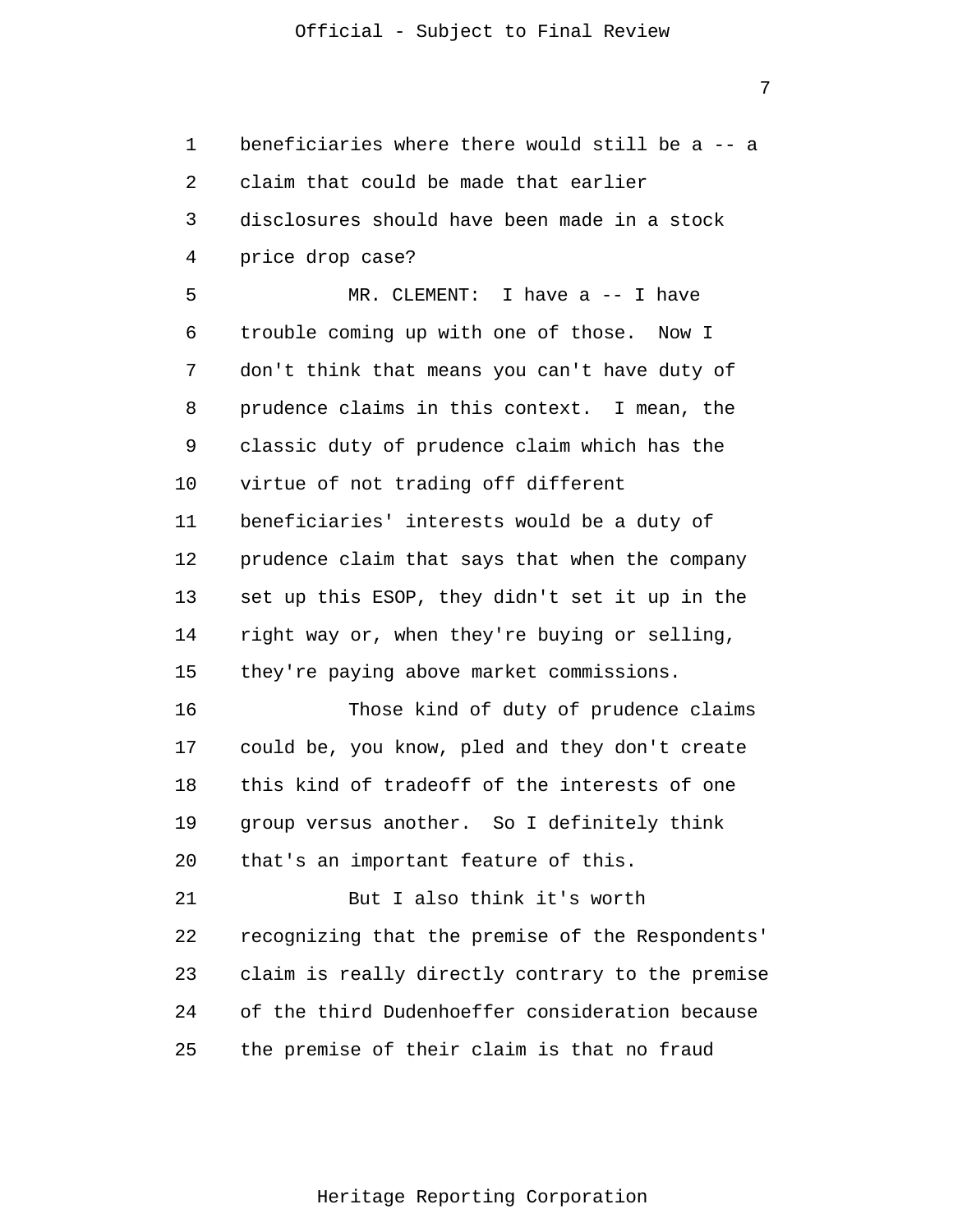8

| 1  | lasts forever, not this fraud in particular, but     |
|----|------------------------------------------------------|
| 2  | no fraud lasts forever. The costs of                 |
| 3  | concealment always increase over time.               |
| 4  | They cite a 1990 Law Review and a 2008               |
| 5  | Financial Journal in their second amended            |
| 6  | complaint to buttress that claim, and so early       |
| 7  | disclosure is always going to be the prudent         |
| 8  | course if --                                         |
| 9  | JUSTICE SOTOMAYOR: Not necessarily.                  |
| 10 | There's a -- there's time for investigation,         |
| 11 | proper investigation. There's time for               |
| 12 | corrective measures that could reduce the loss.      |
| 13 | The economic principle, however, is both logical     |
| 14 | and supported by the literature.                     |
| 15 | So I -- I'm not sure what you think is               |
| 16 | missing from the specifics, other than your          |
| 17 | answer that the economic principle shouldn't         |
| 18 | exist at all. That $--$ that $--$ that seems to $--$ |
| 19 | but that -- isn't that a matter of fact for the      |
| 20 | jury -- the trier of fact? It'll be a battle of      |
| 21 | competing experts, but, certainly, shouldn't         |
| 22 | they be entitled on a motion to dismiss to rely      |
| 23 | on what is well-founded economic theory?             |
| 24 | MR. CLEMENT: Well, I -- I hope not,                  |
| 25 | which is to say $I$ --                               |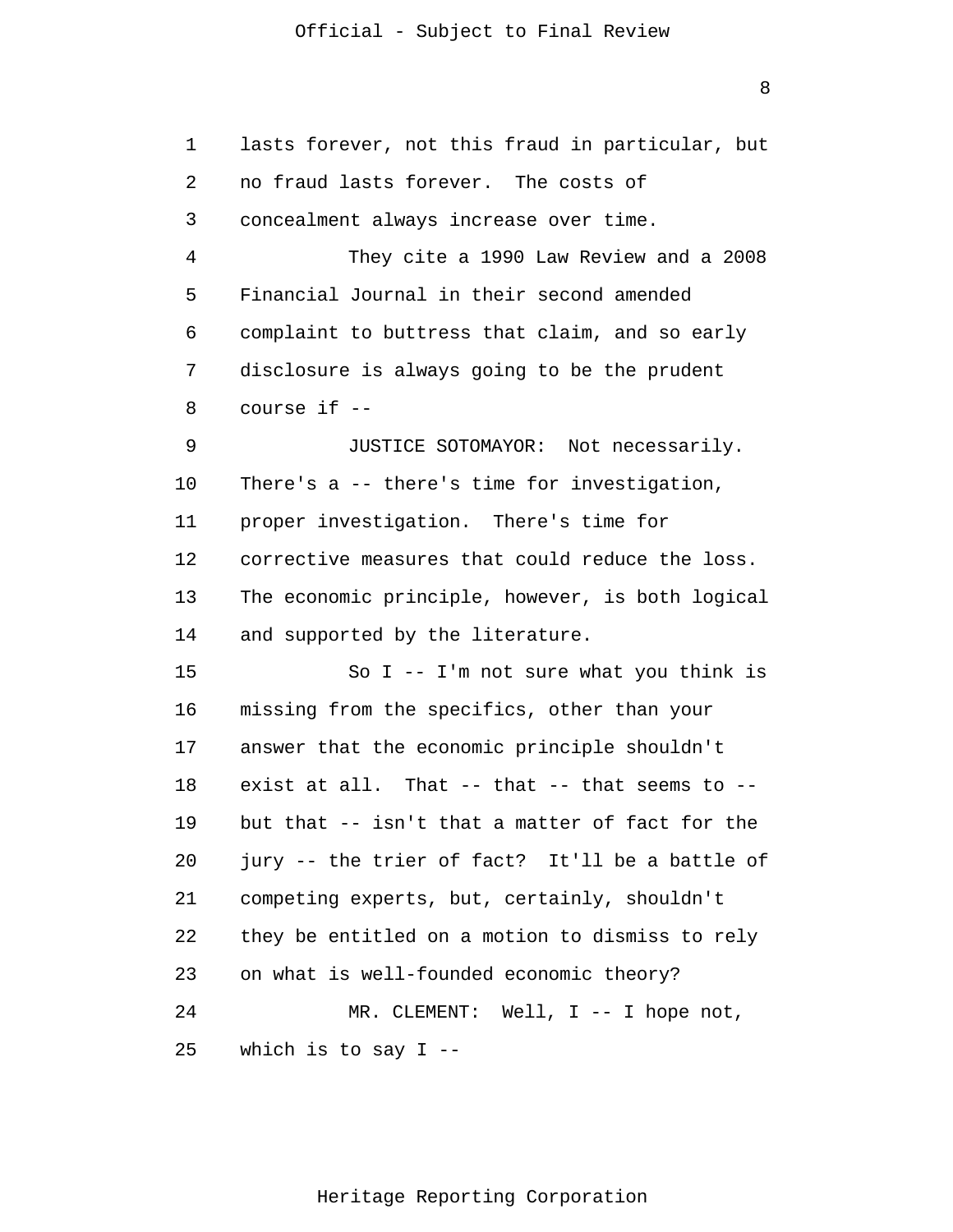1  $\overline{2}$ 3 4 5 6 7 8 9 10 11 12 13 14 15 16 17 18 19 20 21 22 23 24 25 JUSTICE SOTOMAYOR: Well, why not? MR. CLEMENT: Because I think, in a situation like this, a fiduciary that's facing these competing obligations among different members of the plan and is also confronted with a  $2000 -$ JUSTICE SOTOMAYOR: Well, you can't - you can't really be saying that it's a fiduciary duty to help sellers promote fraudulent conduct by avoiding losses for people. That seems contrary to what we would want in -- of a fiduciary or of a securities law, that sellers -- that you're going to take sellers into account. MR. CLEMENT: So -- JUSTICE SOTOMAYOR: Because they're going to avoid the fraud, the effects of a fraud. They're going to benefit from it. Not very logical, is it? MR. CLEMENT: So -- JUSTICE SOTOMAYOR: It seems to me you have to look at what holders are experiencing and what potential buyers are experiencing. And by that measure, both of them will be harmed by delay.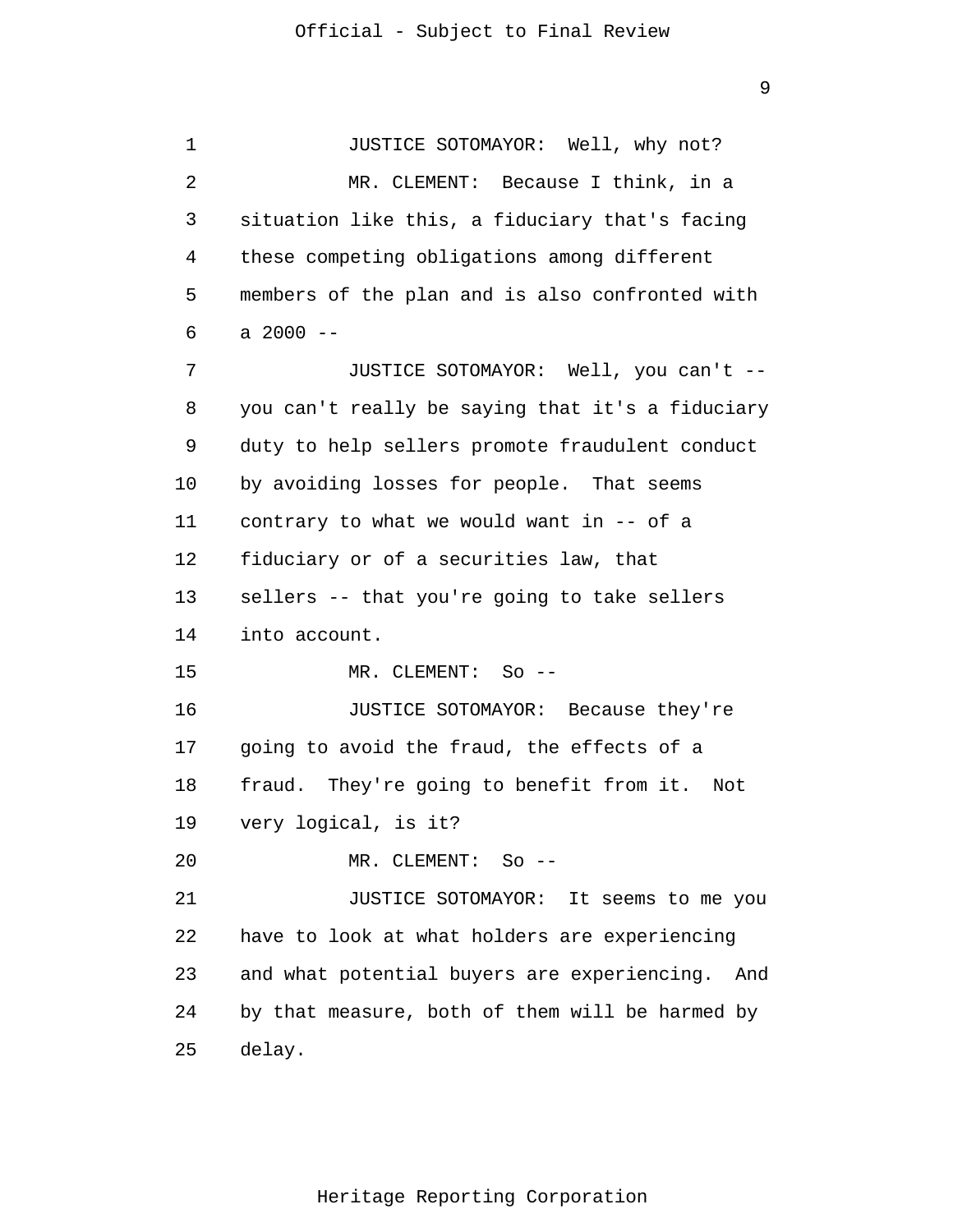1 2 3 4 5 6 7 8 9 10 11 12 13 14 15 16 17 18 19 20 21 22 23 24 25 MR. CLEMENT: So, Justice Sotomayor, I think there's two points there. There's what you expect the fiduciary to be doing and then what you expect the corporation and the corporate officers to be doing. With respect to the fiduciaries, when it comes to an ESOP, what you really expect them to be doing is not much, because, if they do anything with inside information to try to benefit the plan participants and not the market as a whole, they run -- JUSTICE SOTOMAYOR: No, there, they're wearing their corporate hat. As an ESOP, they are charged with exercising due diligence and care for -- as a fiduciary. Wherever they secure the knowledge from, there's no case that says where you secure the knowledge from defines your duty. How you act may define your duty in your corporate hat or in your ESOP hat, but not where your knowledge comes from. MR. CLEMENT: Well, Justice Sotomayor, it would require an extension of Pegram to say that there's no obligation to use the inside information gained in a corporate capacity in a fiduciary capacity. I admit that. I think that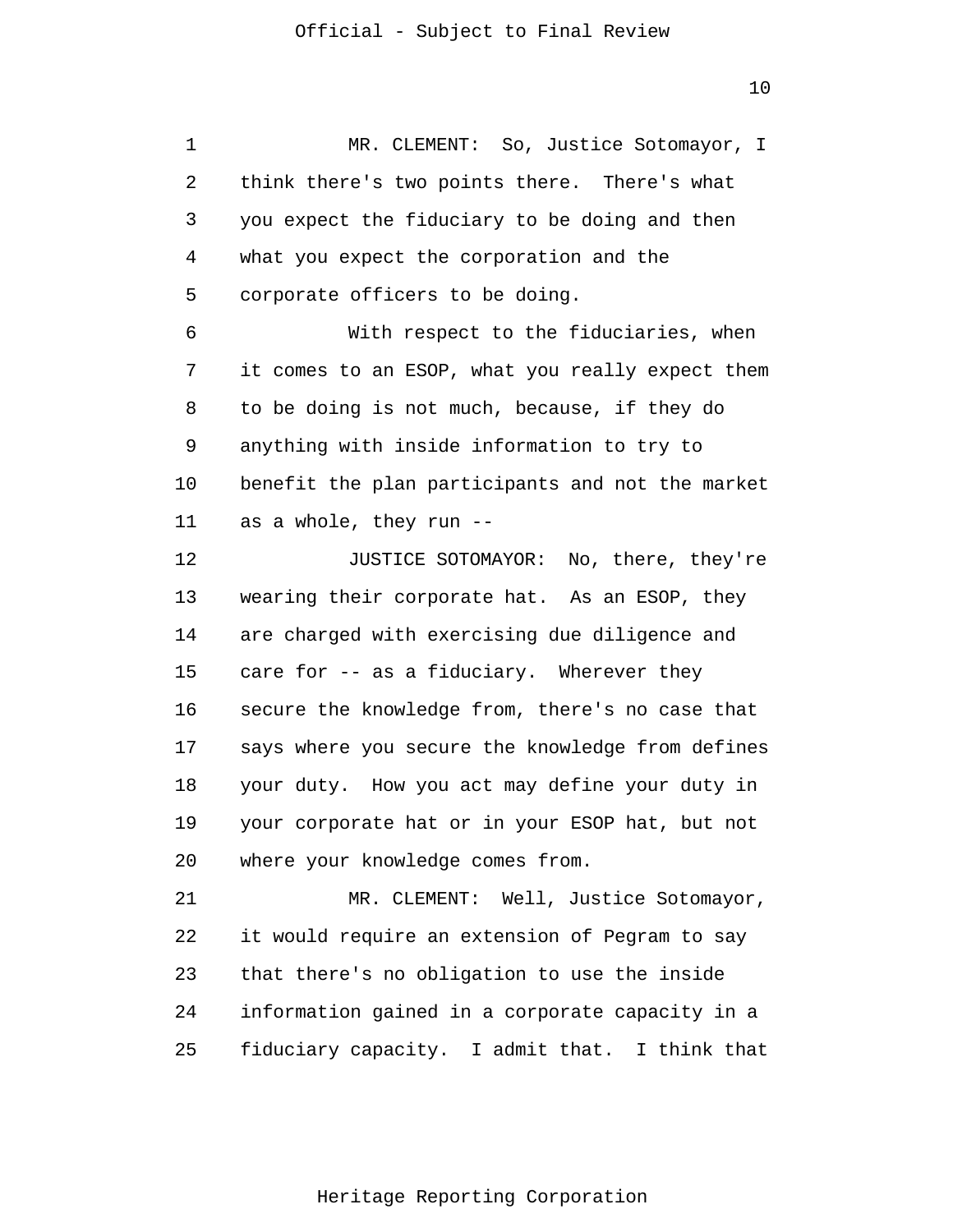1 2 3 4 5 6 7 8 9 10 11 12 13 14 15 16 17 18 19 20 21 22 23 24 25 would be a wise extension of Pegram, and I think it would reflect the reality that, in practice, on a day-to-day basis, no ESOP that is being managed by insiders is using inside information in an active way to trade. All of these programs are essentially set up to prevent that from happening in order to comply with the securities law. But it doesn't -- JUSTICE SOTOMAYOR: But that's different from disclosure. MR. CLEMENT: You're right. JUSTICE SOTOMAYOR: And it's much different from what you're obligated to do. The securities laws are not the self -- contrary to the government's position -- the securities laws don't purport to govern your fiduciary duties. MR. CLEMENT: Exactly. And so, when you have a case like this where Respondents have alleged that the specific course of conduct that's going to not do more harm than good is to disclose through the regular securities channels, that is a clear sign to you that that is a Pegram problem, because the regular securities channels of IBM, the disclosures that

11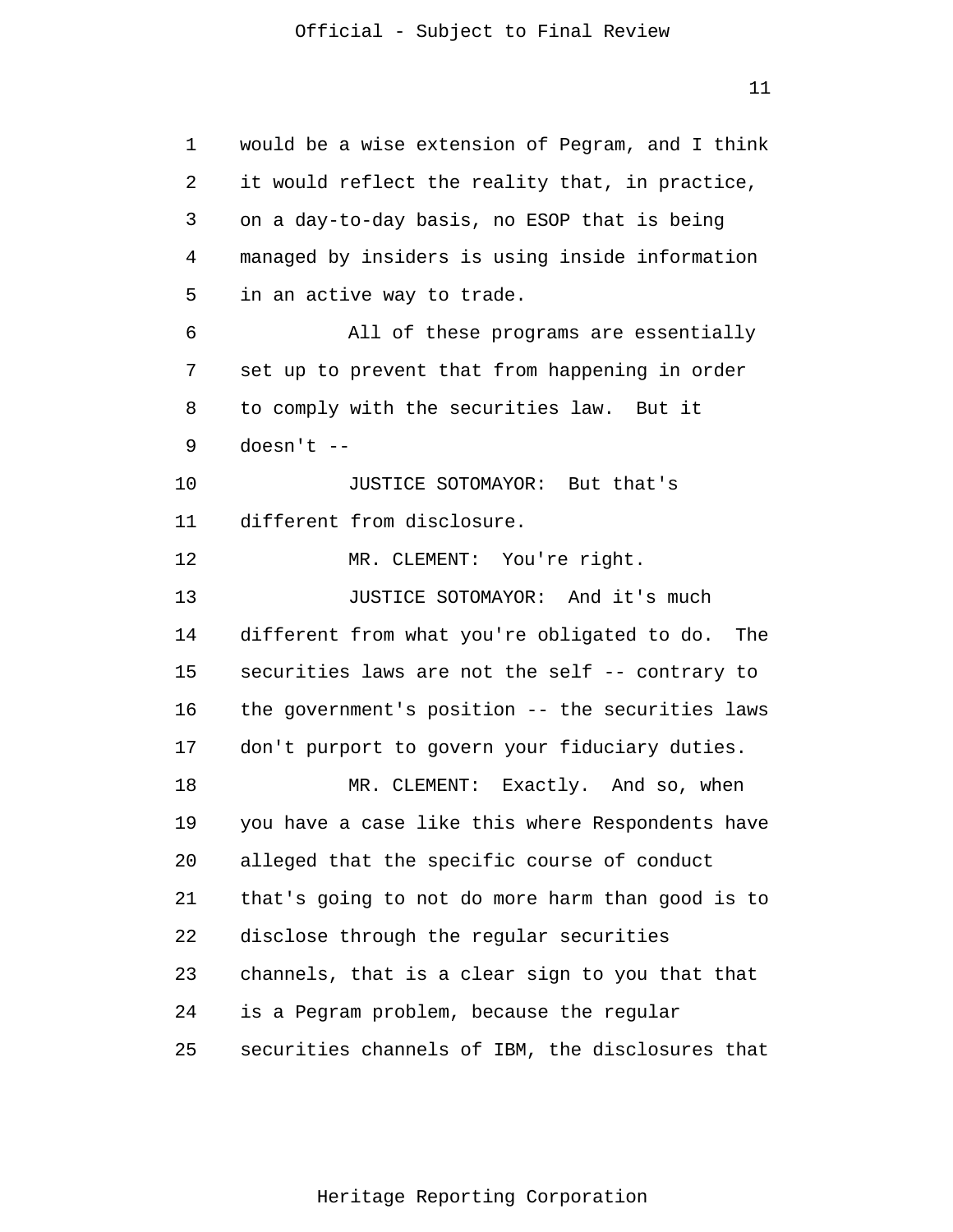1  $\overline{2}$ 3 4 5 6 7 8 9 10 11 12 13 14 15 16 17 18 19 20 21 22 23 24 25 are made through those channels, are made by IBM officials wearing their corporate hats to disclose on behalf of the corporation. And if you look at the complaint here, there's nothing about this complaint that's specific to these fiduciaries did something as a fiduciary that you expect a fiduciary normally to do that was wrong. This is a securities law complaint. And it's perfectly fine to have it brought as a securities law complaint when the basic beef is that insiders at the corporation used corporate disclosure channels to not give enough information to the market as a whole. But that's what this case is, is a securities case. And I would respectfully submit it should be pled under the securities law. It should be subject to the limits of the PSLRA. It should be subject to the limit that this Court has put on securities actions over the years, in cases like Blue Chip Stamps and Central Bank of Denver. You know, we don't have holder claims under the securities law, we don't have aiding and abetting claims under the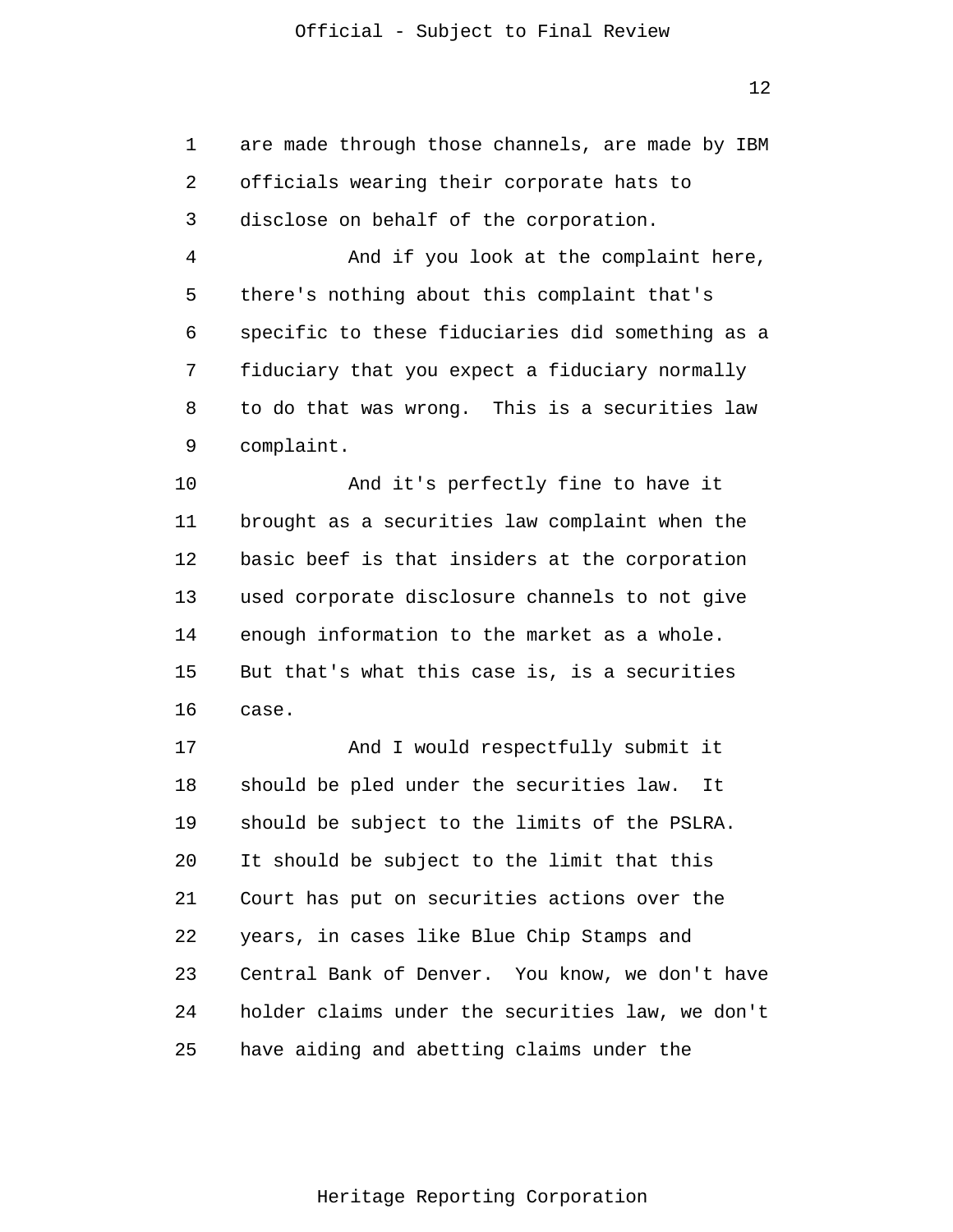1 2 3 4 5 6 7 8 9 10 11 12 13 14 15 16 17 18 19 20 21 22 23 24 25 securities law, but you can have all of that as an ERISA come securities action where you don't even have a scienter requirement. And I think if you think about the way that this case was treated as a security case, it's very -- you know, the underlying securities allegations is that IBM miscalculated and misapplied the GAAP regulations and didn't make an early disclosure of the losses of the microelectronics unit. Now, in order to figure out whether that's a securities violation, you have to figure out whether the microelectronics unit is sufficiently separate from the broader reporting unit that it's part of. Now the district court, when it heard this case, a securities case, said I'll -- I'll give you just over the line on that allegation. It seems kind of complicated, but it'll get you just over the line. But then, under the securities law, I get to scienter, and I have to see a strong inference of scienter. And I don't see anything close to a strong inference of scienter here. This is like a debatable principle of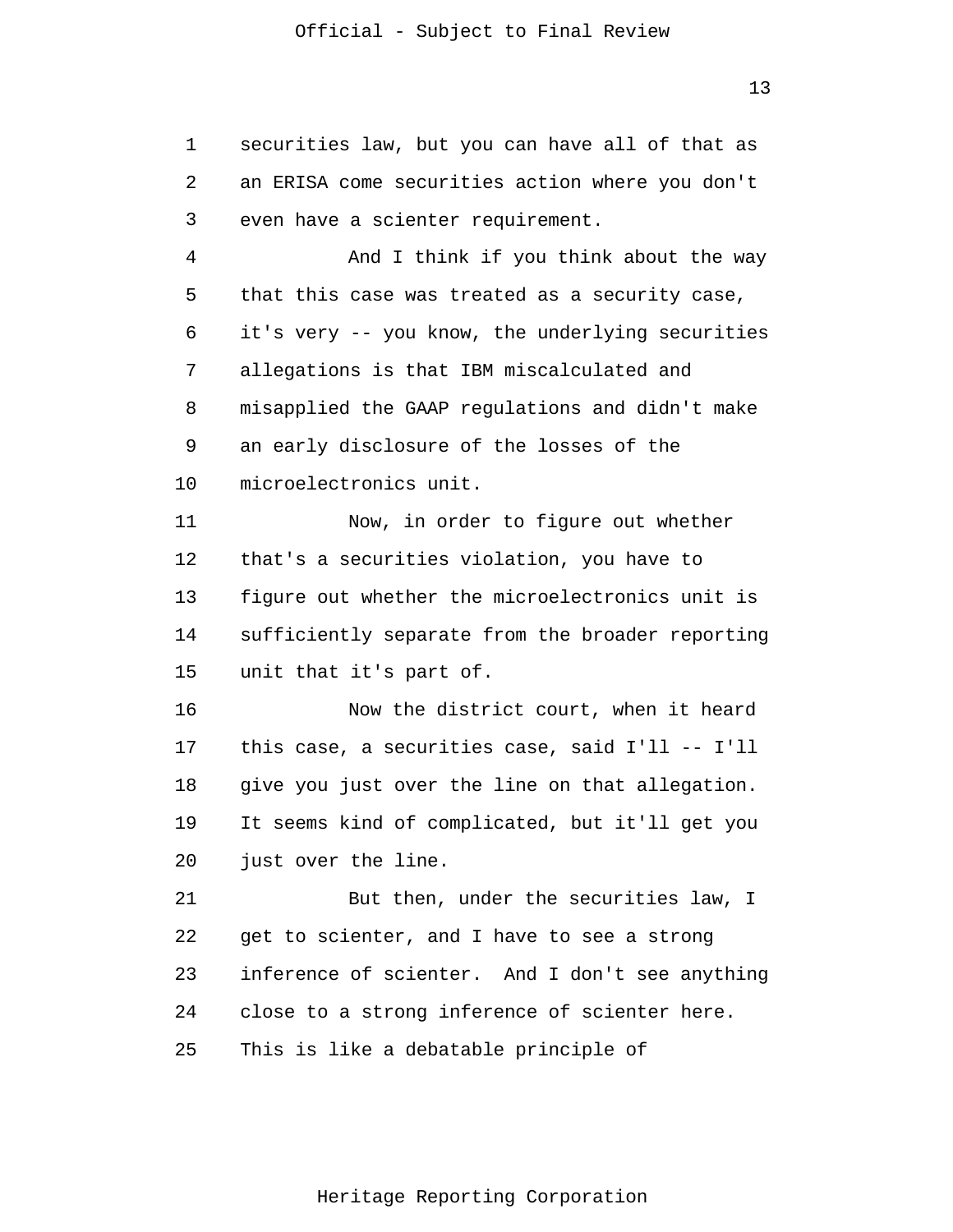1  $\overline{2}$ 3 4 5 6 7 8 9 10 11 12 13 14 15 16 17 18 19 20 21 22 23 24 25 accounting, so I'm going to dismiss this claim. JUSTICE GORSUCH: Mr. Clement, if we could just back up for a minute. I have, I guess, an antecedent question. And I -- I understand that a great deal of your brief is devoted to arguing that - that liability under ERISA should be coextensive with the Securities Act for insiders, and I suppose some of that may follow from the idea that Congress has approved insiders as fiduciaries for ESOPs. But I guess I'm less clear why this Court should be in the business of accommodating that decision. It's a choice. It's not an inevitability that insiders would serve as trustees. And I guess I'm not clear exactly what employees gain from having insiders as trustees if, at the end of the day, they wind up being know-nothings, because they can't do anything. As you've kind of indicated, they just can't do anything. An outsider might in these circumstances be able to make a reasoned judgment of some kind about whether to sell or buy or act differently in a way that an insider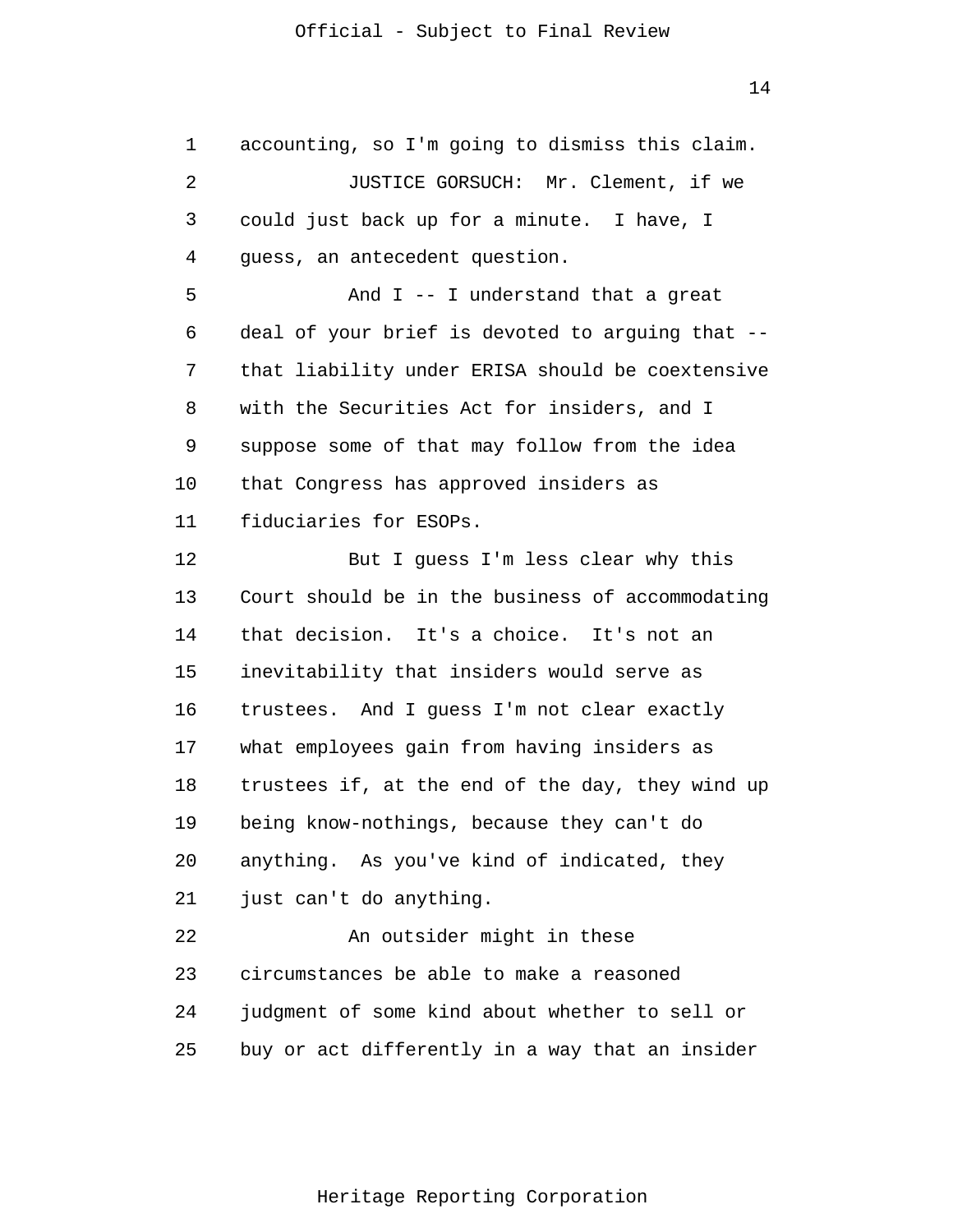15

1 2 3 4 5 6 7 8 9 10 11 12 13 14 15 16 17 18 19 20 21 22 23 24 25 is, as you point out, disabled from doing. So can you help me with that? MR. CLEMENT: I'll try to, Justice Gorsuch. So, first, I -- I don't think it's right to say that the outsider is going to be in a better position to do something with this information because the outsider by definition isn't going to get the inside information that you're only getting because -- JUSTICE GORSUCH: Well -- MR. CLEMENT: -- you're a corporate insider. JUSTICE GORSUCH: -- you know, these things leak. You know, it's possible. Maybe - maybe not. But at least there's a metaphysical possibility they can do something other than be a know-nothing. And so, again, can you help me understand why we would want to encourage insider trustees and provide special rules for them? What -- what's gained by employees? I didn't see any real account in the briefs, I'll be honest, as to what -- what Congress was getting at here, why it's a good idea, why we should -- why we should underwrite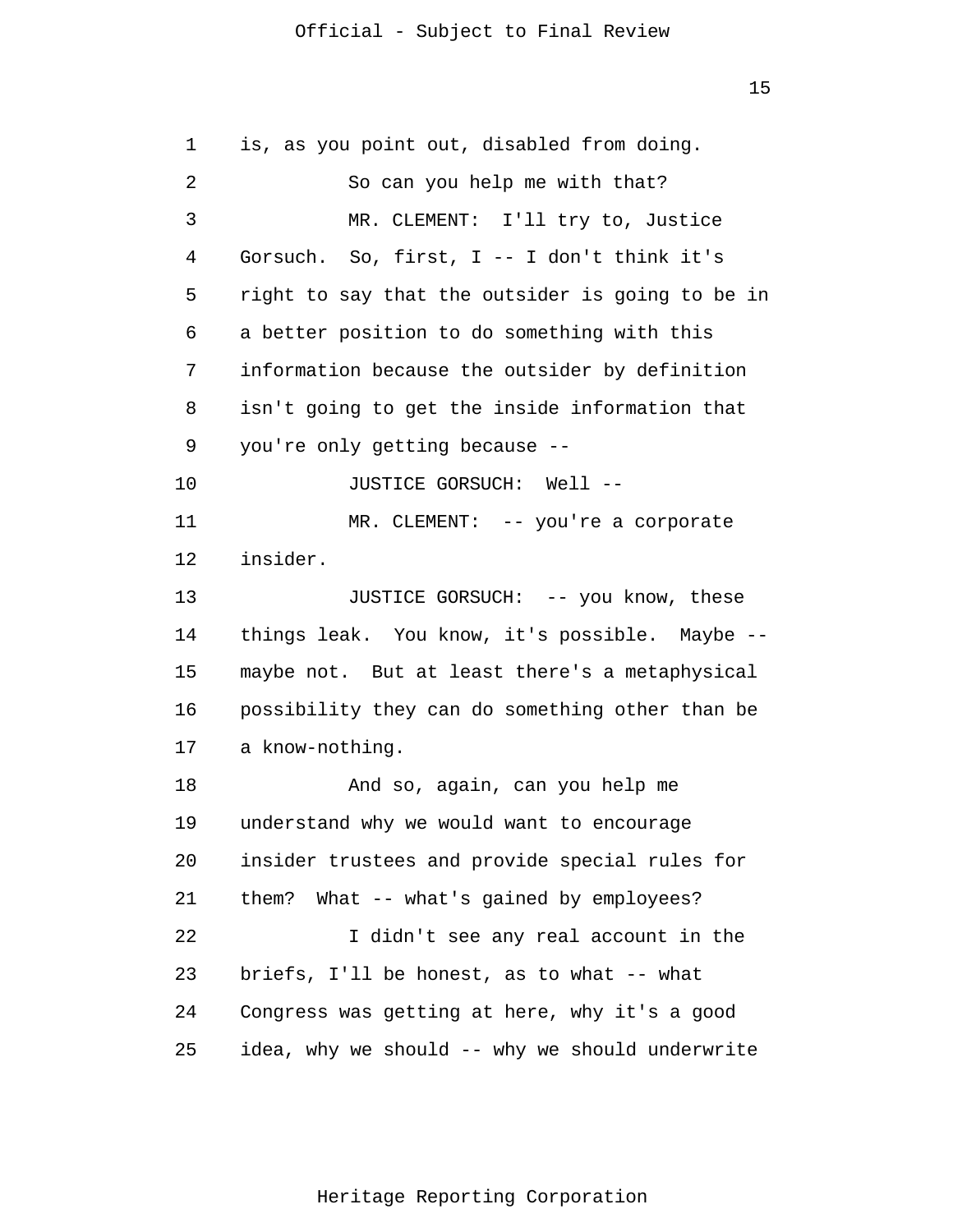```
1 
 \overline{2}3 
 4 
 5 
 6 
 7 
 8 
 9 
10 
11 
12 
13 
14 
15 
16 
17 
18 
19 
20 
21 
22 
23 
24 
25 
      it? 
                MR. CLEMENT: So, you know, I don't 
      want to quibble too much on the premise. I 
      mean, if it leaks, it's public information, so 
      you're in a different box. But I want to be 
      responsive, and here's what I would say. 
                What employees gain is two things. 
      One is they do gain some cost savings because it 
      costs less -- okay, you're shaking your head, so 
      let me go to --
                JUSTICE GORSUCH: I'm not shaking my 
      head. I'm just like "ehh," you know, maybe, 
      okay. 
                MR. CLEMENT: Well, okay, but the cost 
      savings do directly benefit the plan 
      participants --
                JUSTICE GORSUCH: Ehh. 
                MR. CLEMENT: -- if the costs of
      running -- I mean, if you go out and get 
      Vanguard, you know, the company --
                JUSTICE GORSUCH: It costs something. 
                MR. CLEMENT: -- is not going to pay
      for that. The plan participants are. 
                JUSTICE GORSUCH: Yeah. 
                MR. CLEMENT: But here's -- here's the
```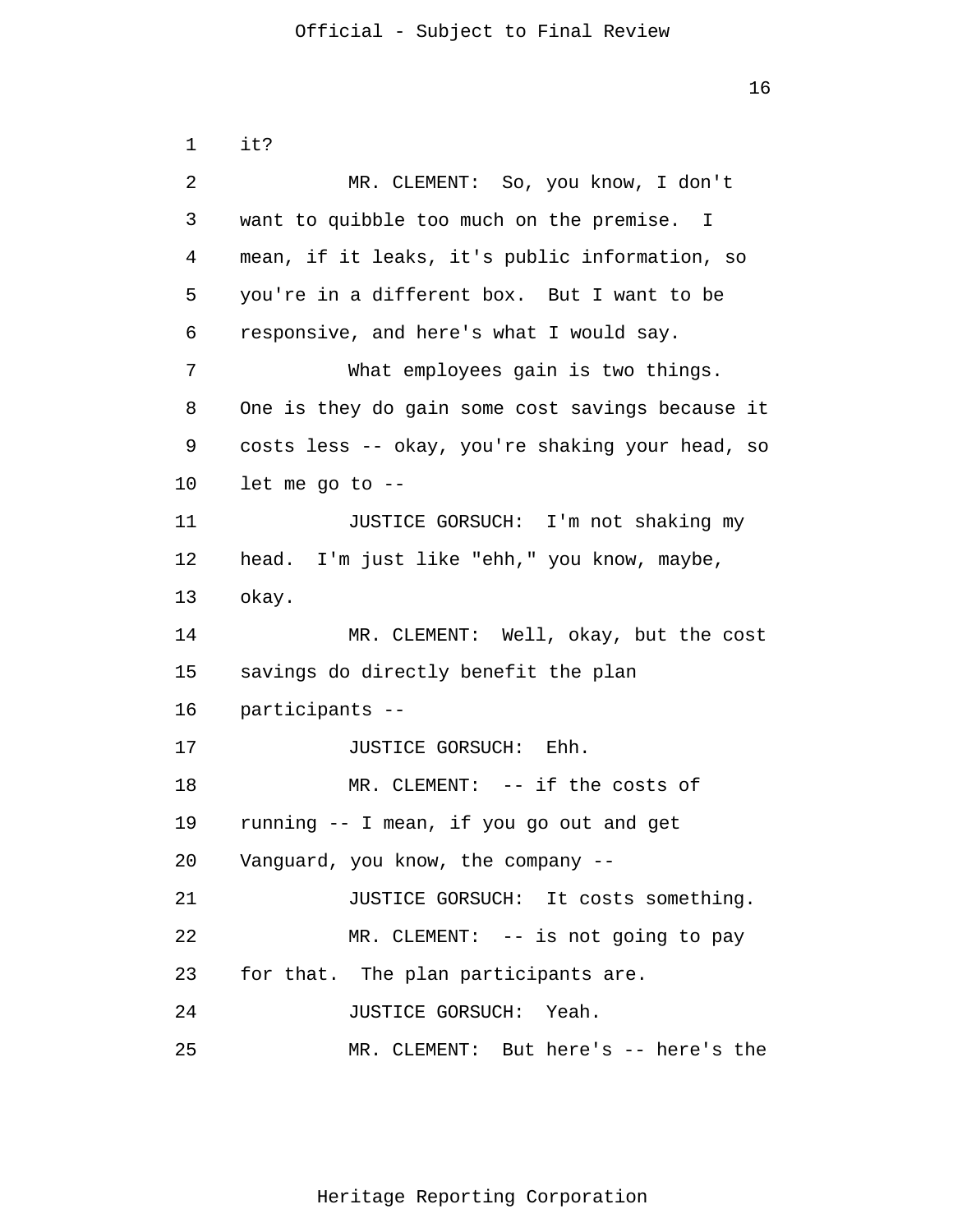1  $\overline{2}$ 3 4 5 6 7 8 9 10 11 12 13 14 15 16 17 18 19 20 21 22 23 24 25 real thing you gain, which is you incentivize companies to have the pension plans in the first place and you incentivize them to have pension plans. You've got to take a step back, and this is what the Court did in Pegram, and -- JUSTICE GORSUCH: Yeah, no -- MR. CLEMENT: -- which is, you know, this is an unusual regime, right, because there's a lot of responsibilities that come with having an ERISA plan, and no company is forced to have an ERISA plan. JUSTICE GORSUCH: Right. MR. CLEMENT: So, in part, to incentivize companies to have them, they said, we're going to deviate from the common law rule, where you couldn't have an insider serve as a fiduciary, and we're going to deliberately deviate from the common law rule, and we're going to set this up. It'll be easier to do it. Now what companies like IBM have done, and I think it's important to understand this, is they have not said, oh, well, you know, for everything else, we offer 201 funds in our plan, and for everything else we're going to use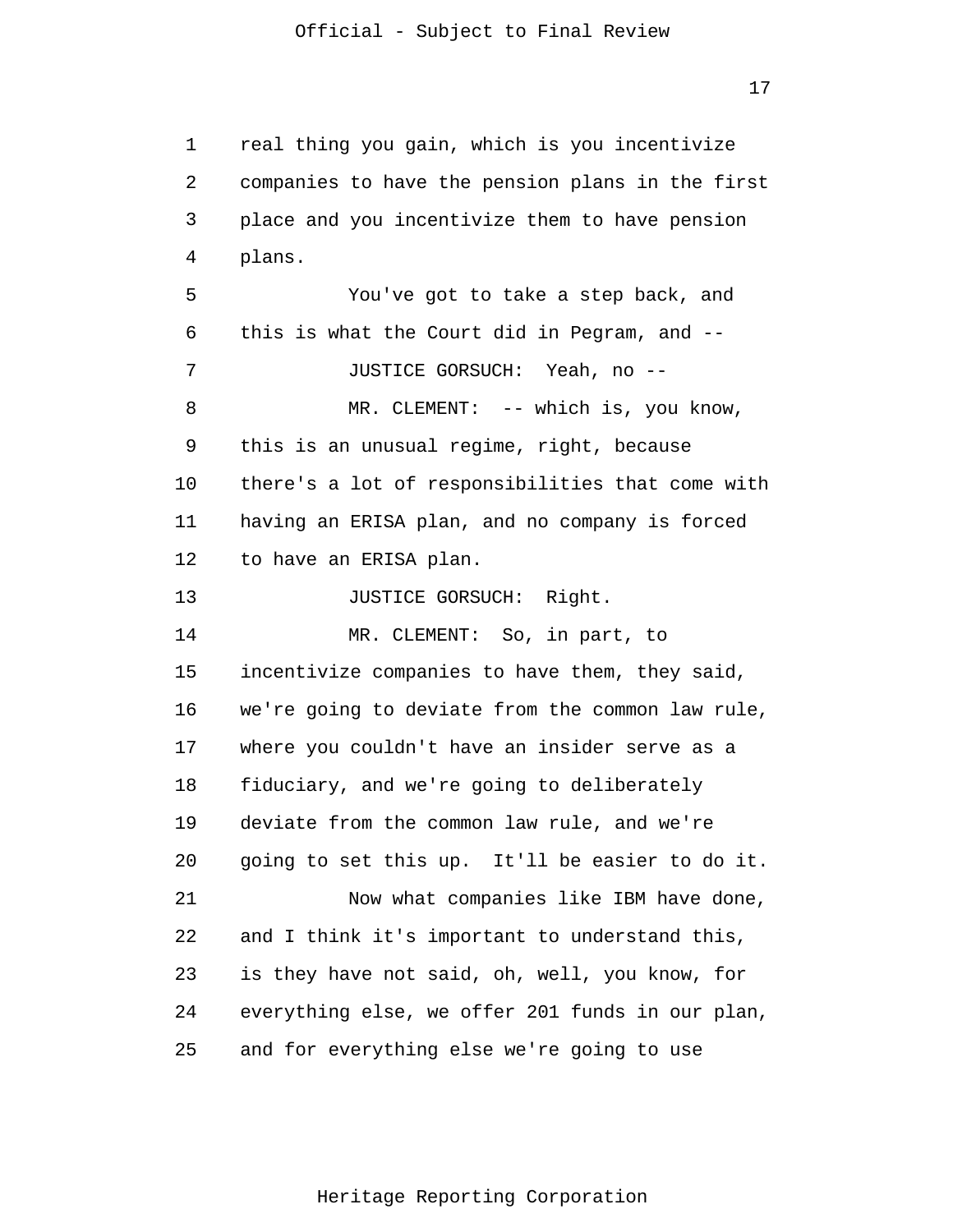18

1 2 3 4 5 6 7 8 9 10 11 12 13 14 15 16 17 18 19 20 21 22 23 24 25 Vanguard, but for this ESOP we're going to use just our inside guys. That's not how they do it. They set up all 200 plans. They have very senior corporate officials run that. They think they're doing their employees a favor not only by saving the cost but by having very sophisticated individuals run these various funds. Now, if you tell them that they are going to uniquely face these kind of securities actions without the protections of the PLSRA if they have the fiduciaries, the insiders, run the ESOP, because the real risk here is with the  $ESOP$  --JUSTICE GORSUCH: Right. MR. CLEMENT: -- the easiest thing for IBM to do is to say let's get rid of the ESOP. JUSTICE GORSUCH: ESOP. MR. CLEMENT: We're not going to - we're not -- and that's clearly contrary to Congress's intent. But they're not going to change the way they run 200 funds in order to accommodate the ESOP. They'll just get rid of the ESOP.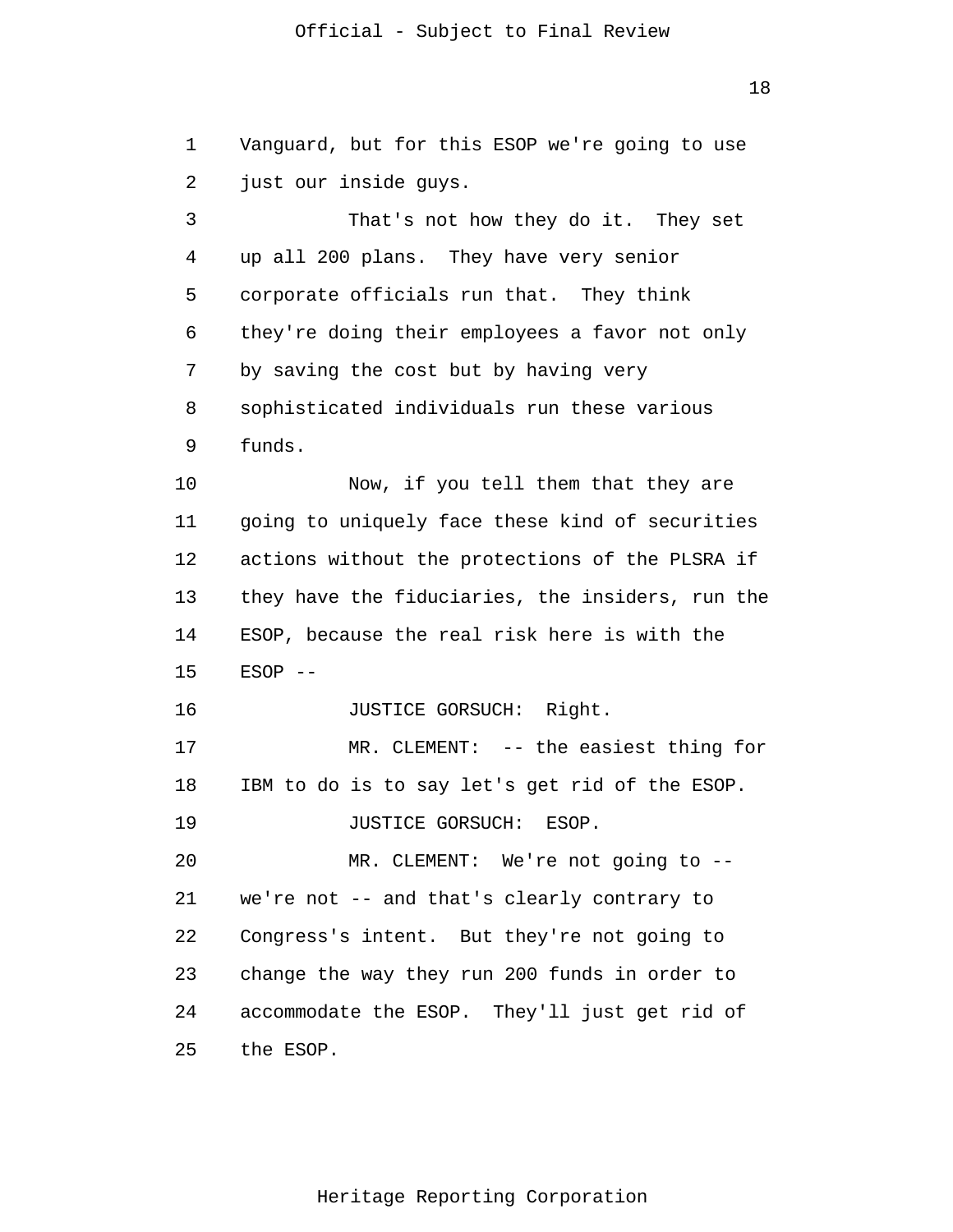1 2 3 4 5 6 7 8 9 10 11 12 13 14 15 16 17 18 19 20 21 22 23 24 25 JUSTICE KAVANAUGH: So that I have the road map clear, if we were to agree with you on your second argument, which the one we discussed earlier, we don't get into the Pegram issue or some of the issues raised by Justice Gorsuch and some of Justice Sotomayor's questions, right? MR. CLEMENT:  $I$  --  $I$  -- I think that's right. And then I may be back here in another three years, and I think the advantage of the Pegram issue, I mean, and -- and part of the reason we thought we should present it for the Court's benefit, is that that really, I think, would be a more complete solution to this because I think we've had -- JUSTICE SOTOMAYOR: That's not what you asked for cert on. You have a -- I -- I read the question, whether the more harm than good pleading consideration from Fifth Third Bancorp can be satisfied by generalized allegations that the harm of an inevitable discovery of an alleged fraud generally increases over time. Now  $I$  --  $I$  -- what do you imagine or do you imagine that there's any particular disclosure that could meet that standard? Later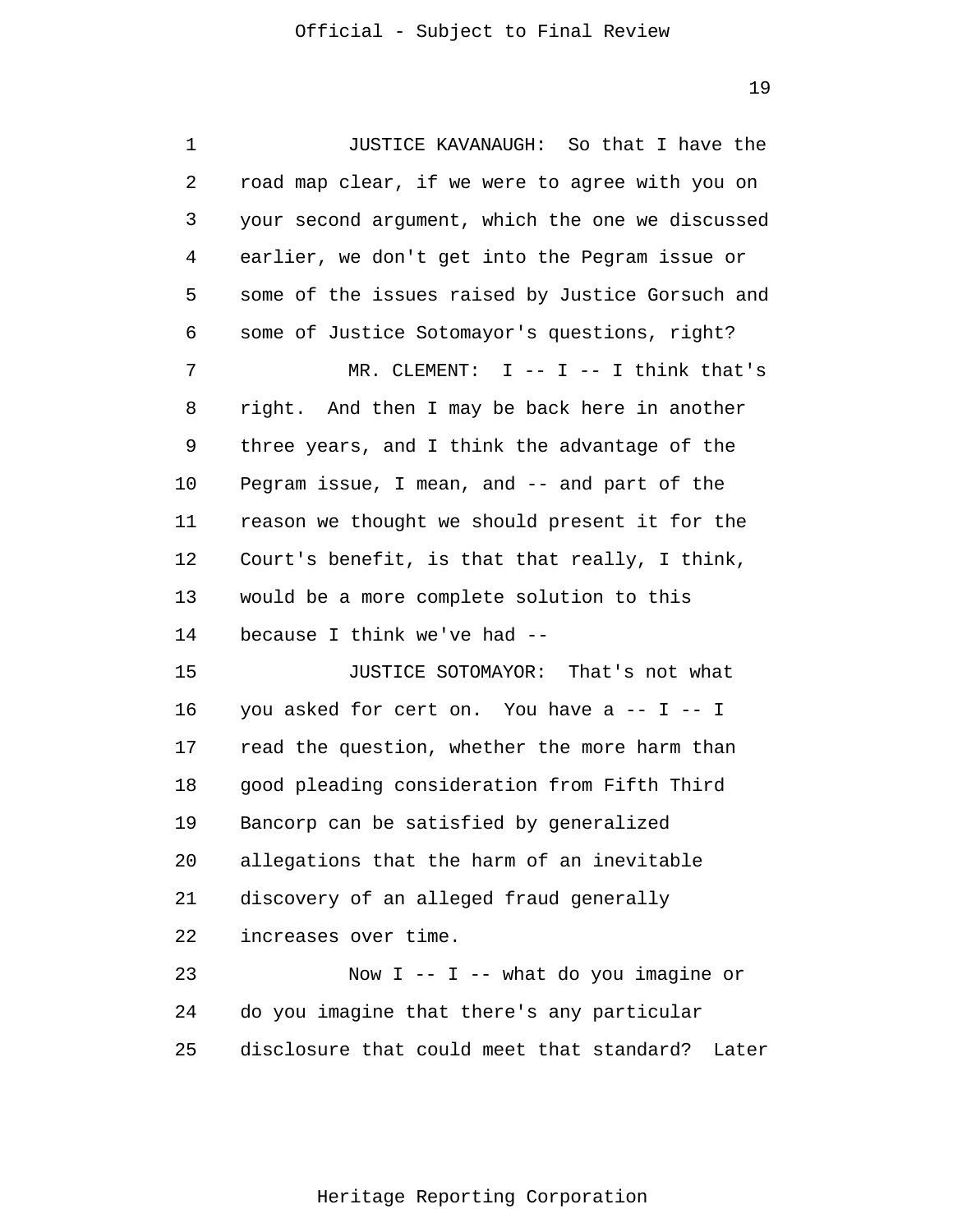20

1  $\overline{2}$ 3 4 5 6 7 8 9 10 11 12 13 14 15 16 17 18 19 20 21 22 23 24 25 -- what's missing from what they say? MR. CLEMENT: What's missing is any kind of detail about the nature of this plan, the precise circumstances, they either just set up the plan or it was, you know, a new growth company, so they would have known that 98 percent of the people were -- were net buyers. I mean, may -- may -- maybe you could imagine that, but -- but, honestly, this is where I was getting with this, is I think, you know, the courts have had five years of experience or whatever it is with the Dudenhoeffer considerations. And I think, as the cases have matured, what you've seen is that the claims of the prudent alternative course have migrated. They started with things that actually were fiduciary actions. They were actions like let's just stop trading, I mean, that would be a fiduciary action, or let's make an extraordinary disclosure, not within the normal security channels, make an extraordinary disclosure. But, when courts were confronted with those courses, what they concluded is, ah, a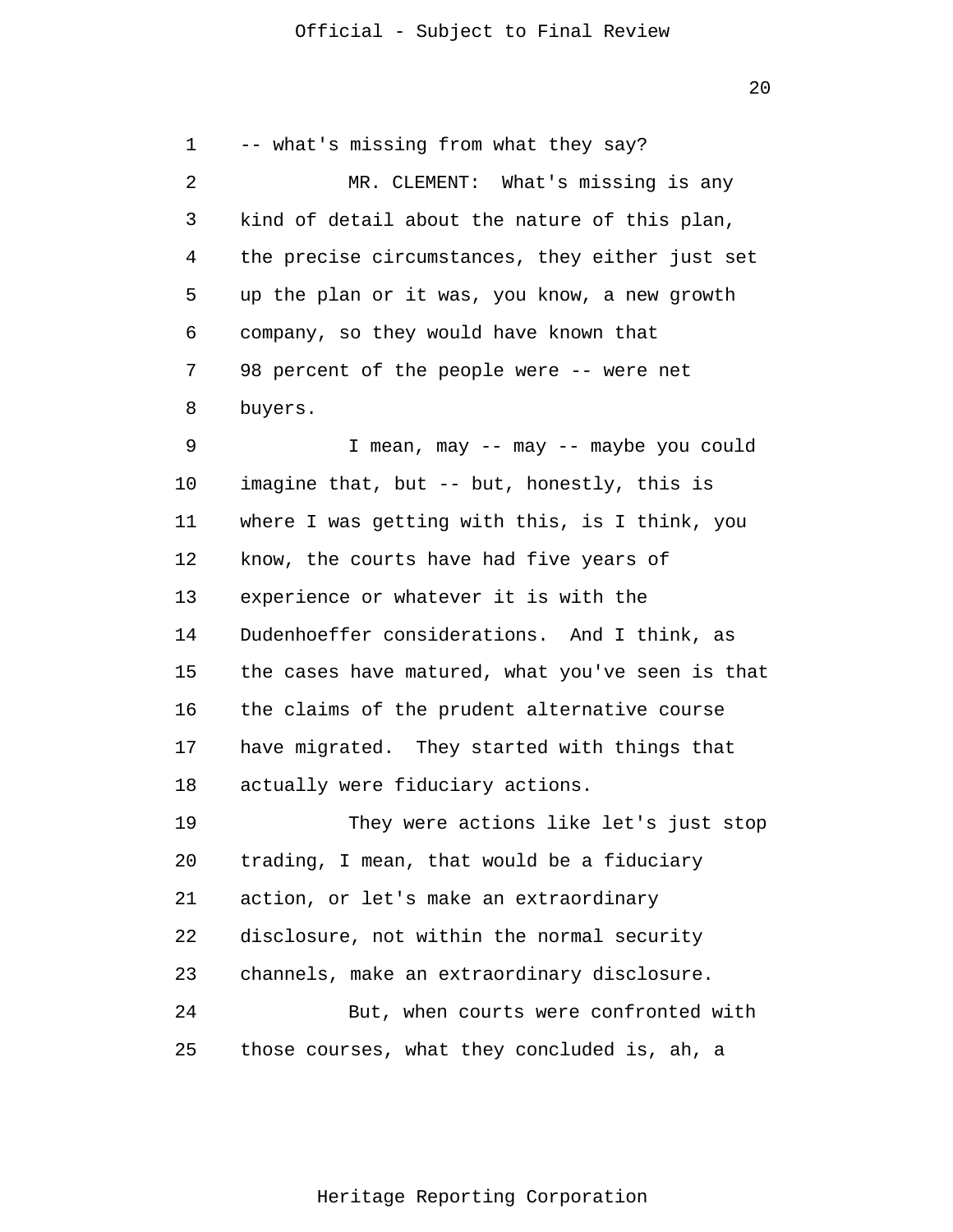1 2 3 4 5 6 7 prudent fiduciary could say that's crazy. And so those claims didn't get off the ground. So, as these claims have matured, the plaintiffs have said, ah, we know the right way to do this is a very subtle disclosure through the regular corporate channels and that'll solve the problem because it won't spook the market.

8 9 10 11 12 But the problem is really twofold. Once you do that, first of all, you've said that they really have to put on their corporate hat, and they have to make the disclosure through the regular corporate channels.

13 14 15 16 17 18 19 20 And part of the reason it's less spooky for the market is because we're used to corporate officials making disclosures through regular corporate channels. We're not used to fiduciaries coming in and blowing the top off of the whole thing in some extraordinary way. And so they really do plead themselves into a Pegram problem.

21 22 23 24 25 But the second thing, and I think this is very important, is, as the cases mature, my friend on the other side points out quite correctly that you can't make any disclosure just to the plan participants.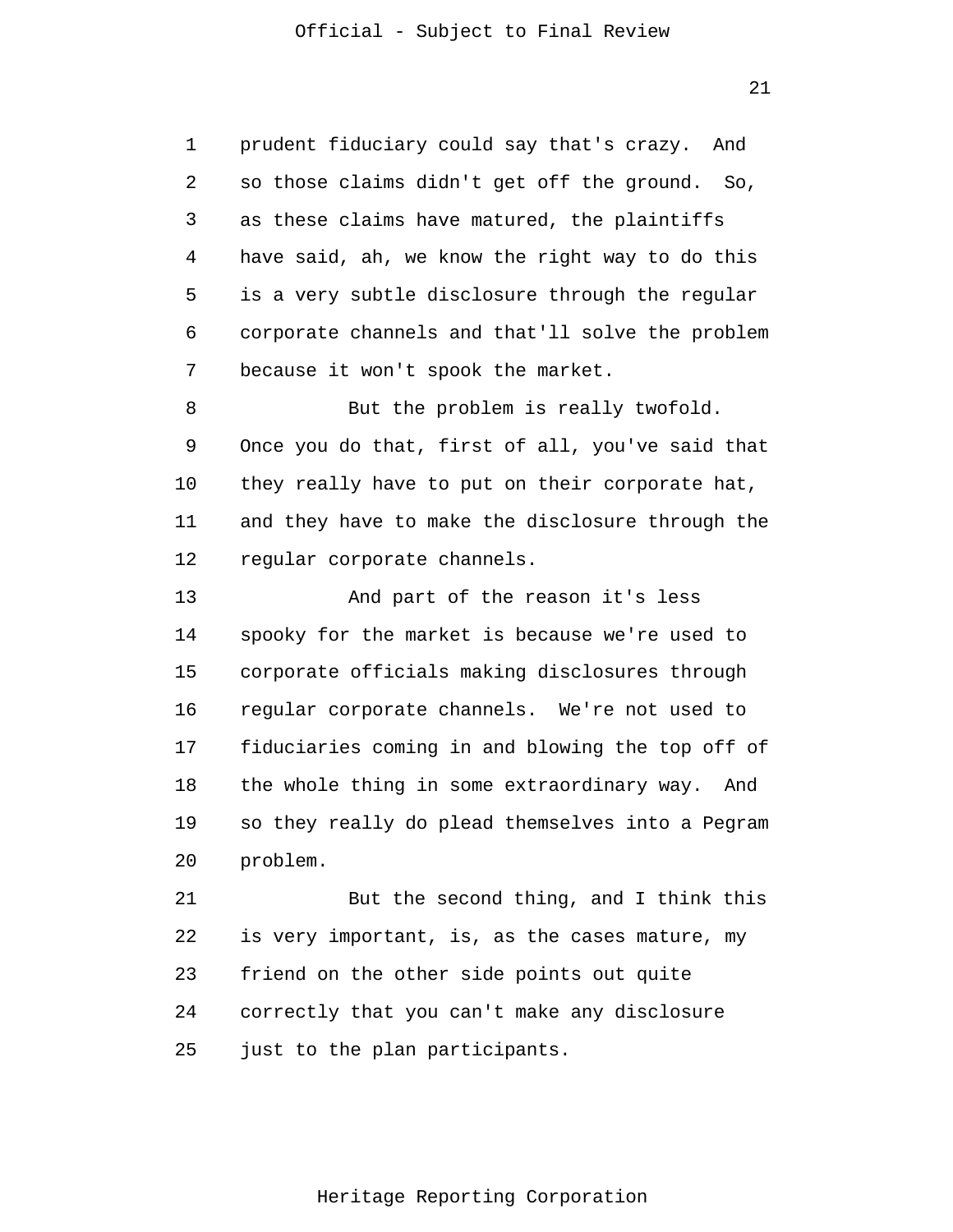1 2 3 4 5 6 7 8 9 10 11 12 13 14 15 16 17 18 19 20 21 22 23 24 25 So you have these special responsibilities as a fiduciary to the plan participants, but you can't make a special disclosure to them. You have to disclose to the entire market. But once these cases have matured to the point where the -- even the plaintiffs are saying what you need to do is you need to make a disclosure to the entire market and you need to do it through the regular corporate disclosure channels, boy, we have a body of law that is precisely attuned to regulating the adequacy of disclosures by corporate officials through corporate channels -- JUSTICE BREYER: I -- I -- MR. CLEMENT: -- to the market as a whole. JUSTICE BREYER: Your argument now and the government and most of the briefs here seem, as Justice Sotomayor pointed out, to be addressing a different issue than what we granted cert on. And the -- they seem to be dealing with what I called the second part of the three considerations, and that is how the relation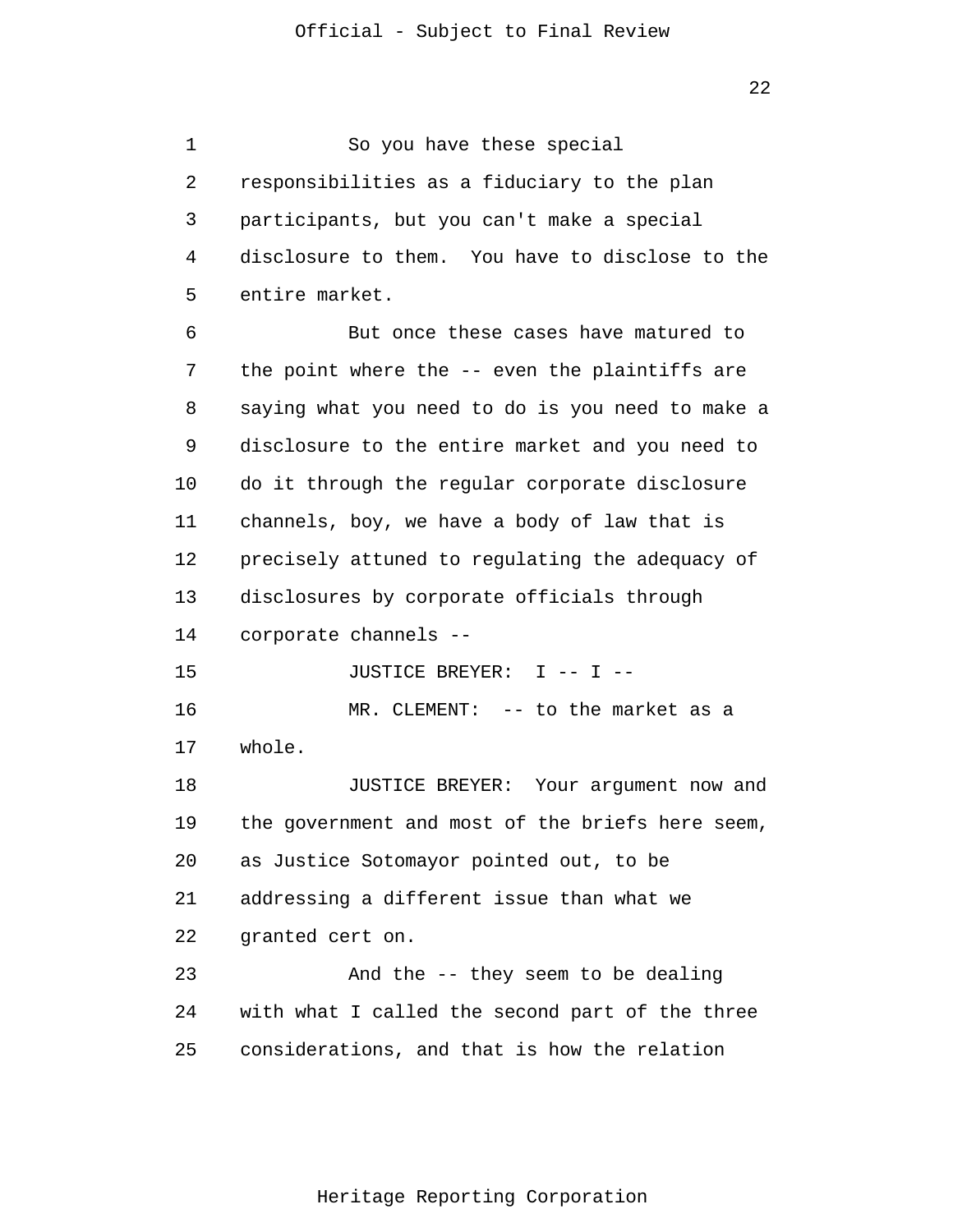1 2 3 4 between securities laws and ERISA law ought to be when the last sentence there was absolutely deliberate; namely, we didn't have the views of the government.

5 6 7 8 9 10 All right. So now we have the views of the government on that question. But, in reading them, I realize, one, I don't know what the lower courts think about those views. I don't know what the securities community and all the others think about those views.

11 12 13 14 15 16 17 18 Therefore, why don't we just stick to the question on which we granted cert? Namely, the third question. And as to that, in their amended complaint, from 106 through, I think, 111, they have allegations in -- in those paragraphs that, when I read them, seem fairly specific. Rather -- well, we know what they are and you know what they are.

19 20 21 22 23 24 25 So, one, why don't we simply address that, leaving the other questions you raised to be developed in lower courts, and then, having addressed that, we look at what they say here in the complaint? And at the moment, I'm thinking it seems adequate. What's wrong with it? MR. CLEMENT: So, Justice Breyer, I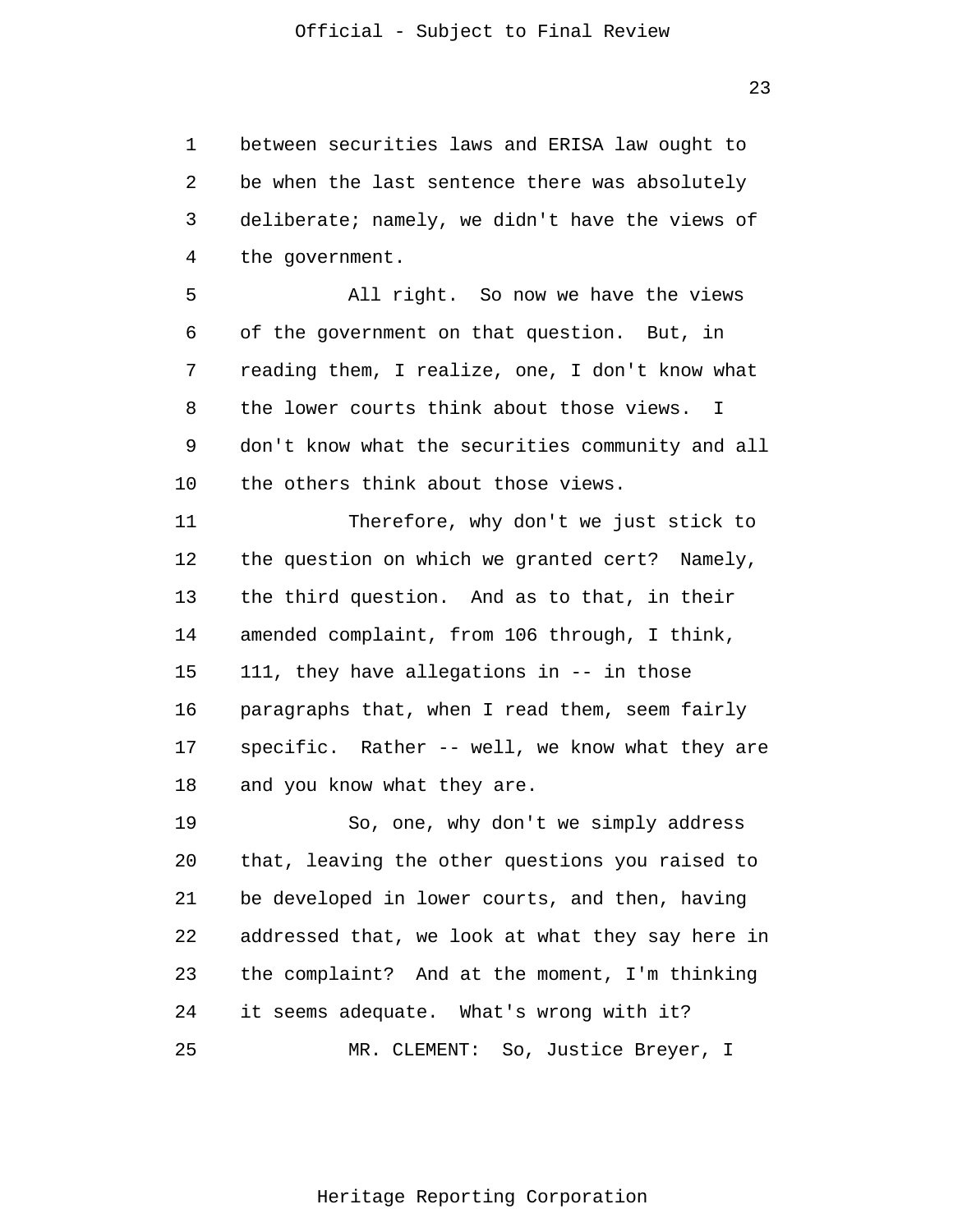24

1 2 3 4 5 6 7 8 9 10 11 12 13 14 15 16 17 18 19 20 21 22 23 24 25 think that it is -- I mean, we're happy to win this case under the third factor or the second factor. Obviously, if you tell me you're going to vote against us on the third factor, I'd really like you to look at the second factor. (Laughter.) MR. CLEMENT: But, in all events, I don't think we should lose under the third factor. JUSTICE BREYER: Because? MR. CLEMENT: If you look at the allegations here, most of them could be made in every single -- JUSTICE BREYER: Not this one. MR. CLEMENT: -- one of these cases which -- JUSTICE BREYER: During the class period, the plan was a net buyer of stock. MR. CLEMENT: They walked away from that because it turns out, although they alleged it, it was wrong. And the district court -- JUSTICE BREYER: Well, that's for the answer. MR. CLEMENT: No, no, no. JUSTICE BREYER: The answer says --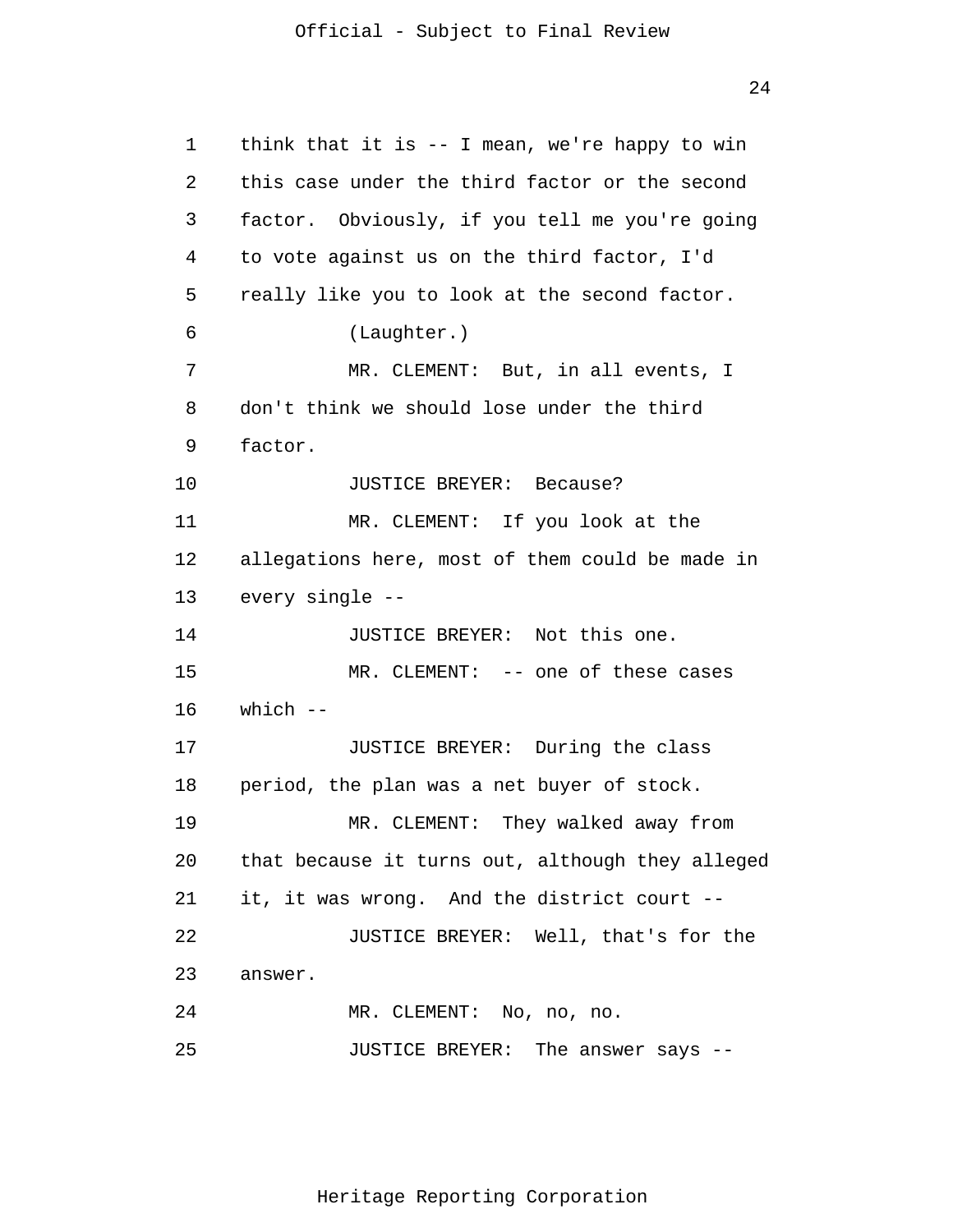1 2 3 4 5 6 7 8 9 10 11 12 13 14 15 16 17 18 19 20 21 22 23 24 25 MR. CLEMENT: No, no. When you --JUSTICE BREYER: -- the complaint alleges such and such, it's wrong. And now we'll have some discussion about that. MR. CLEMENT: With all due respect --JUSTICE BREYER: Yeah. MR. CLEMENT: -- what happened here is they made that allegation based on publicly available documents. It was pointed out to the district court, and the district court in dismissing this case said that's wrong, it's a net seller, I'm not going to decide this case -- JUSTICE BREYER: On that basis? MR. CLEMENT: -- on a mistaken fact. And so he said, it's publicly available to me. It is -- I'm going to take judicial notice of it. They were a net seller by a couple of hundred million dollars, which, of course, is exactly what you'd expect with a mature plan from somebody like IBM, as opposed to a new startup where you might think they'd be a net buyer if you think about it long enough. So, in any event -- JUSTICE BREYER: You say alleged if they'd alleged that the -- the trustee didn't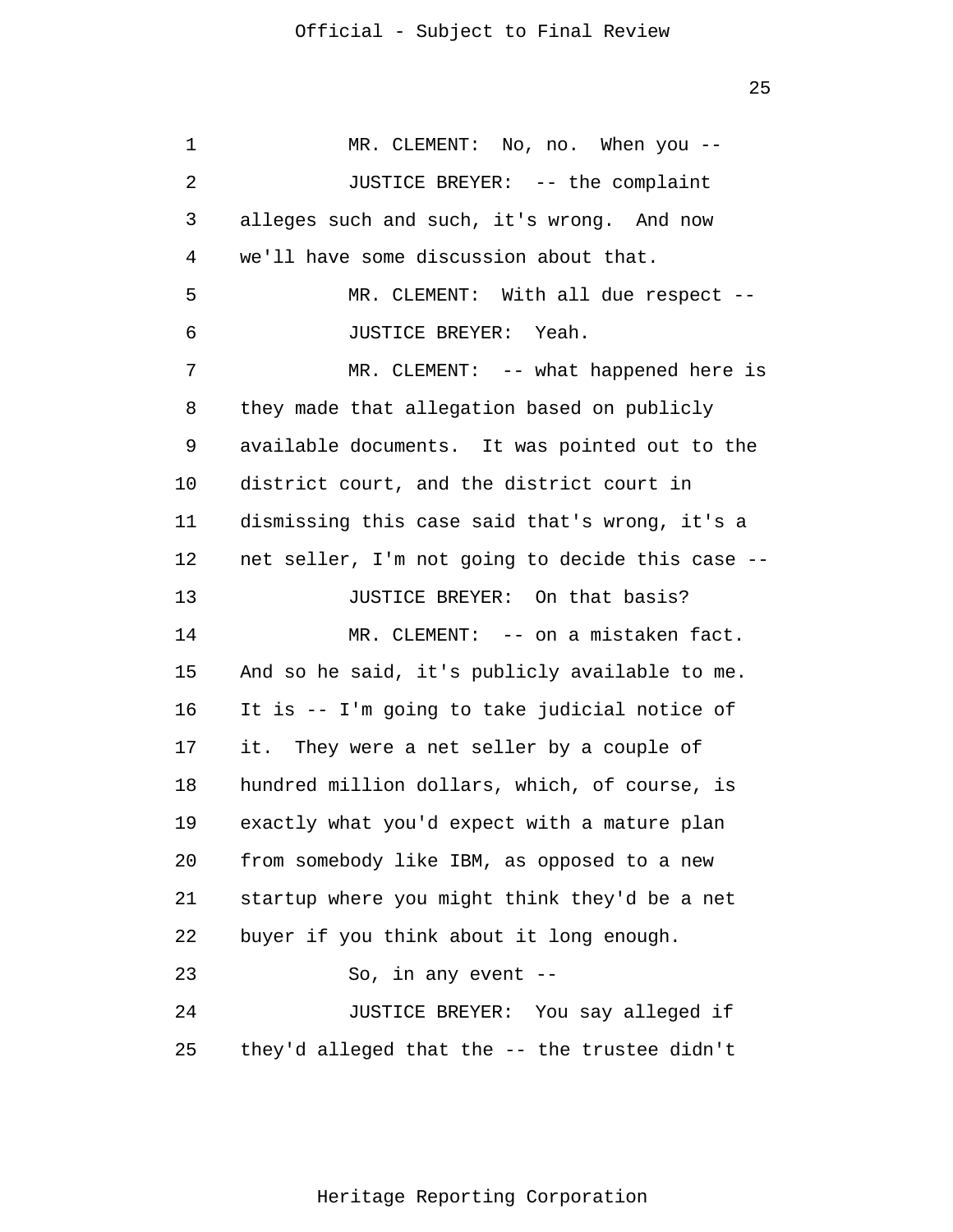1  $\overline{2}$ 3 4 5 6 7 8 9 10 11 12 13 14 15 16 17 18 19 20 21 22 23 24 25 know that they would be a net seller, would that then be sufficient? MR. CLEMENT: I don't think so because I think particularly -- JUSTICE BREYER: Right. MR. CLEMENT: -- the fiduciary of a long-established plan could say, I don't know it for a fact, but I think we're very likely to be a net seller. If I could avert you to another one of their specific allegations -- CHIEF JUSTICE ROBERTS: Do you want to just give a reference? MR. CLEMENT: Yeah, it's at page 29. This is their so-called inevitability allegations, which are case-specific. But, of course, they say that the sale is more likely than not and that if there were a sale, it would be likely that they -- that the results would be disclosed. So more likely than not and likely does not equal inevitability. So, if you want to look at the very specific allegations here, I don't think it gets it done. Thank you, Your Honor.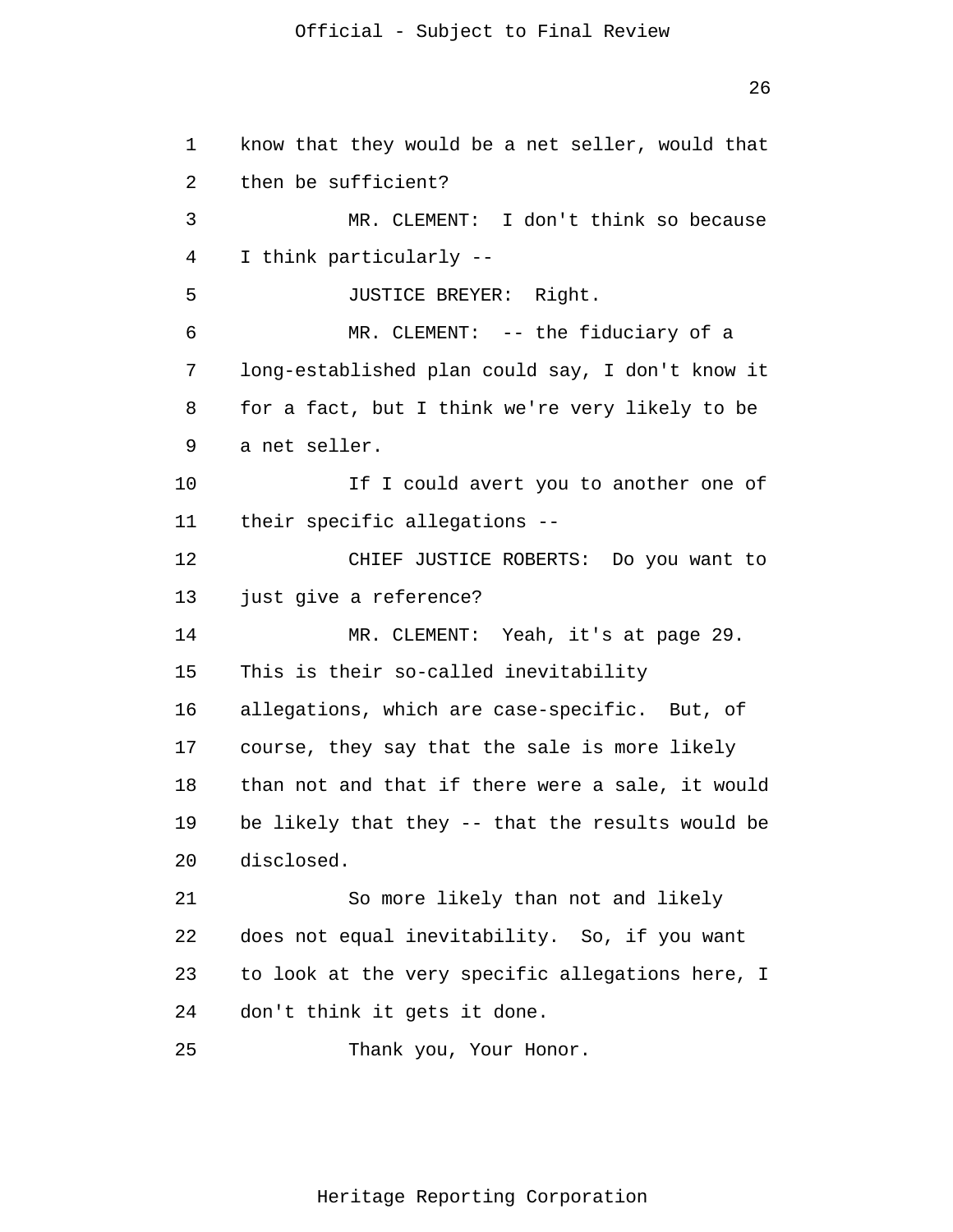1  $\overline{2}$ 3 4 5 6 7 8 9 10 11 12 13 14 15 16 17 18 19 20 21 22 23 24 25 CHIEF JUSTICE ROBERTS: Thank you, counsel. Mr. Ellis. ORAL ARGUMENT OF JONATHAN Y. ELLIS FOR THE UNITED STATES, AS AMICUS CURIAE, SUPPORTING NEITHER PARTY MR. ELLIS: Mr. Chief Justice, and may it please the Court: In Dudenhoeffer, this Court recognized that an ESOP fiduciary would sometimes have an ERISA-based obligation to take action based on inside information. The Court, however, didn't define the precise circumstances but identified certain relevant considerations for future cases. Here, we consider just one possible response to inside information, namely, to disclose it to the entire market. But there's a well-developed body of federal law about when such disclosures are necessary and appropriate for the protection of investors. In the views of the SEC and the Department of Labor, while a prudent fiduciary may be required to take a number of actions based on inside information, ERISA should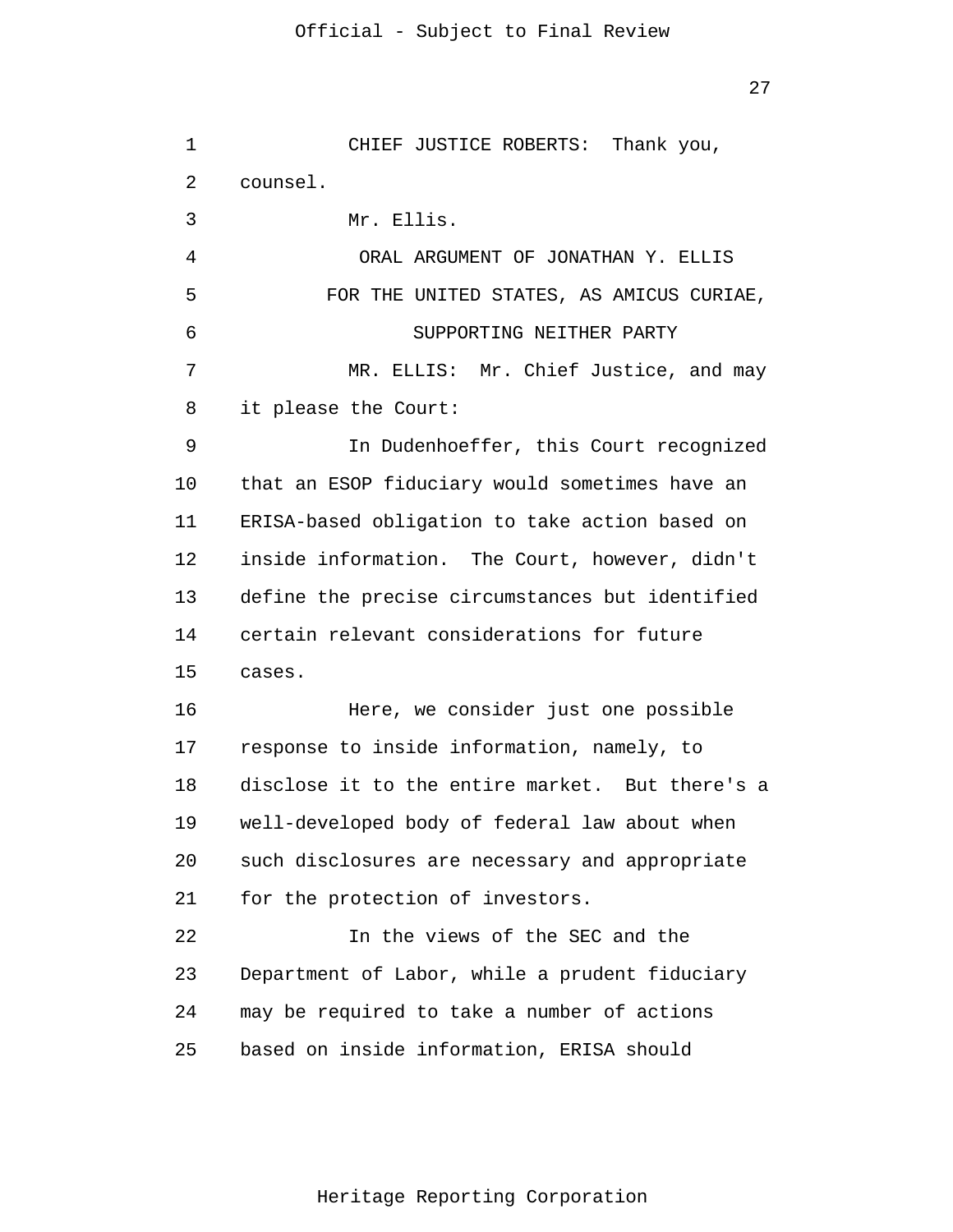28

1  $\overline{2}$ 3 4 5 6 7 8 9 10 11 12 13 14 15 16 17 18 19 20 21 22 23 24 25 rarely, if ever, require a fiduciary to effect an unplanned market-wide disclosure that the federal security laws -- JUSTICE SOTOMAYOR: Why? MR. ELLIS: -- do not require -- JUSTICE SOTOMAYOR: Why? MR. ELLIS: -- of that fiduciary. JUSTICE SOTOMAYOR: I'm sorry. MR. ELLIS: I think for two reasons, Your Honor. It's okay. I -- that leads quite next to what I was going to say. We think it would undermine the objectives of the securities laws to impose an additional disclosure regime based on the ad hoc balancing of a single ERISA fiduciary. And, importantly, to your point, Justice Breyer, we think that a prudent fiduciary could conclude that making such an unnecessary disclosure would do more harm than good to the ESOP participants. JUSTICE GINSBURG: May I ask you a question about this -- this theory of yours I saw nowhere aired below? And then you come in with a brief and you seem not to focus on the more harm than good standard, but you say that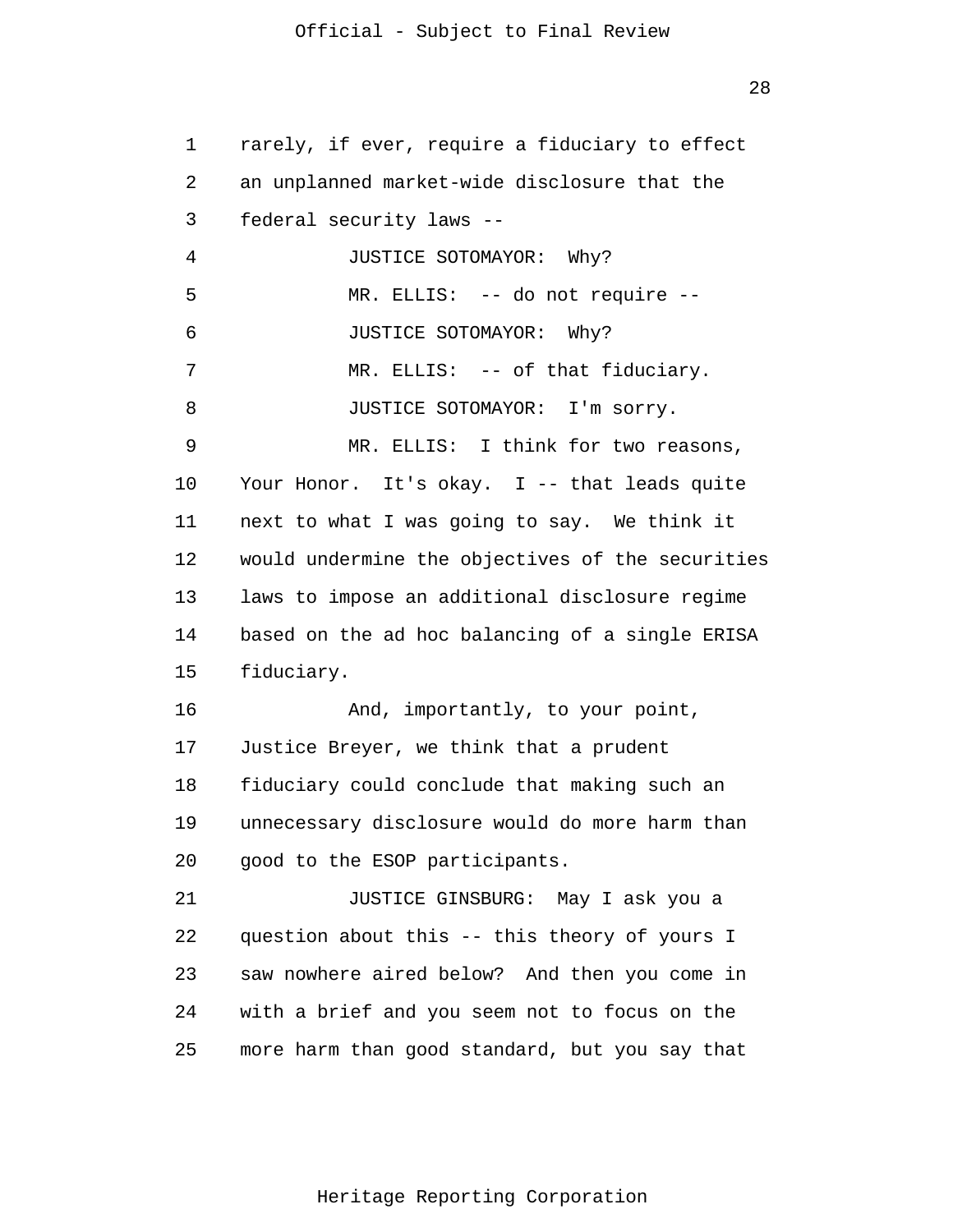1 2 3 4 5 an insider has a duty to disclose nonpublic information under the Securities Act, so we're going to use the Securities Act. But I didn't see that in -- in the district court or the court of appeals.

6 7 8 9 10 11 12 13 14 15 16 17 18 19 20 21 22 23 24 25 MR. ELLIS: So we -- when the court came -- or the case came to our office, we looked at this case afresh and we decided what can we add, what can we -- how can we be useful to the Court? We think we can be useful to the Court by discussing the objectives of the securities laws, but  $I$  -- importantly, as I just noted, I think our -- all of our analysis is just as relevant to the third prong, to the more harm than good standard as well, because I think a prudent fiduciary in this position that's - that faces the confines of the securities laws, where they can't do what it is that everybody would agree is the best thing for the participants, right, they should trade on the inside information or they should disclose it selectively to those participants -- they can't do that. The securities laws make that illegal. And so the question is, should I make a public disclosure? And when you get -- when

29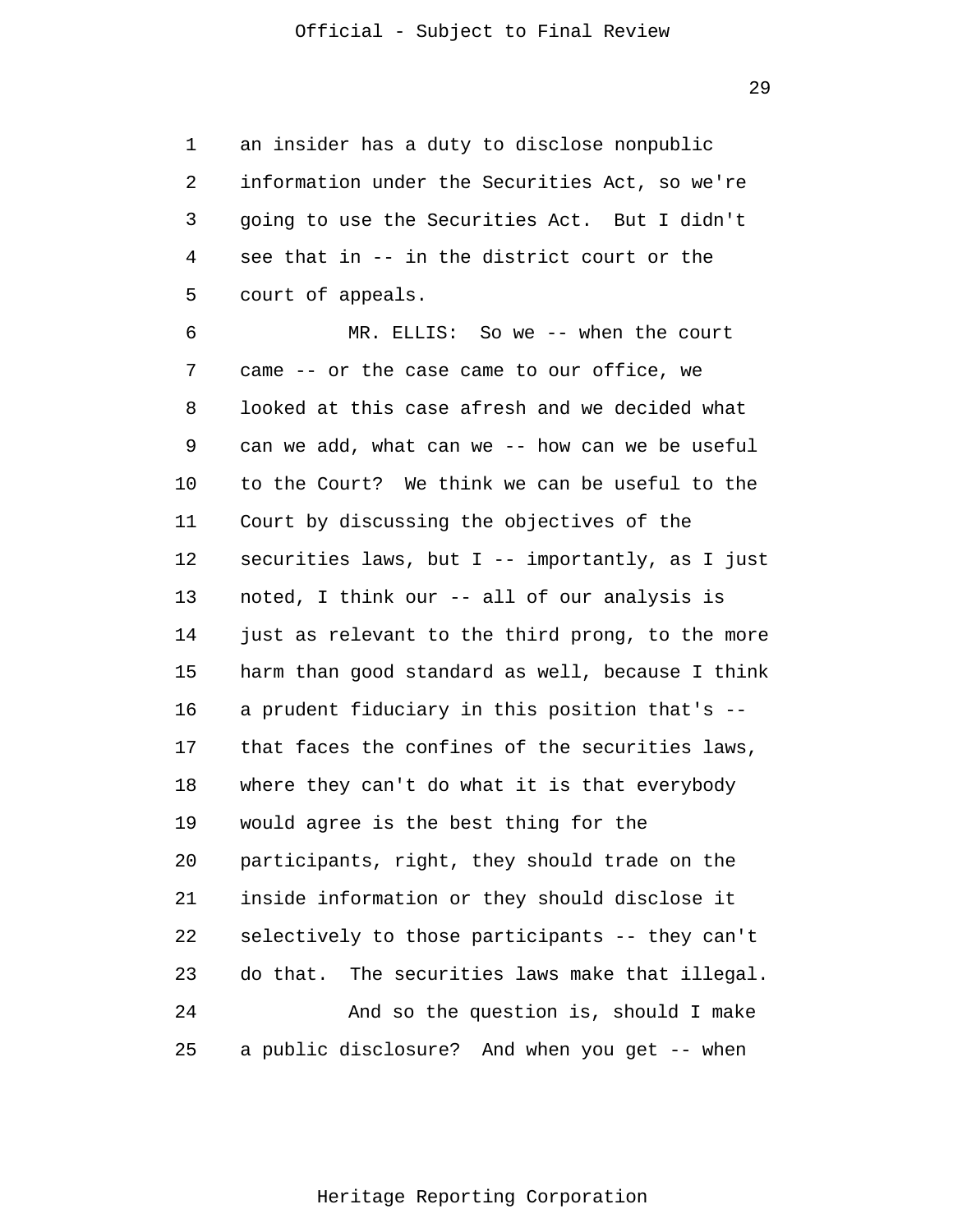30

1 2 3 4 5 6 7 8 9 10 11 12 13 14 15 16 17 18 19 20 21 22 23 24 25 you're talking about doing that, I think it's prudent. And I think at least a reasonable fiduciary could conclude it's prudent to not - to look to the balance that Congress has struck and that the Commission has struck into deciding when such disclosures are necessary and appropriate for the protection of all investors, including the very investors that are participating in this ESOP. JUSTICE ALITO: Do you think it's -- JUSTICE SOTOMAYOR: As I've always understood the securities law, it only controls disclosure to the extent that something you say is misleading, is fraudulent. You have to have a statement that is misleading or fraudulent. Let's assume it's a new company. And you don't have to make a statement, but you know, as is alleged here, that a fraud is going on, that it's going to be inevitably caught, and it's going to be caught before you can -- have to make a disclosure. You're suggesting that in that situation, there is no duty to the -- to -- as a fiduciary, to make a disclosure that is not required by the SEC?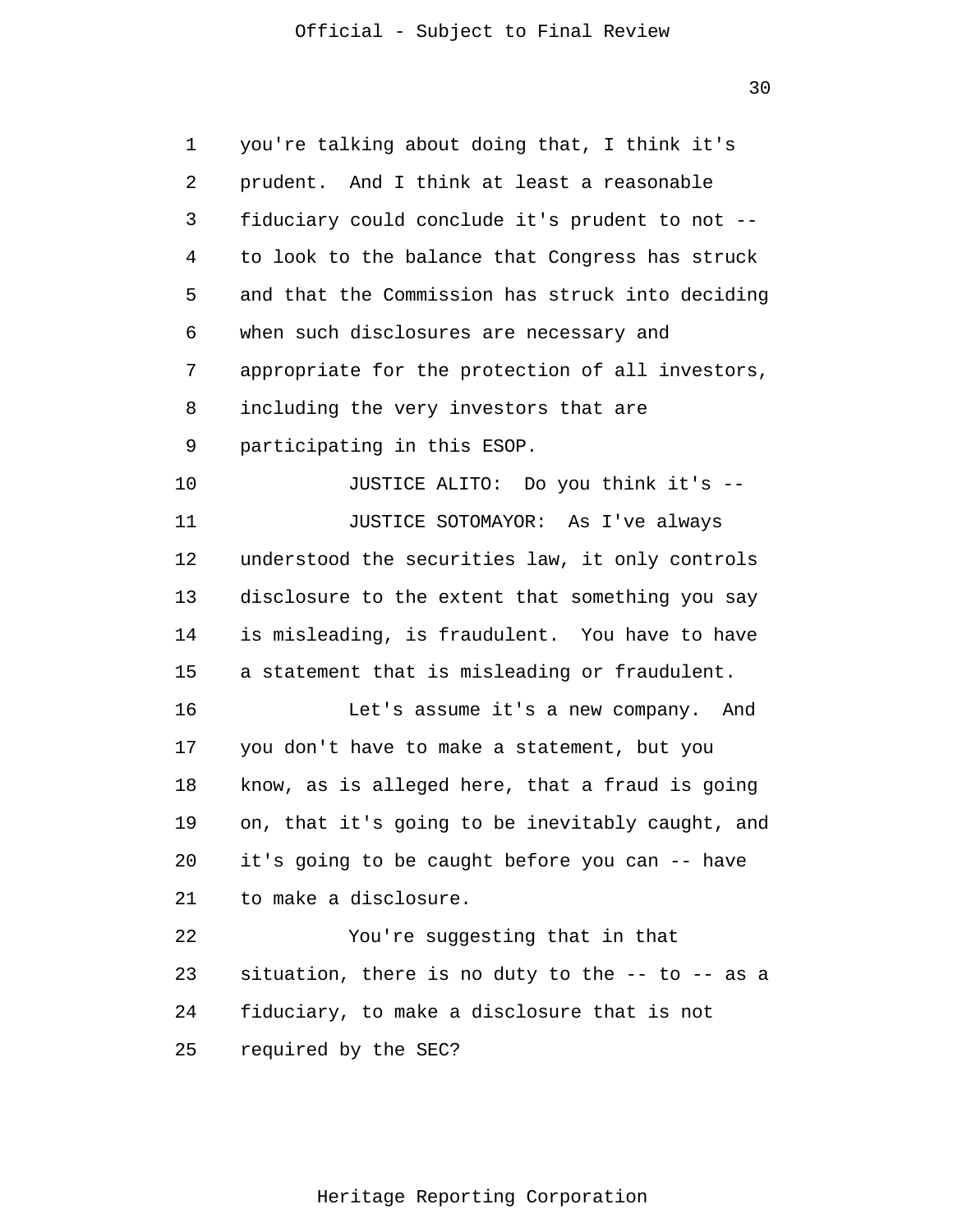| 1  | MR. ELLIS: So a couple points, Your                |  |
|----|----------------------------------------------------|--|
| 2  | Honor. On the first -- on the premise of the       |  |
| 3  | question, it's just not accurate that the          |  |
| 4  | securities laws only govern things that you say.   |  |
| 5  | A lot of the securities laws and antifraud         |  |
| 6  | provisions are based on misstatements and          |  |
| 7  | corrections of the misstatements, but there's an   |  |
| 8  | entirely addition -- additional disclosure         |  |
| 9  | regime where certain events that are major         |  |
| 10 | events, like material impairments or like          |  |
| 11 | changes in the control or definite agreements,     |  |
| 12 | have to be disclosed within four days --           |  |
| 13 | JUSTICE SOTOMAYOR: But not every --                |  |
| 14 | MR. ELLIS: -- regardless of what you               |  |
| 15 | said before. And then there's 10-Q and there's     |  |
| 16 | 10-K. I would also point out that this very        |  |
| 17 | case is, in fact, based on allegations that the    |  |
| 18 | company had made a misstatement before and         |  |
| 19 | needed to correct that misstatement.               |  |
| 20 | So this is a 10 -- a fraud case, a                 |  |
| 21 | $10(b)$ case $-$ a $10(b)$ case. It's just that no |  |
| 22 | one has evaluated whether the allegations are      |  |
| 23 | sufficient to state that.                          |  |
| 24 | JUSTICE ALITO: Do you think that it                |  |
| 25 | is workable, practical, to require an insider      |  |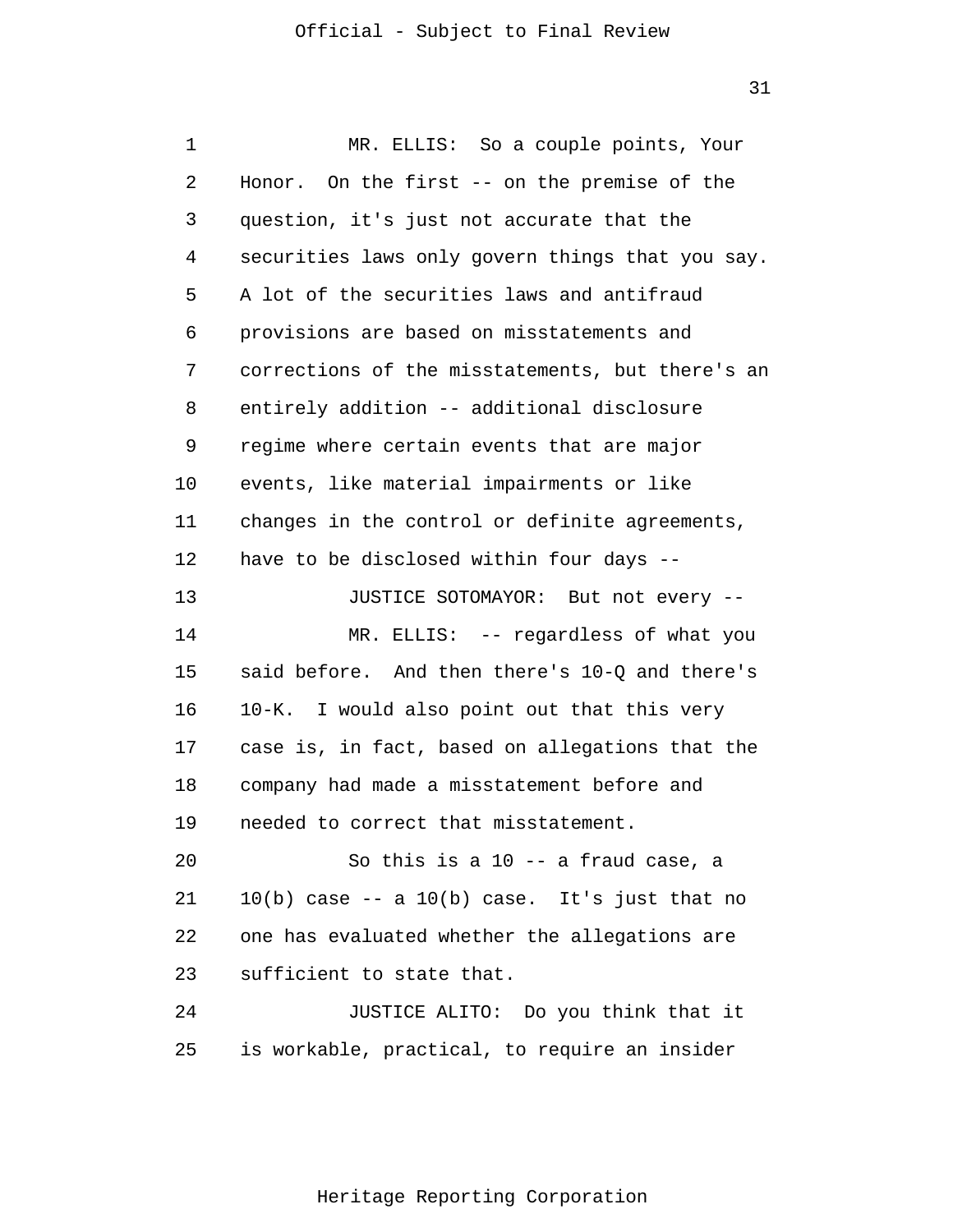1 2 3 4 5 6 7 fiduciary to determine whether the disclosure of information -- inside information to the public at a particular point in time will do more harm than good? Does -- is that inherently a workable standard, or -- or is it your argument that it is not and that's why you reached the position that you reached?

8 9 10 11 12 13 14 15 It seems to me, in that situation, the fiduciary has to make a very complicated calculation. But maybe -- maybe it's more doable than it seems to me, like whether the - are the participants net buy -- are they net buyers or sellers? What will the situation be at some point in the future when the information will inevitably come out?

16 17 18 19 20 MR. ELLIS: So I think it is workable in the sense that if you -- a prudent fiduciary in that position would not be ignorant, would not close its eyes to the entire body of law that's intended to balance those interests.

21 22 23 24 25 I agree that it's not a workable solution to have an ad hoc balancing, and I don't think it would be -- as I said, I think it would be inconsistent with the securities laws to impose this sort of ad hoc disclosure regime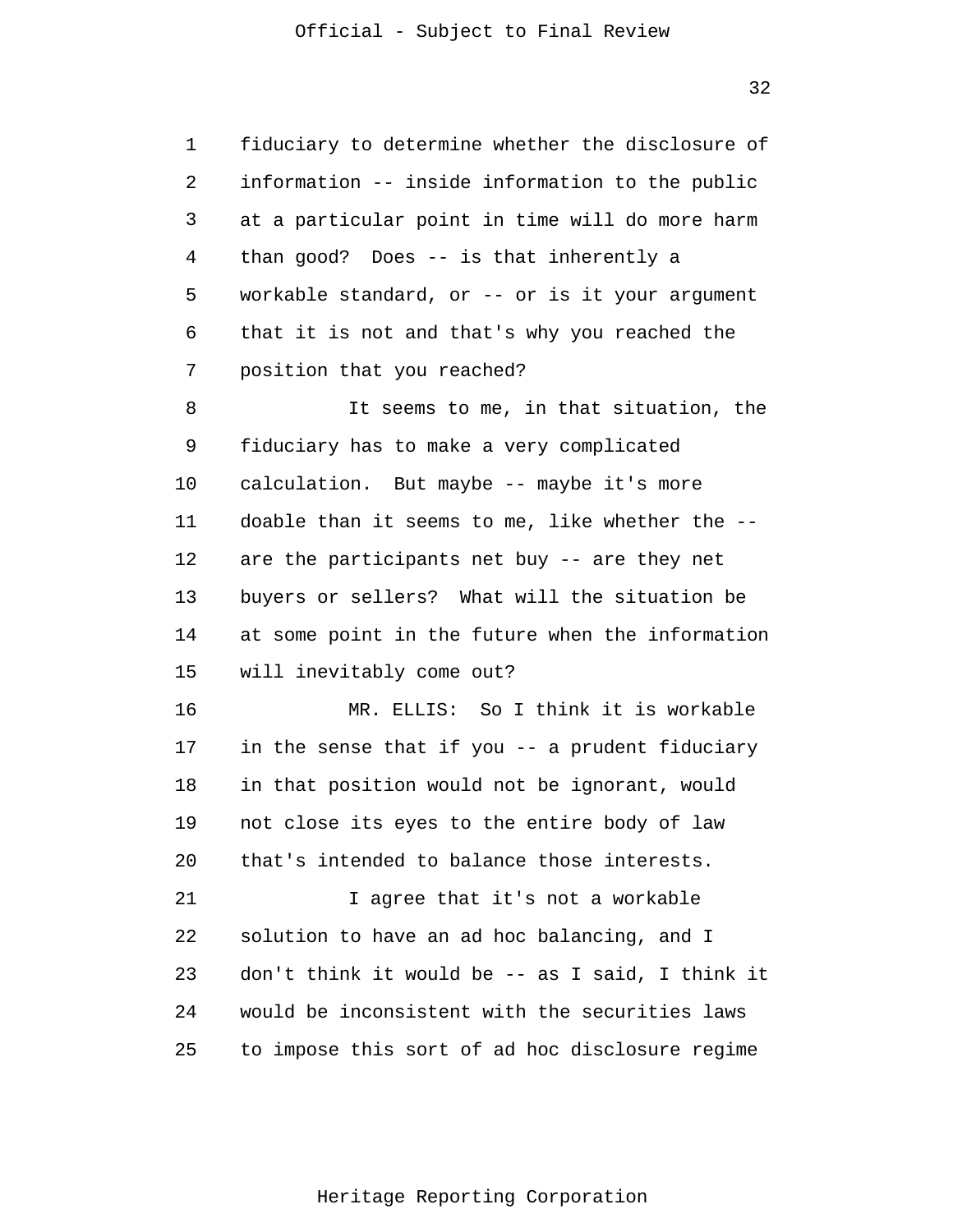1  $\overline{2}$ 3 on every company, public company, that's got an ESOP, with insider fiduciaries, but not on the rest of the market.

4 5 6 7 8 9 10 11 12 13 14 15 16 17 18 19 20 21 22 23 24 25 -- But I think what a prudent fiduciary would do, it's our position, is that they would look to that body of law and they would reasonably conclude or at least they could reasonably conclude -- which I take to be, everyone agrees, is the standard here -- that - that making a disclosure that the company has decided is not in the best interests of the shareholders and the federal securities laws, the expert -- and the expert commission has decided is not necessary and appropriate for the JUSTICE BREYER: That's -- JUSTICE KAGAN: That does sound -- JUSTICE BREYER: Well, where we are, it seemed to me, is you're trying to argue both, but are there things in the securities laws that mean that the fiduciary should not disclose information that will drive the price of the share down, such as -- that's what you're saying. Okay. That's not what we granted cert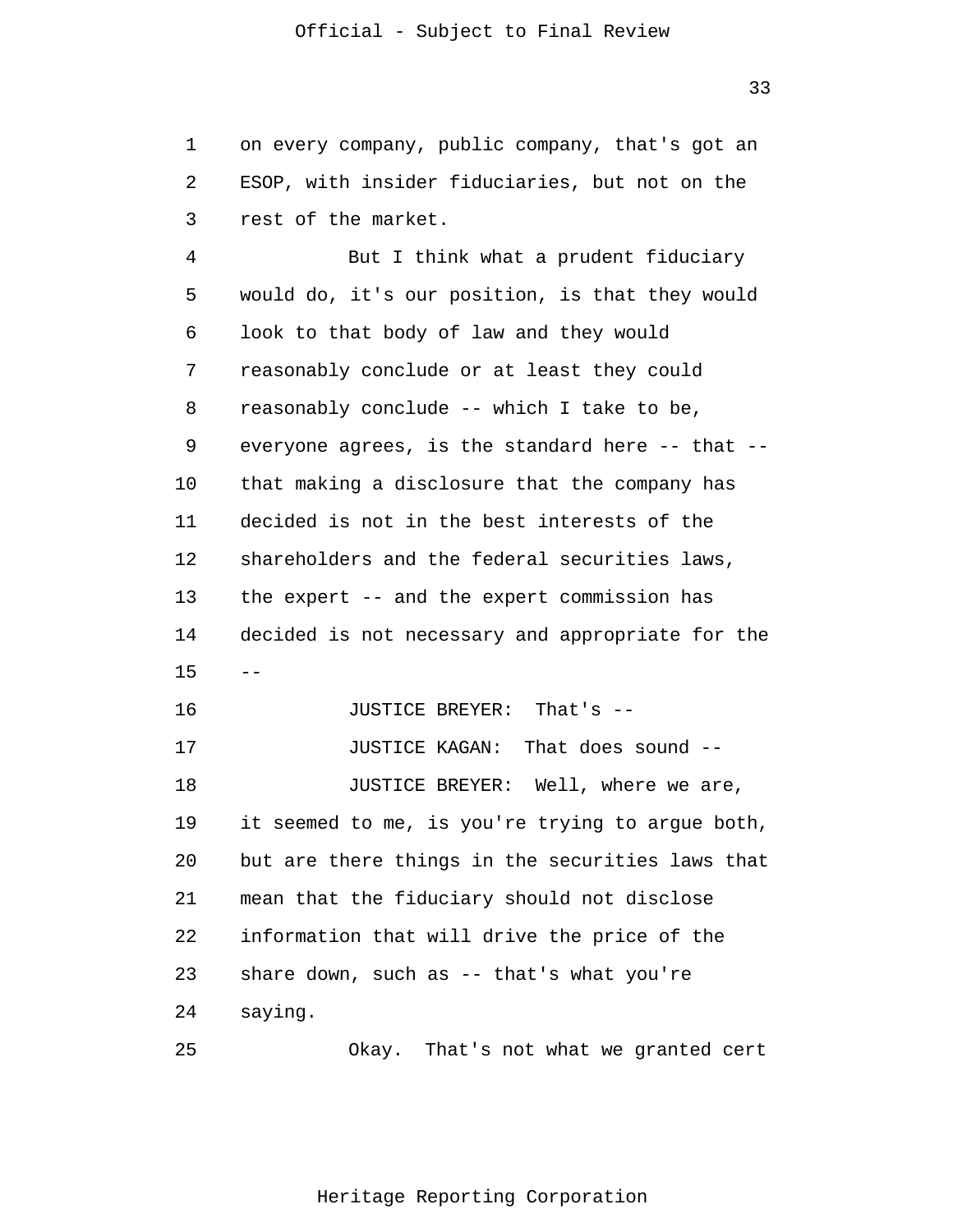34

1 2 3 4 5 6 7 8 9 10 11 12 13 14 15 16 17 18 19 20 21 22 23 24 25 on. And the reason that I stress that is because my reaction to what you say is I don't know. And I would like a lot of argument in a lot of courts. So I assume that in this case the - he should have -- he should have -- a prudent trustee would have disclosed the information to the market through the channels that they are suggesting. Next question. Is there a special reason why he shouldn't disclose it anyway, because disclosing it will hurt the plan and its participants? Answer, they say, no, there's nothing special here. As a general matter, disclose it sooner rather than later if, as the court of appeals said, disclosure is inevitable. So they allege it was inevitable. They allege that loads of information that shows if it's inevitable, do it fast, that will not hurt the plan, it will help it. And there we are, criterion 3 is satisfied. So I've sketched out -- they'll put their position better than I did -- but -- but -- but still, if that's roughly their position, why don't  $-$  if we narrow the question to what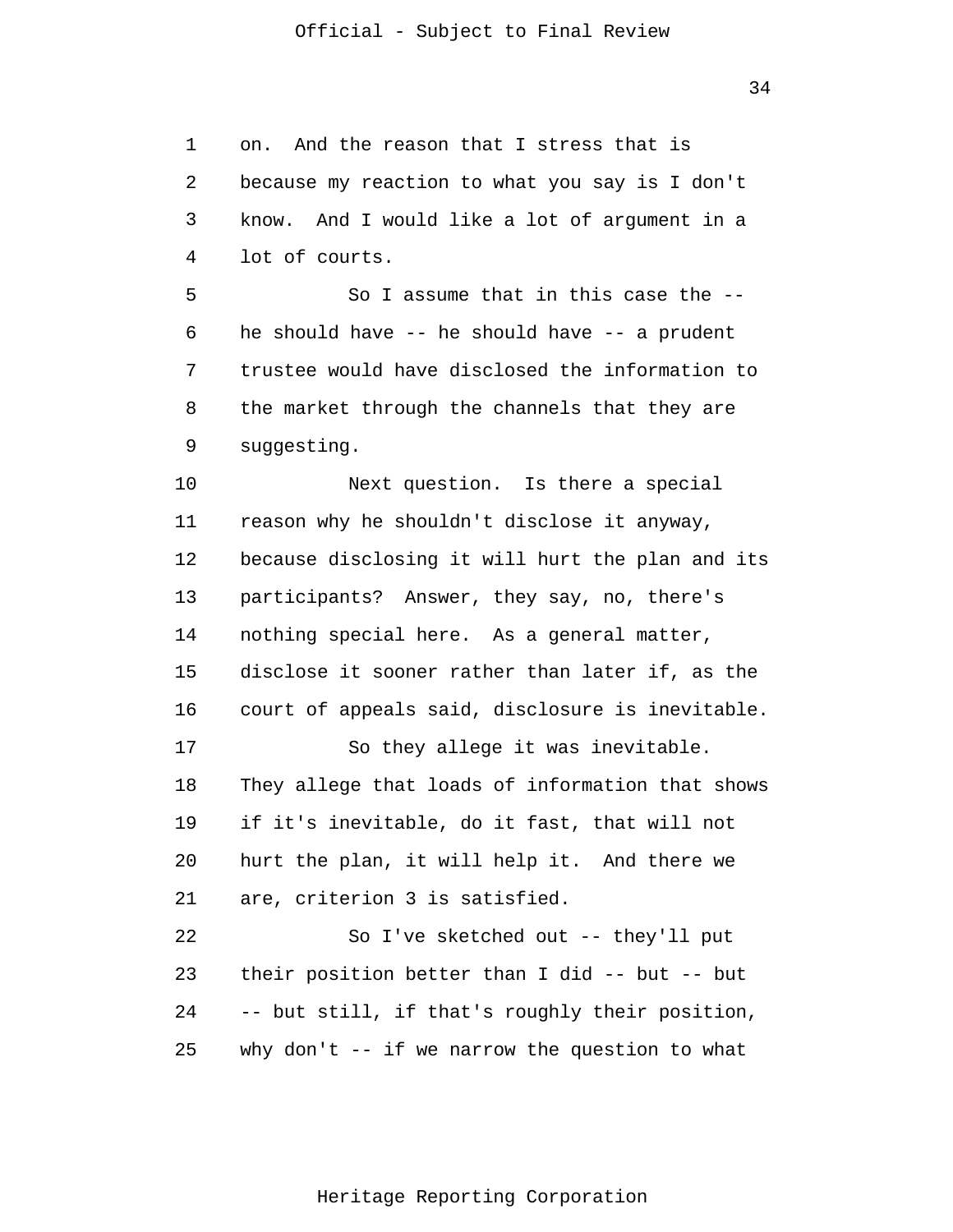35

1  $\overline{2}$ 3 4 5 6 7 8 9 10 11 12 13 14 15 16 17 18 19 20 21 22 23 24 25 we granted on, why don't they win? MR. ELLIS: I think because a prudent fiduciary can't narrow. It's -- it's artificial to say that a prudent fiduciary would -- should -- would or could or should ignore the body of law that speaks to this precise question, that speaks to precisely when a company should've made, not a selective disclosure, to just the participants that they can benefit on, but a public one, a market-wide one for all -- for all investors. That's what the commission -- the Securities Commission has set out to do in its disclosure regime, and we think it would be unhelpful and artificial to -- to assume in this case that a prudent fiduciary would just ignore that body of law. And I'd point out that it's not always true that you would disclose -- that disclosing information that will come out sooner would be better. It may be in the case of negative information, but positive information would come -- would go through the same analysis. JUSTICE KAGAN: Mr. -- please. I mean, it does sound like you want us to scrap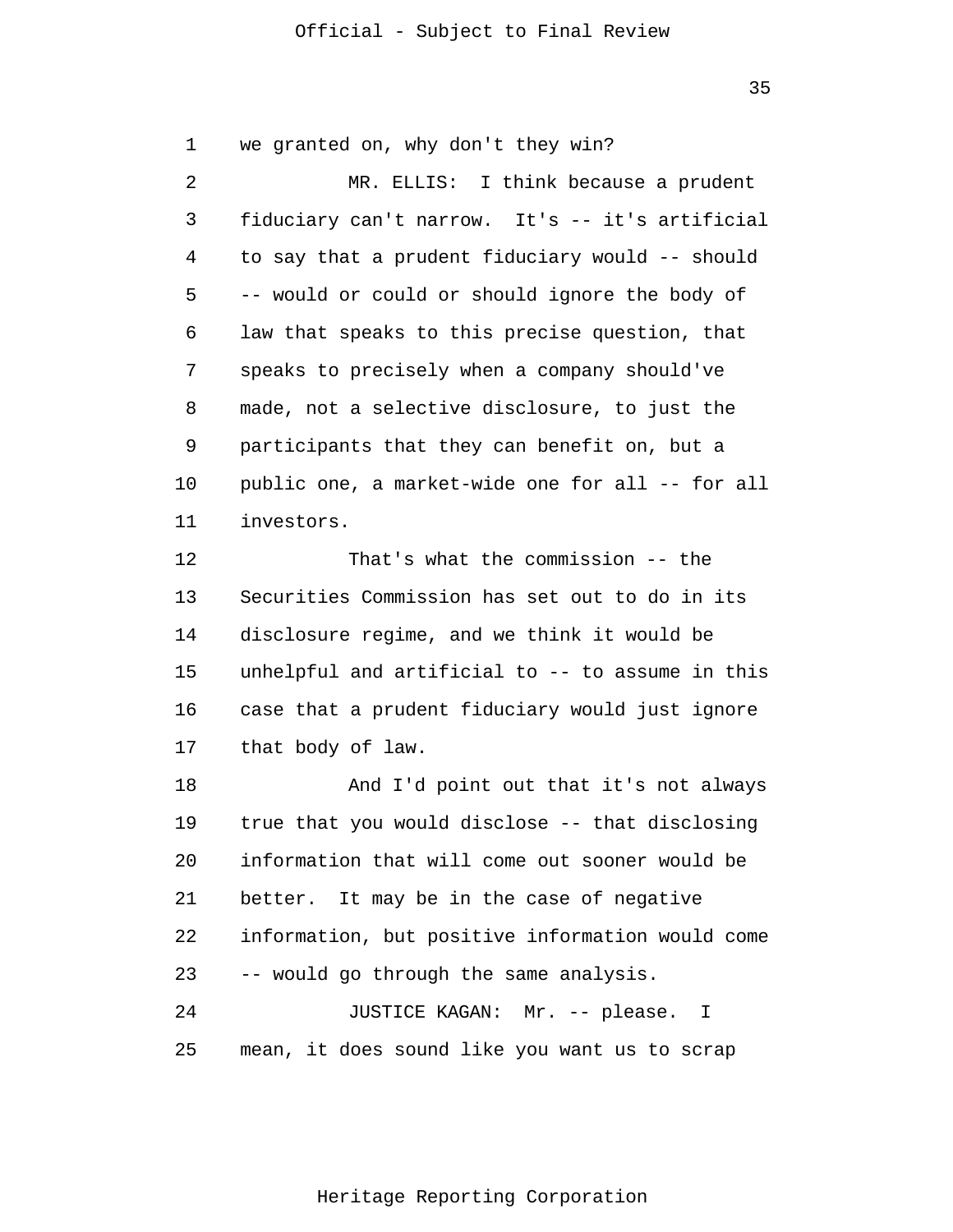36

1  $\overline{2}$ 3 4 5 6 7 8 9 10 11 12 13 14 15 16 17 18 19 20 21 22 23 24 25 Dudenhoeffer and -- and start all over again. MR. ELLIS: So I don't think that's --I don't think that's right. I think our position is fully consistent with Dudenhoeffer and -- and all three factors are still relevant. It's just that in this precise circumstance, the first two factors do all -- do a lot of the work. So take, for example, a case where the -- where the complaint was you should take -- the alternative action you should take was to trade on this information or -- or was to selectively disclose it to the participants. I think we'd say no, indeed, Dudenhoeffer says no, because that's illegal. And prudent fiduciaries don't take illegal acts. That doesn't mean that you're somehow writing out the second and third fact considerations in Dudenhoeffer. JUSTICE KAGAN: But those factors were in service of a particular test that said, you know, we want to ask whether a reasonable fiduciary would look at this and say that there's a course of action that would or wouldn't do more harm than good. I mean, that is what I think Justice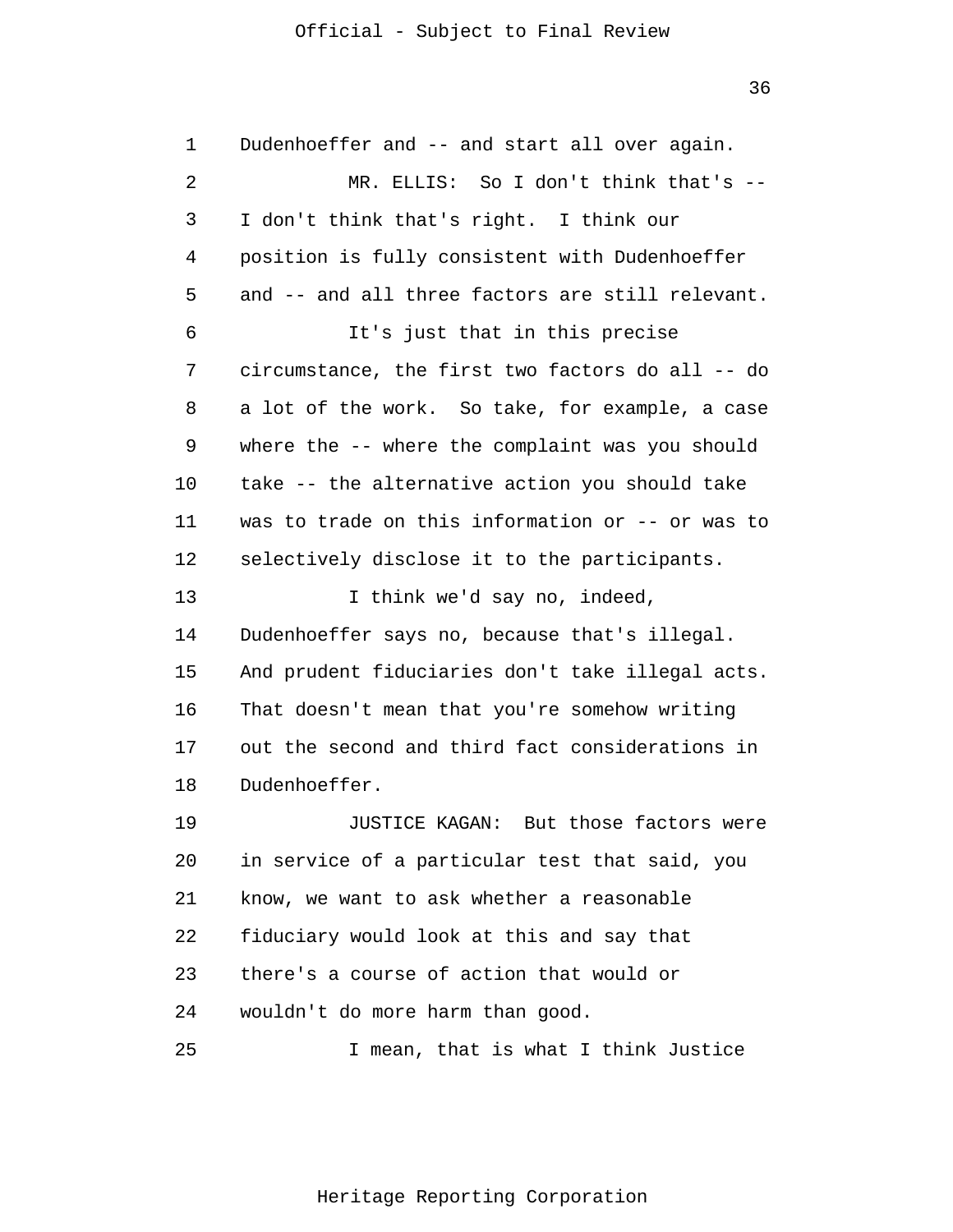37

1 2 3 4 5 6 7 8 9 10 11 12 13 14 15 16 17 18 19 20 21 22 23 24 25 Alito called a balancing test, and that's what Dudenhoeffer said we should do. Now there are reasons against balancing tests, but that's what it says. MR. ELLIS: Sure, but before you get to that factor, the Court said, you should also consider whether a ERISA-based obligation to disclose in that scenario would be inconsistent with the objectives of the -- of the securities laws. We think in almost every case it would be, and so you don't have to get to that third factor. But, even if you do, we think a reasonable, prudent fiduciary could conclude that making a disclosure that's not required by the securities laws, the commission that balances what -- how much disclosure is too much, and the timing for those disclosures, would do more harm than good to the -- to the investors in the ESOP. CHIEF JUSTICE ROBERTS: Thank you, counsel. Mr. Bonderoff.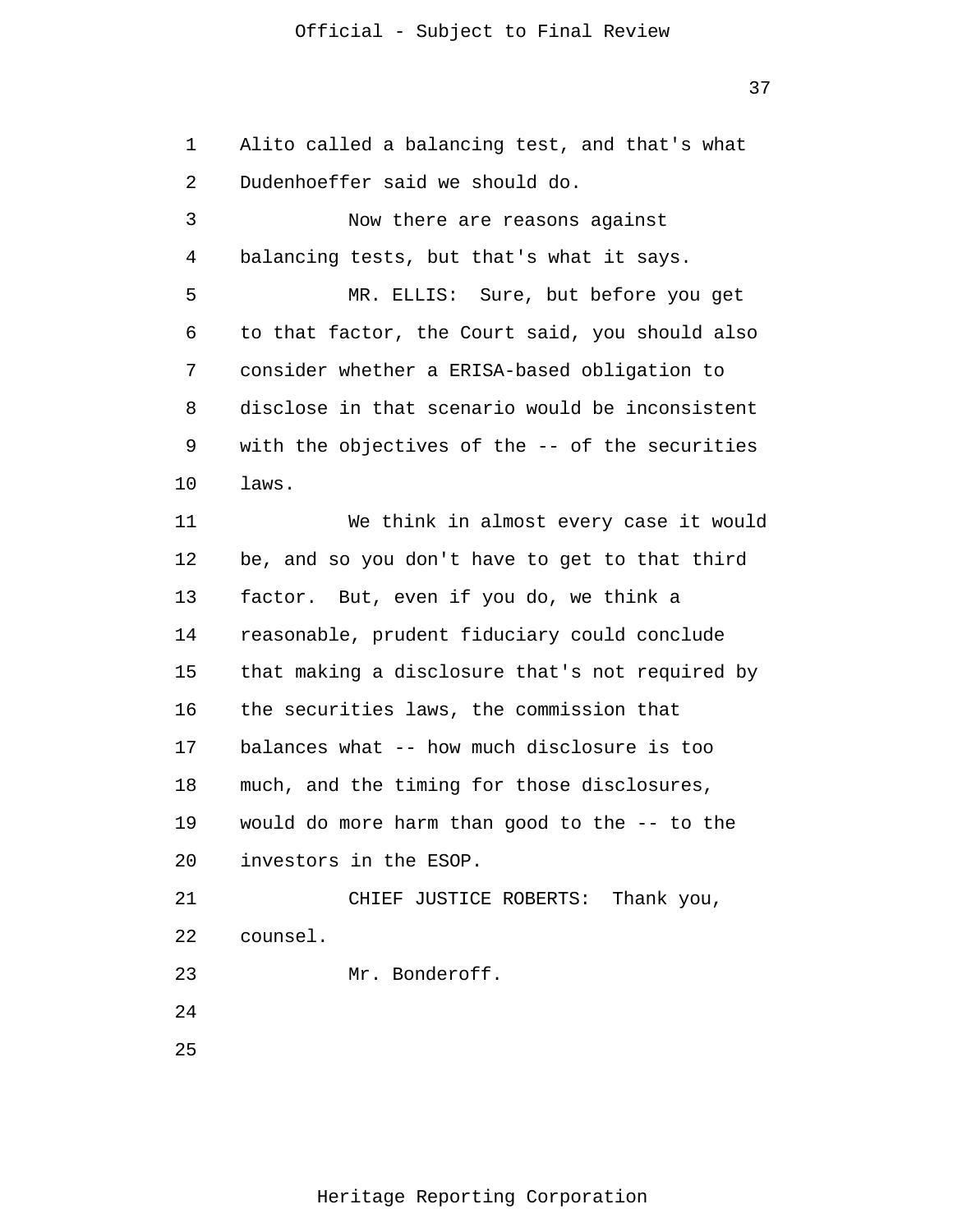1  $\overline{2}$ 3 4 5 6 7 8 9 10 11 12 13 14 15 16 17 18 19 20 21 22 23 24 25 ORAL ARGUMENT OF SAMUEL BONDEROFF ON BEHALF OF THE RESPONDENTS MR. BONDEROFF: Mr. Chief Justice, and may it please the Court: Dudenhoeffer said that ESOP fiduciaries owed the same duty of prudence as every other ERISA fiduciary, except they don't need to diversify the fund's assets. And this is meaningful as a pleading matter and also as a substantive matter. We forget sometimes Dudenhoeffer was about a circuit split where a presumption of prudence in favor of ESOP fiduciaries was either to be applied at the pleadings stage or at the evidentiary stage. And this Court found that notwithstanding all the policy concerns about the need to encourage ESOPs and all the difficulties caused by the intersection of the -- of the ERISA and the securities laws, it was still not appropriate to have that presumption in place. It's not in the statute. The statute says the duty of prudence here is basically the same as would apply to a non-ERISA investment. And, in fact, a lot of the issues we're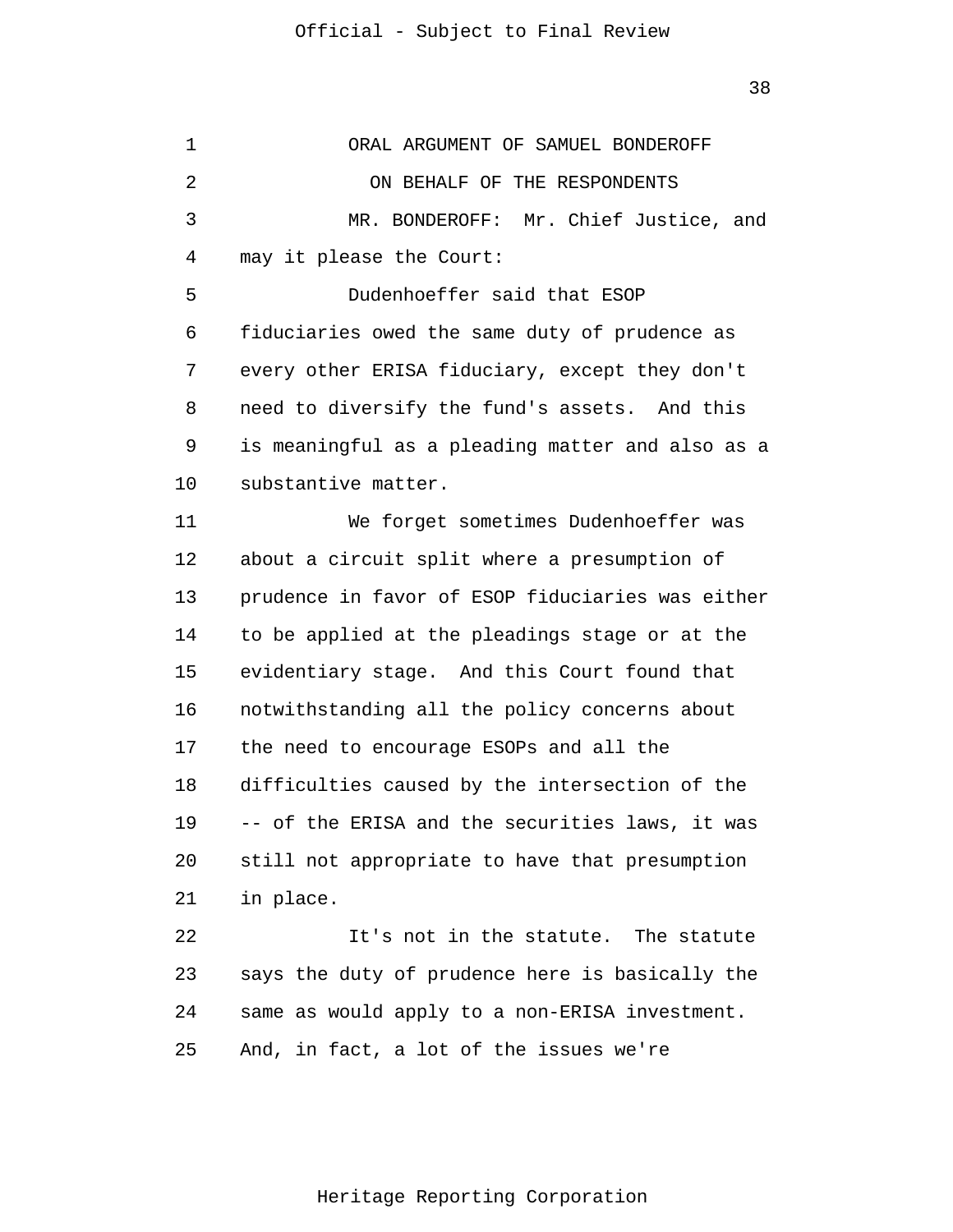1 2 3 4 5 6 7 8 9 10 11 12 13 14 15 16 17 18 19 20 21 22 23 24 25 discussing today about administrability and how difficult it might be to apply this test come up in the non-ESOP context all the time. When you have an investment that is alleged to be imprudent, a mutual fund that's alleged to be imprudent, you will have people in the plan who are different stakeholders differently situated. Some of them are long-term investors; some of them are short-term investors. And whether the plan in that case isn't deciding not -- whether or not to disclose, but they're deciding whether or not to sell the investment or take it off the menu, they have to balance those interests of those different shareholders all the time. And they have to make a lot of very difficult decisions. And they do, in fact, if they're doing their job right, a lot of very difficult analysis in monitoring those investments. And the way courts have been dealing with those kinds of cases for decades is on a case-by-case, context-specific basis, essentially asking the same kind of question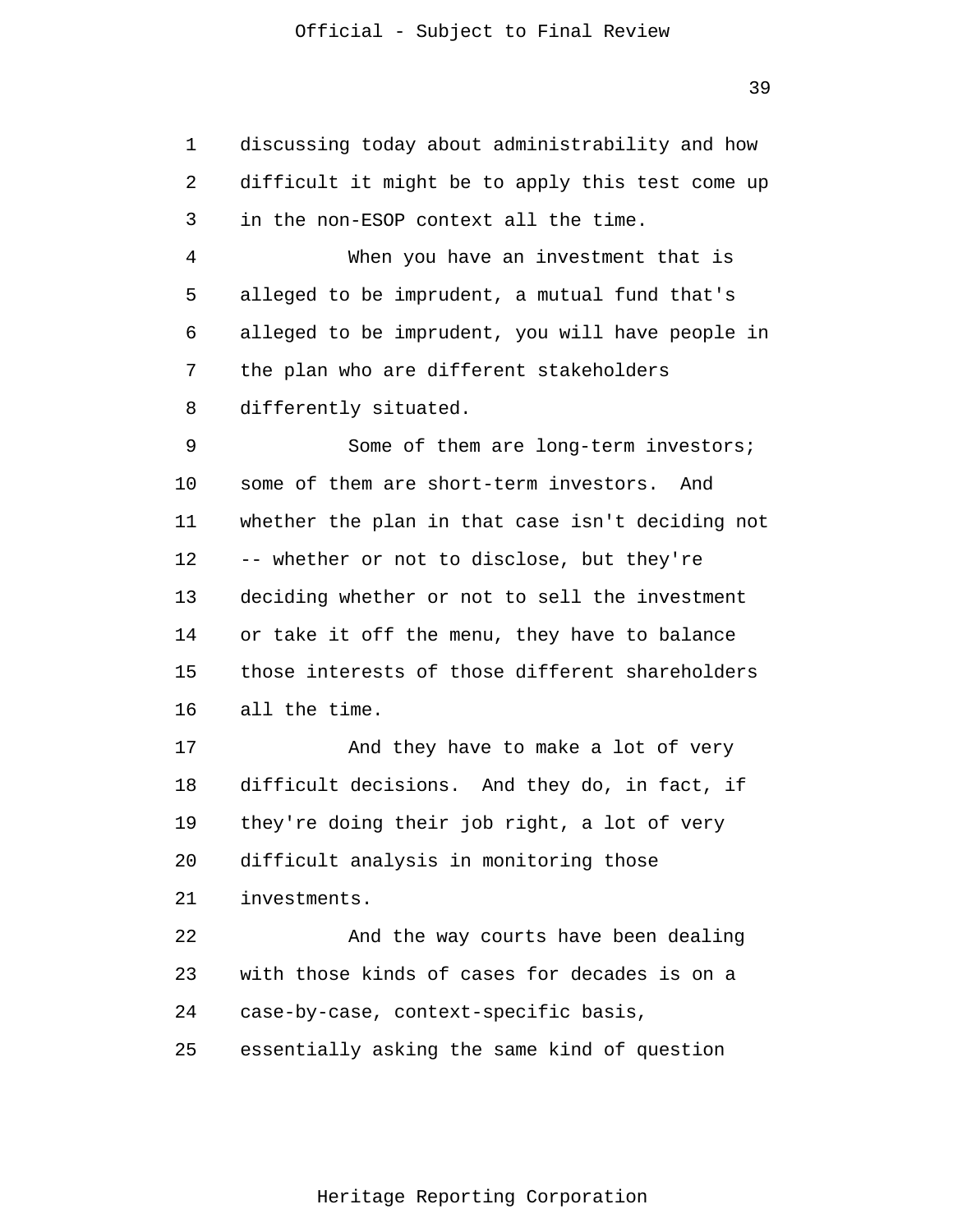1 2 3 4 5 6 that the Court asked here in Dudenhoeffer: Is the decision that you're examining -- would it have done more harm than good to the people whose interests you're supposed to be protecting? JUSTICE BREYER: On that particular

7 8 9 10 11 12 point, if you take paragraph 106 out of your amended complaint, then it seems to me what they're saying is all you've left is you just have an allegation that, well, it always causes more harm -- it always -- it never causes more harm than good to sell -- to reveal quickly.

13 14 15 16 17 18 And they say that couldn't be enough. All you did was take the sentence from Dudenhoeffer and just write it in slightly different words. And they're saying that that wasn't good enough to satisfy it, you should have been more specific.

19 20 21 22 You should have listed a few of those shareholder interests. You should have -- which you tried to do in 106, but they said that was wrong, okay, so what about that?

23 24 25 MR. BONDEROFF: Well, actually, 106 is not the only place where we talk about those interests. This case here is -- is actually not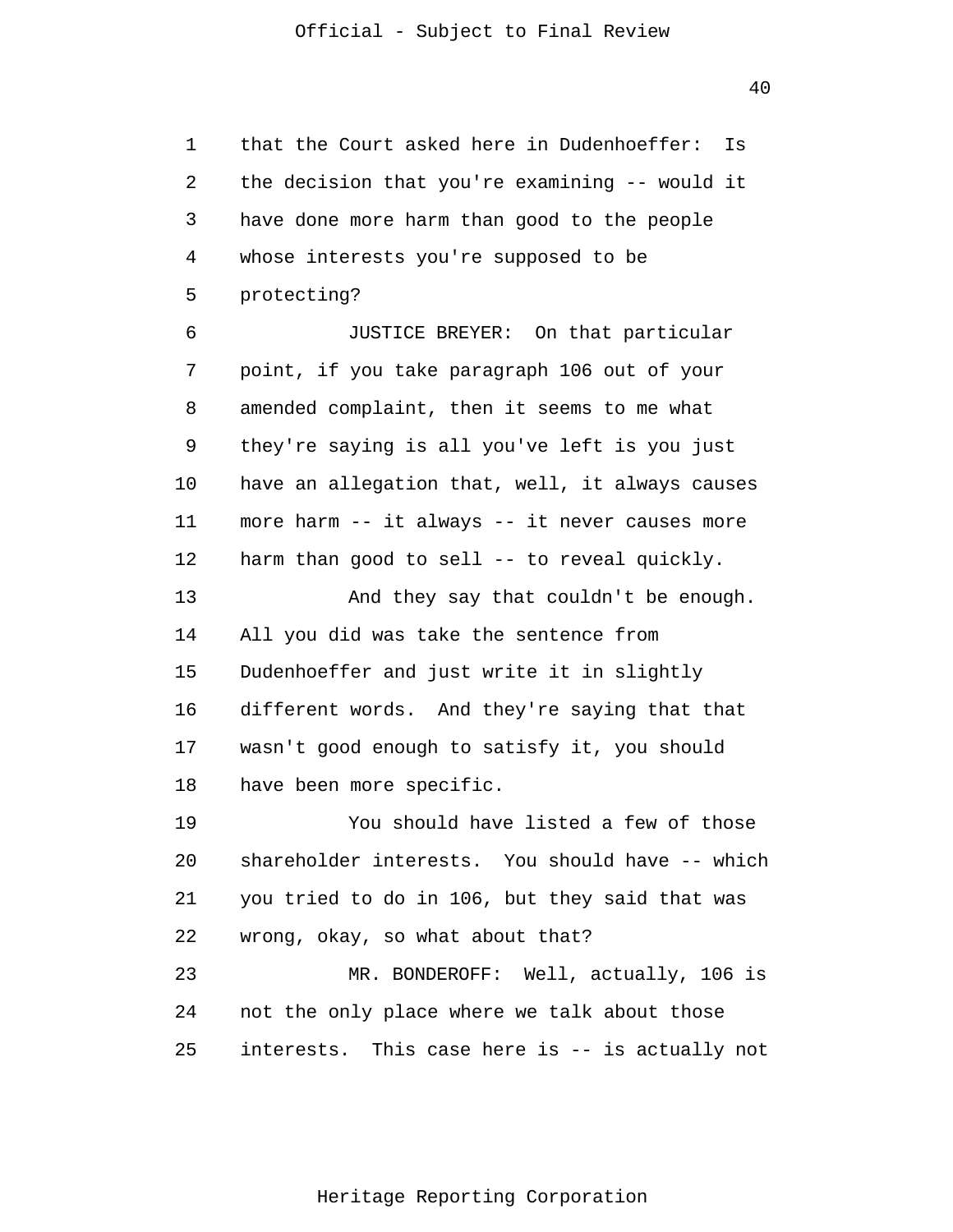1  $\overline{2}$ 3 4 5 6 7 8 9 10 11 -- does not turn on that general allegation, that economic principle about disclose sooner rather than later because it is not always going to be the case, if you are looking at it from the perspective of an ERISA fiduciary, better to disclose sooner than later, but, here, it was, because, here, you have a year of trying to sell the company and hiring Goldman Sachs to do it, a year of that before we even say the class period begins. We didn't say they should be sued as

12 13 14 15 16 of 2013 when they start looking. We say a year later, when they've been trying to do this for the year, when they've invested considerable resources in it, it's more likely than not inevitably going to be disclosed.

17 18 19 20 21 22 23 24 25 JUSTICE KAVANAUGH: But isn't the problem, as the Fifth and Sixth Circuit said in similar circumstances, that you have different classes of beneficiaries, some of whom would be harmed, some of whom would be benefitted? And when that's the circumstance, it's a little hard to hold the fiduciary liable for violating the duty of prudence, given the different interests of the different classes of beneficiaries?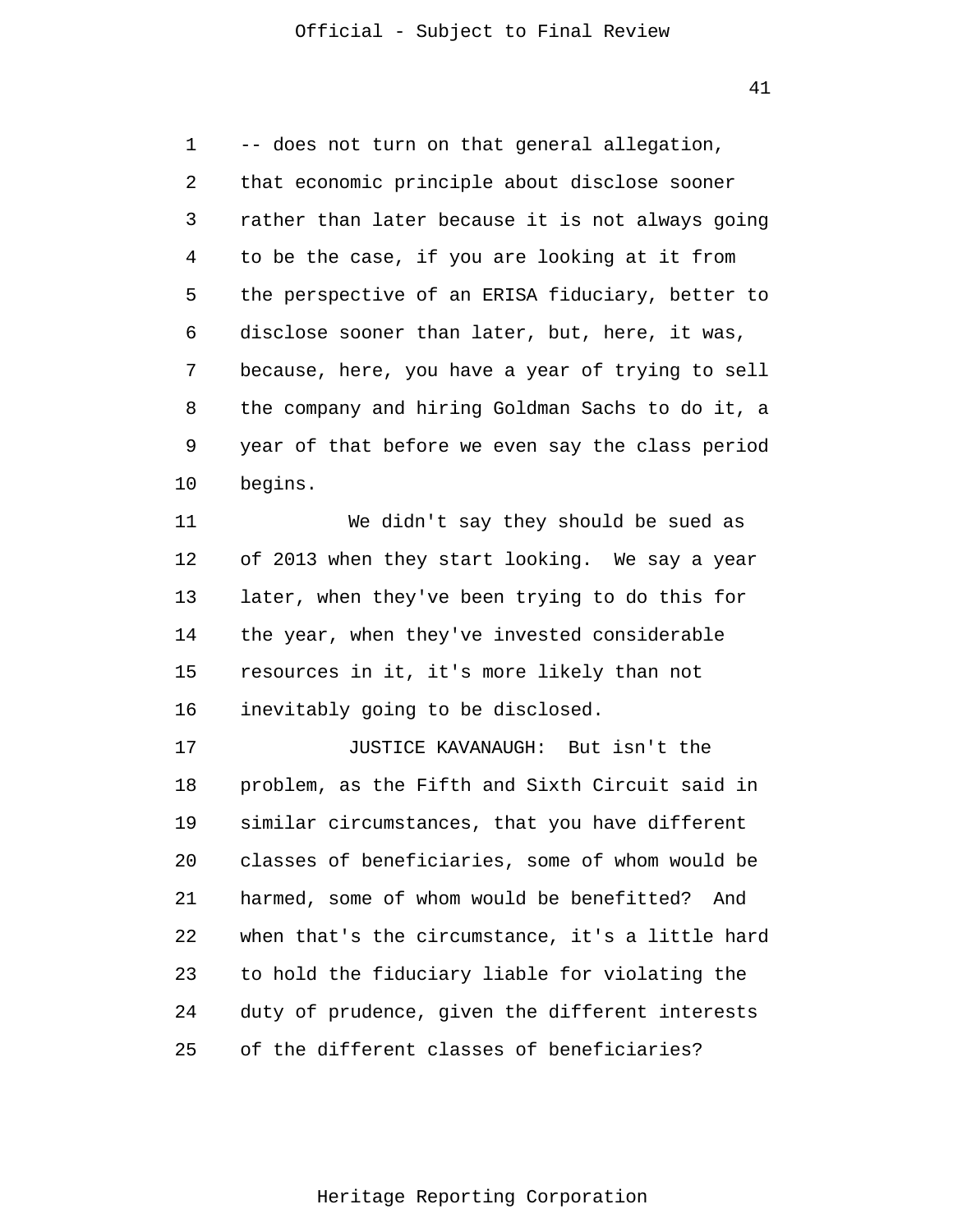1  $\overline{2}$ 3 4 5 6 7 8 9 10 11 12 13 14 15 16 17 18 19 20 21 22 What's wrong with that -- that conclusion? MR. BONDEROFF: Well, there are a couple things that I would take issue with. I -- I'm not necessarily with the Fifth and Sixth Circuit's rulings, but they came to those conclusions based on different underlying facts. You can't know in real time if you're going to have more buyers than sellers. You can't know this kind of information until after the fact. And ERISA has always looked at - even going back to before ERISA, we've always looked at what they knew at the time. But what you can know and what you can think about and put at the fore is the long-term interest of the investment because the long-term interest of the investment -- JUSTICE GORSUCH: Can I -- can I interrupt you there? I'm sorry. But how -- how -- how is it that an ERISA fiduciary wouldn't know at the time whether the fund is a net buyer or seller? I would have thought that information would have been available.

23 24 25 You're -- you're positing that it's not available, and I guess I'm just a little confused -- and I'm sorry for interrupting --

42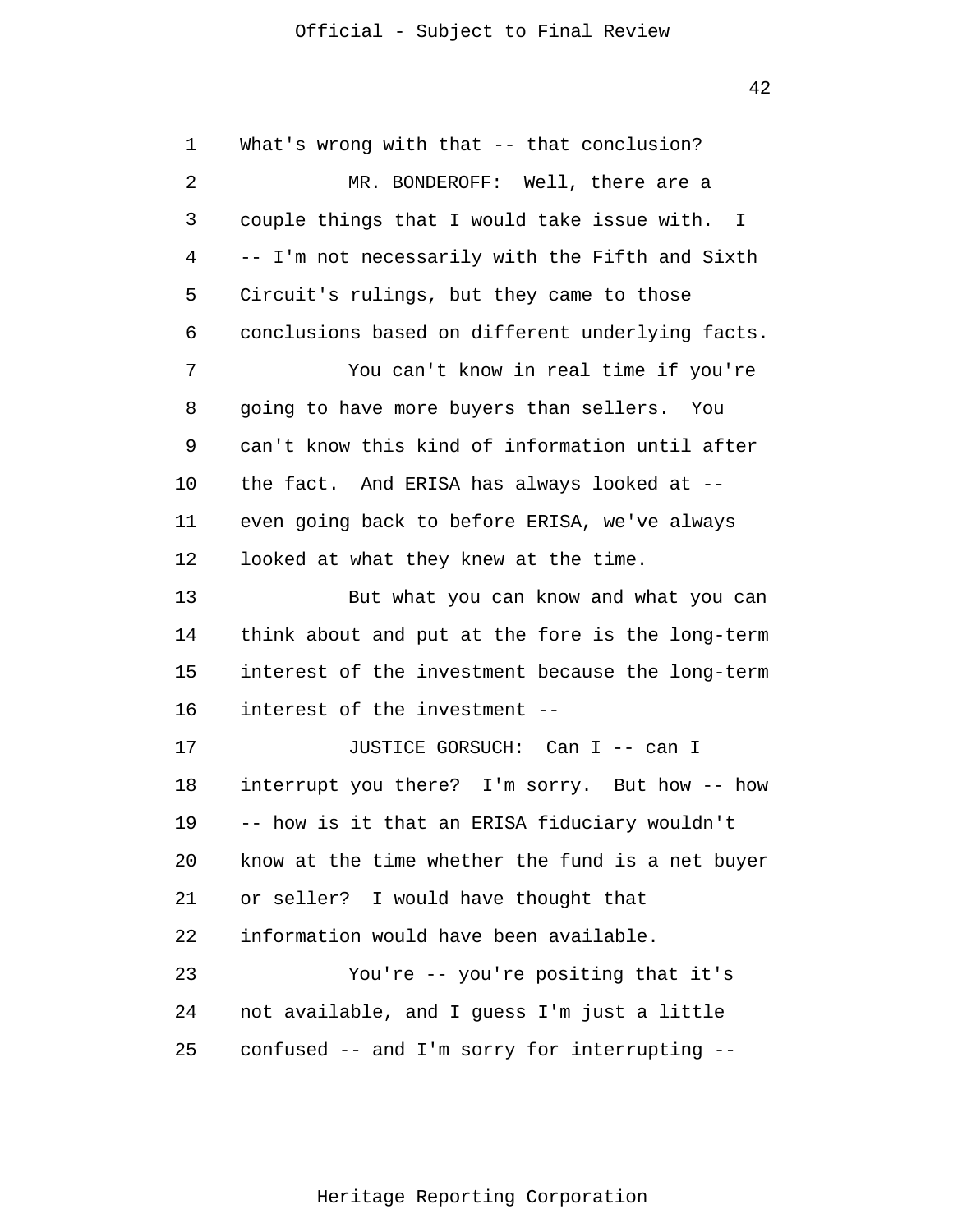43

1  $\overline{2}$ 3 4 5 6 7 8 9 10 11 12 13 14 15 16 17 18 19 20 21 22 23 24 25 but that -- that's just not obvious to me. MR. BONDEROFF: Well, it depends on the way the plan is operated. And, frankly - and I'm speaking from experience here, having litigated on both sides of many ERISA cases - you generally are not going to know that information about what the fiduciaries knew until you get to discovery. JUSTICE GORSUCH: Oh, I understand that the plaintiff might not know at the time he's pleading his case, but the ERISA fiduciary would know, I would think, whether the fund is a net buyer or a net seller. Wouldn't -- wouldn't -- wouldn't -- wouldn't the fiduciary know that? MR. BONDEROFF: Perhaps. It depends. Again, it depends on the plan. JUSTICE GORSUCH: Okay. MR. BONDEROFF: Some do -- JUSTICE GORSUCH: Some don't. MR. BONDEROFF: -- some don't. JUSTICE KAVANAUGH: Okay. But, if the fiduciary does not know, doesn't that hurt your case? MR. BONDEROFF: Not necessarily, because --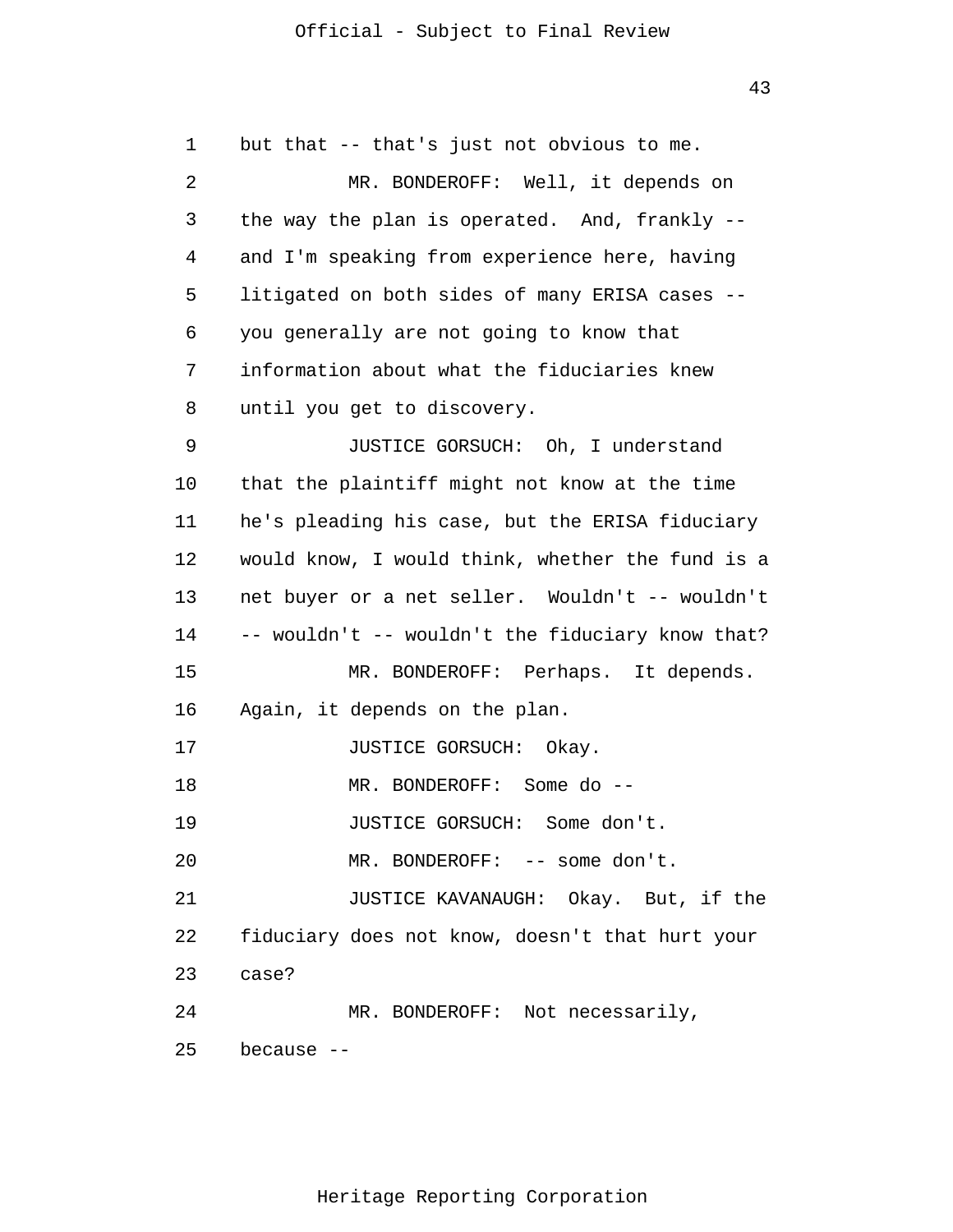1 2 3 4 5 6 7 8 9 10 11 12 13 14 15 16 17 18 19 20 21 22 23 24 25 JUSTICE KAVANAUGH: Because there's more -- even more uncertainty about how the different classes of beneficiaries would be affected, if you really don't know the precise circumstance. Am I missing something there? MR. BONDEROFF: Well, even if you know that it's been a net buyer for the past year, you don't know -- and I think even the Fifth Circuit pointed this out in Martone, where it was alleged to be a net buyer. You don't know that that's going to continue for the foreseeable future. And you're not required as a fiduciary to predict the future about that. JUSTICE KAGAN: But what -- MR. BONDEROFF: But what you can --JUSTICE KAGAN: -- what do you think a reasonable fiduciary is supposed to do if the fiduciary doesn't know? MR. BONDEROFF: Well, the one thing you do know for sure is that if you make a disclosure, the stock price will drop. We concede that. And that harm, both the drop and the timeline of the recovery, that's going to affect the holders. And for the vast majority of ERISA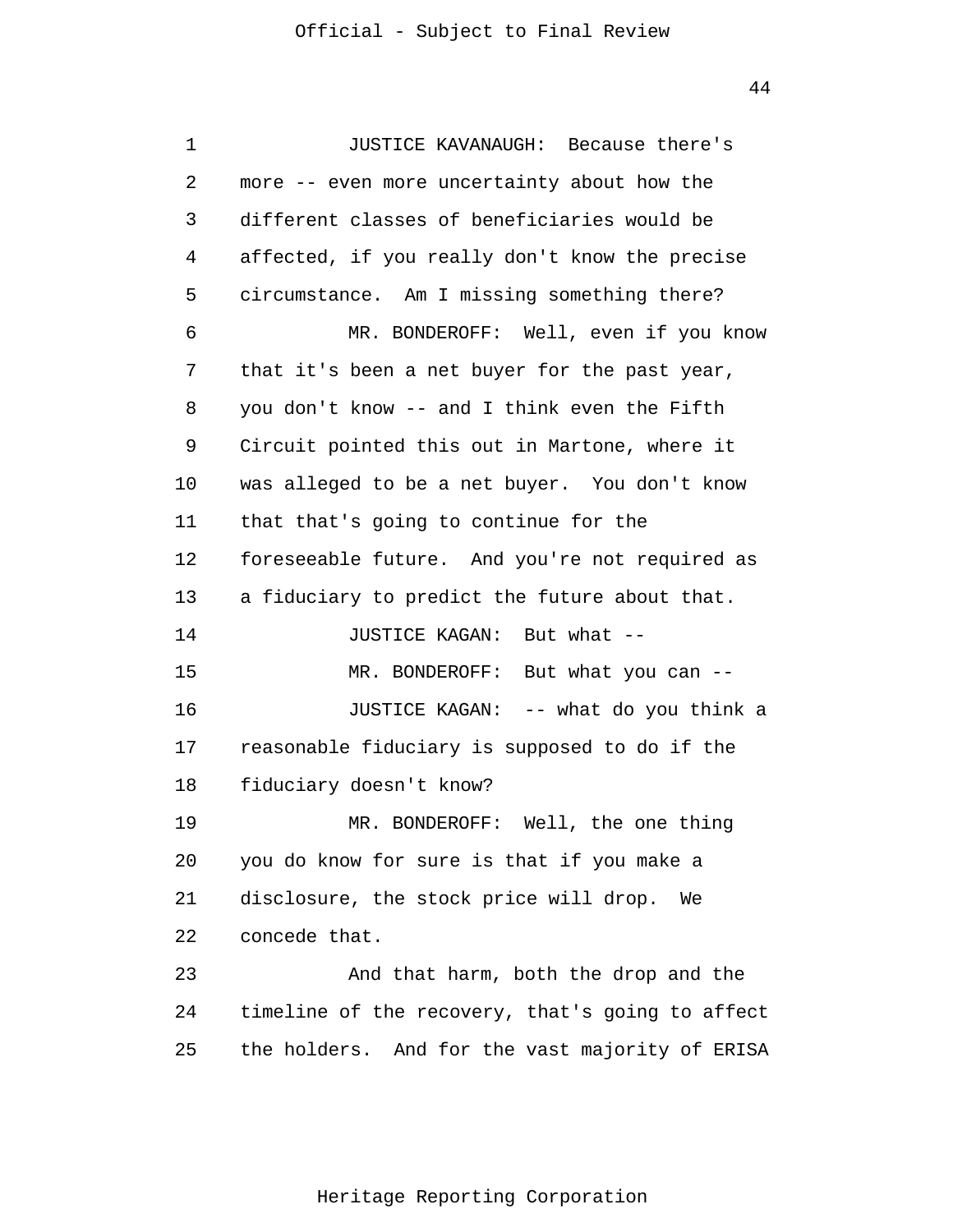45

1  $\overline{2}$ 3 4 5 6 plans, including this one, most people are neither buyers nor sellers. Most people are holders. Most people, especially when it comes to their ESOP, don't buy and sell on a regular basis; they sit and they don't pay attention to it at all.

7 8 9 10 11 And if you're going to have a harsher stock price correction and a slower stock price recovery, that will affect all the holders. That will affect the long-term stability of the investment.

12 13 14 15 16 17 18 19 20 21 22 JUSTICE KAGAN: So is your view that in pretty much every case, maybe there are some exceptions, but that in pretty much every case, the role of the fiduciary is to operate consistently with the holders, neither the buyers nor the sellers but just the holders? MR. BONDEROFF: Well, when you're thinking about the long term, what's best long term for the investment, you're going to think about the holders more than the buyers and sellers.

23 24 25 There could be specific factual circumstances where you have an unusual company in an unusual situation where, in fact, most of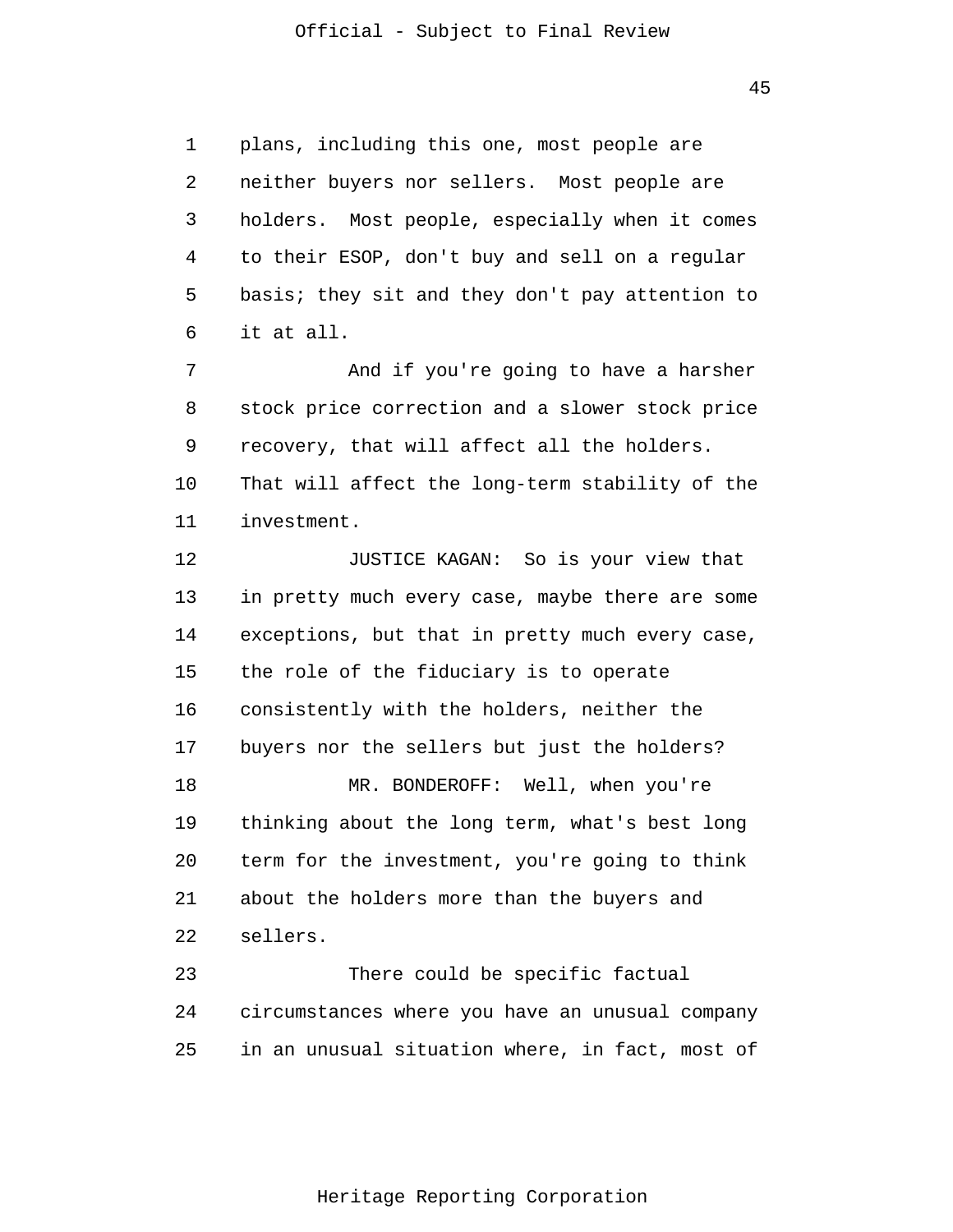46

1 2 3 4 5 6 7 8 9 10 11 12 13 14 15 16 17 18 19 20 21 22 23 24 25 people are buyers or most of them are sellers. But, in the vast majority of cases, yes, you should put the holders up front -- JUSTICE KAGAN: I mean, you've said a number of times the long-term value of the investment. Why is that the thing that the fiduciary should look to? MR. BONDEROFF: Well, for one thing, it's the thing you can actually make a reasonable assessment about in real time, at the time, based on what you, as a fiduciary, know. It doesn't require you to figure out whether you've been a buyer or seller over the past however many years or months and then try to make a prediction about whether you will continue to be a buyer or seller. It's something you can think about in a way very much the way you would think about other non-ESOP investments because that -- that same issue comes up with a non-ESOP investment all the time. JUSTICE GORSUCH: Well, if that's the case and -- and we're supposed to -- the fiduciary is supposed to consider the long-term best interests of some abstract, non-identified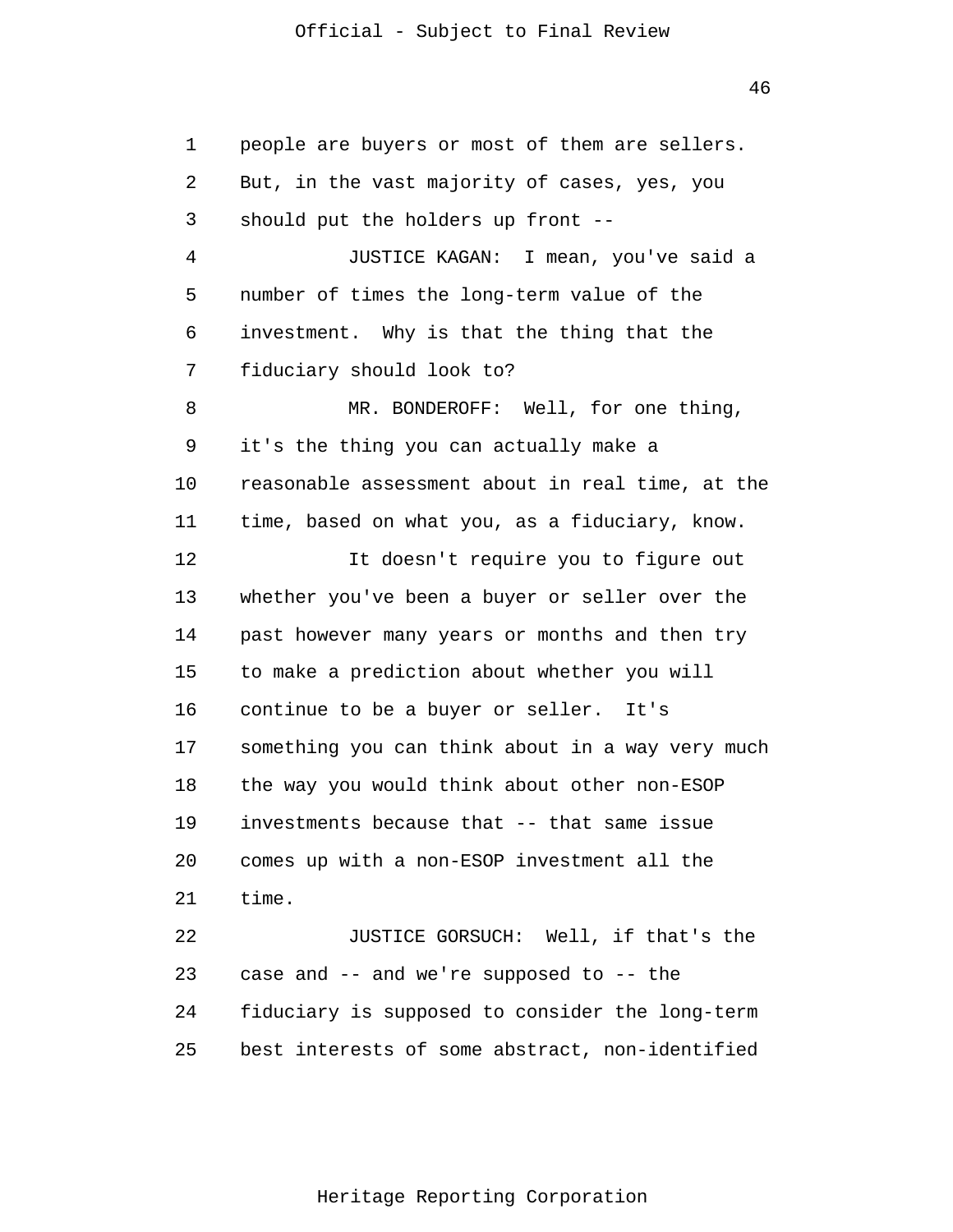47

1  $\overline{2}$ 3 4 5 6 7 8 9 10 11 12 13 14 15 16 17 18 19 20 21 22 23 24 25 person, why wouldn't the securities law be a really good place to start and maybe finish in assessing what those long-term overall health of the corporate interests might be? MR. BONDEROFF: I would respond to that in two ways. One, I think, as a practical matter -- JUSTICE GORSUCH: I mean, isn't that what the securities law are all about? It's -it's -- it's ensuring the markets function on a net basis with as much transparency and efficiency as we can muster, subject to reasonable -- imposing reasonable costs and reasonable duties on people? MR. BONDEROFF: I don't disagree with that description of the securities laws, but the securities laws have different interests than ERISA does, and that's going to create a problem when you're talking about both -- JUSTICE GORSUCH: But I -- I -- I accept that if -- if we're talking about some specified ESOP member, but you told us to ignore that, you told us to ignore whether we're talking about a buyer or a seller or -- just abstract it to the general interests of the --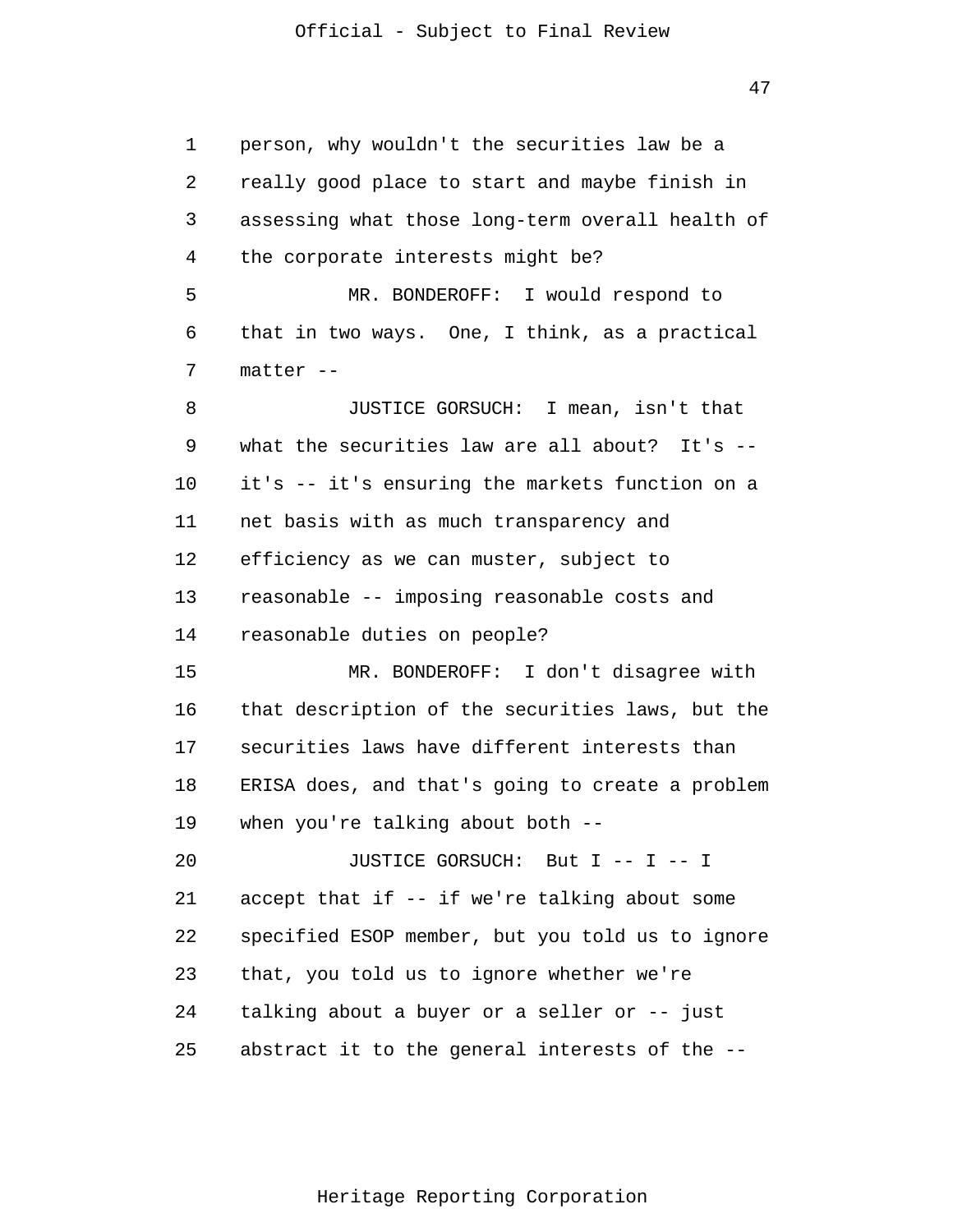of the plan as a whole.

1

48

 $\overline{2}$ 3 4 5 6 7 8 9 10 11 12 13 14 15 16 17 18 19 20 21 22 23 24 25 And once we do that, I would have thought the securities law would have been a really good proxy for the duties we'd expect a fiduciary to abide. MR. BONDEROFF: I think in -- as a practical matter, much of the time it is but not all of the time. And what we are here to discuss and what the question presented to this Court is about is: What kind of a pleading standard should be adopted? JUSTICE KAGAN: Well, where do the two diverge? MR. BONDEROFF: Well, I could envision at least two situations where they might diverge, and the reason they do is because the two statutes have different concerns and they protect different interests. So the securities laws care about motive. So that's why you have to plead scienter, and that's why there's a strong scienter requirement, because bad intent matters. ERISA doesn't care about motive and it never has.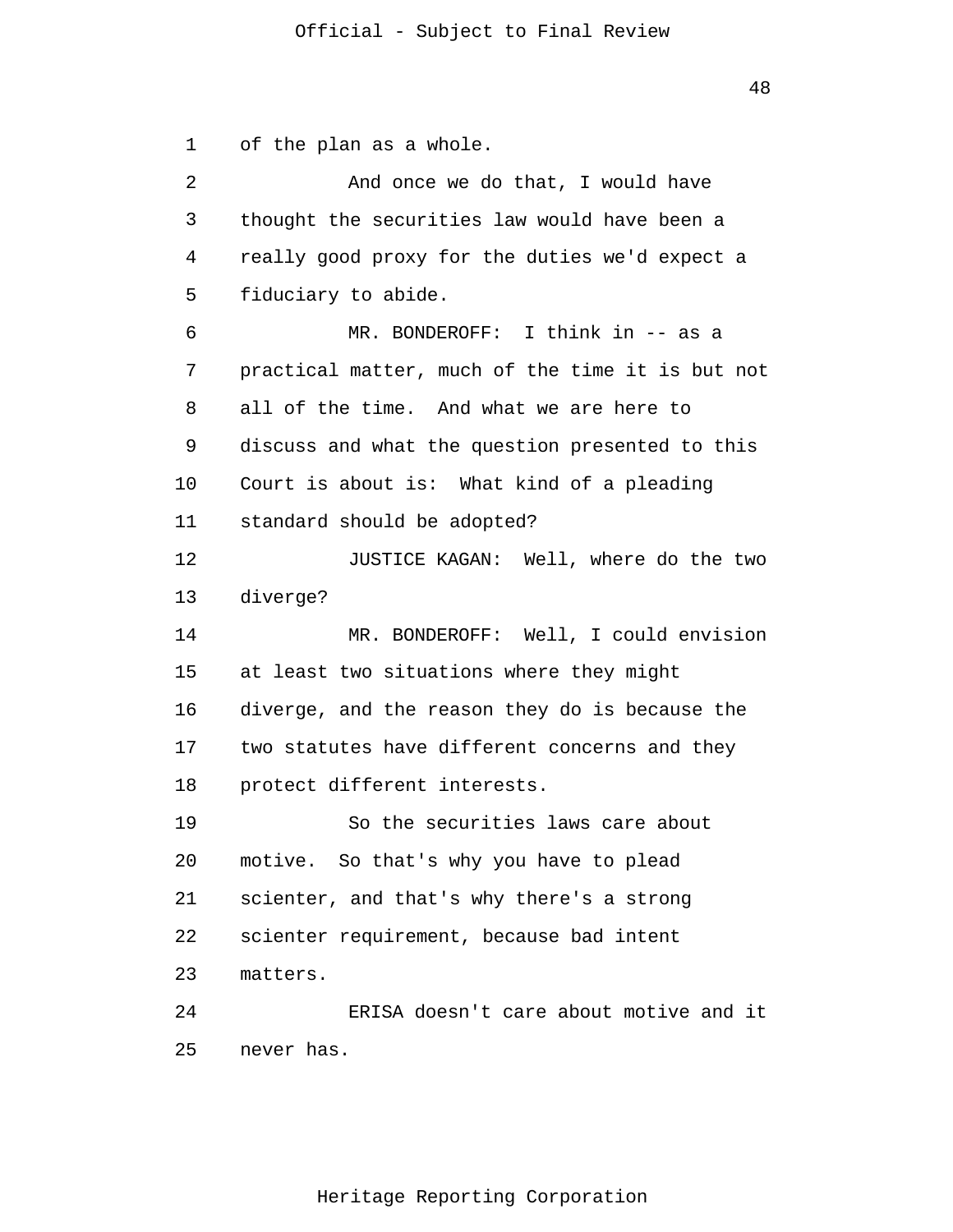1  $\overline{2}$ 3 4 5 6 7 8 9 10 11 12 13 14 15 16 17 18 19 20 21 22 23 24 JUSTICE KAGAN: Well, I think -- MR. BONDEROFF: Not when it comes --JUSTICE KAGAN: -- Mr. Clement would just say that you're not really pointing to a divergence in what the securities laws and ERISA are meant to prevent. You're just pointing - you know, he would say you're using the ERISA clause to water down the securities standard. MR. BONDEROFF: No, it -- it will actually play out as a real difference because let's say you adopt the government's rule. We'll be back here in five years trying to figure out what that means. It seems like a nice, bright-line, clear rule. It's not. And if you think about it a little bit and push forward, you can see why, because, when you're pleading a claim under the securities laws, you have to meet the pleadings standard of the PSLRA. We all agree on that. And when you're pleading a claim under ERISA, you don't. We all agree on that. You don't plead scienter for a duty of prudence claim. Now -- let's say we've adopted the

Heritage Reporting Corporation

government's rule. Now do I have to plead as an

25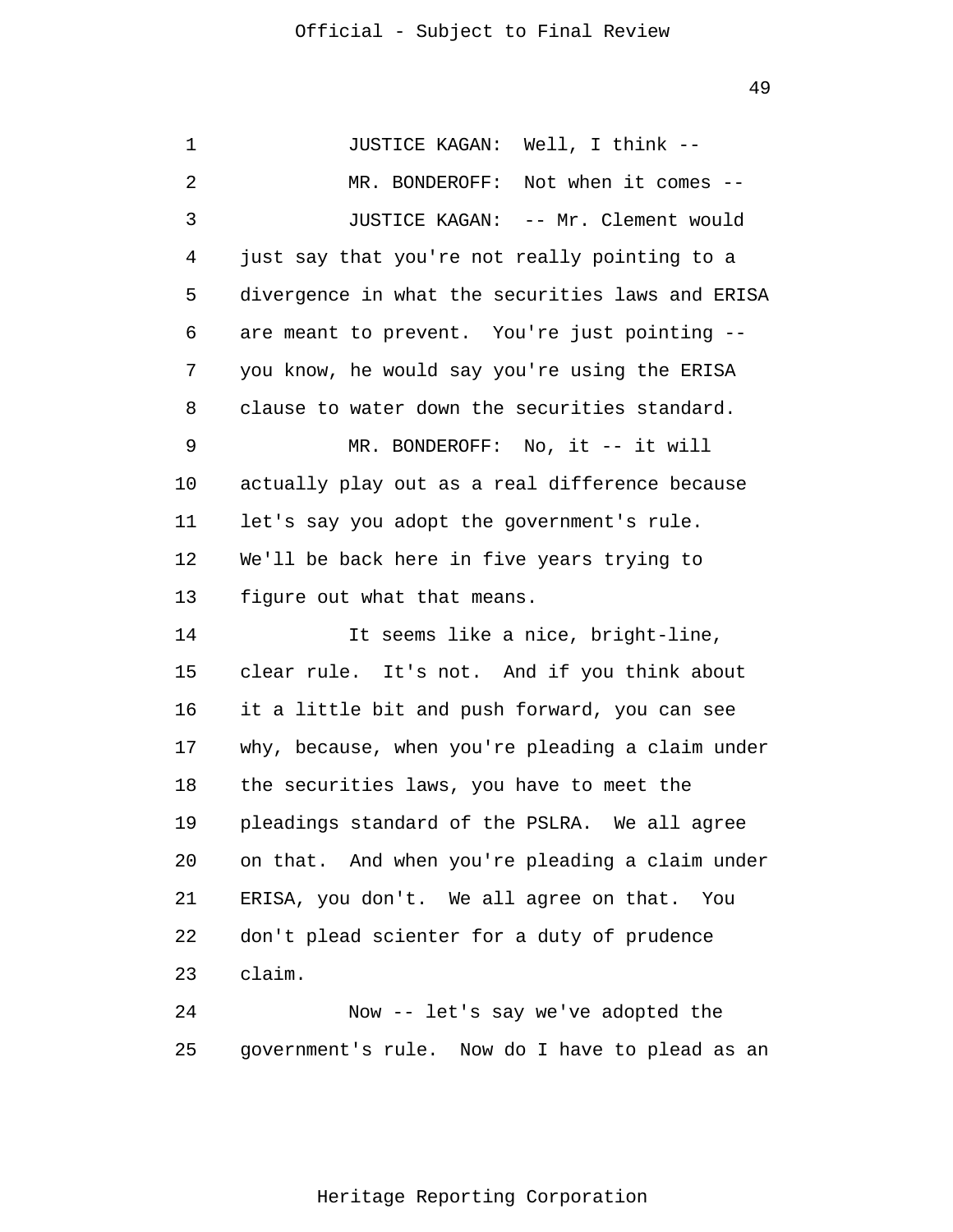50

1  $\overline{2}$ 3 4 5 6 7 8 9 ERISA participant scienter under the PSLRA in order to plead more harm than good under ERISA? And if I don't, what do I have to plead? Because is there a securities law violation if there's not an actionable 10b-5 action underneath it? Or is the standard maybe what the SEC could do if it brought an enforcement action? Because the SEC is not obliged to meet the PSLRA standards.

10 11 12 13 14 15 16 17 18 19 20 21 22 23 24 25 How is that going to work? We're going to be sending that back to the courts and they're going to be trying to figure out how do I apply the securities law, which cares about things like motive, to an ERISA action, which doesn't, and figure out if that's more harm than good? Is a securities law disclosure required but under the standard of ERISA? It actually gets very confusing when you try to apply it. JUSTICE KAGAN: What was the second way? Didn't you say that there were two ways it would diverge? One is the scienter standard? Maybe I'm wrong. MR. BONDEROFF: Oh. No, I -- well, I  $-$  I  $-$  I think I got to both of  $-$  of my points ultimately.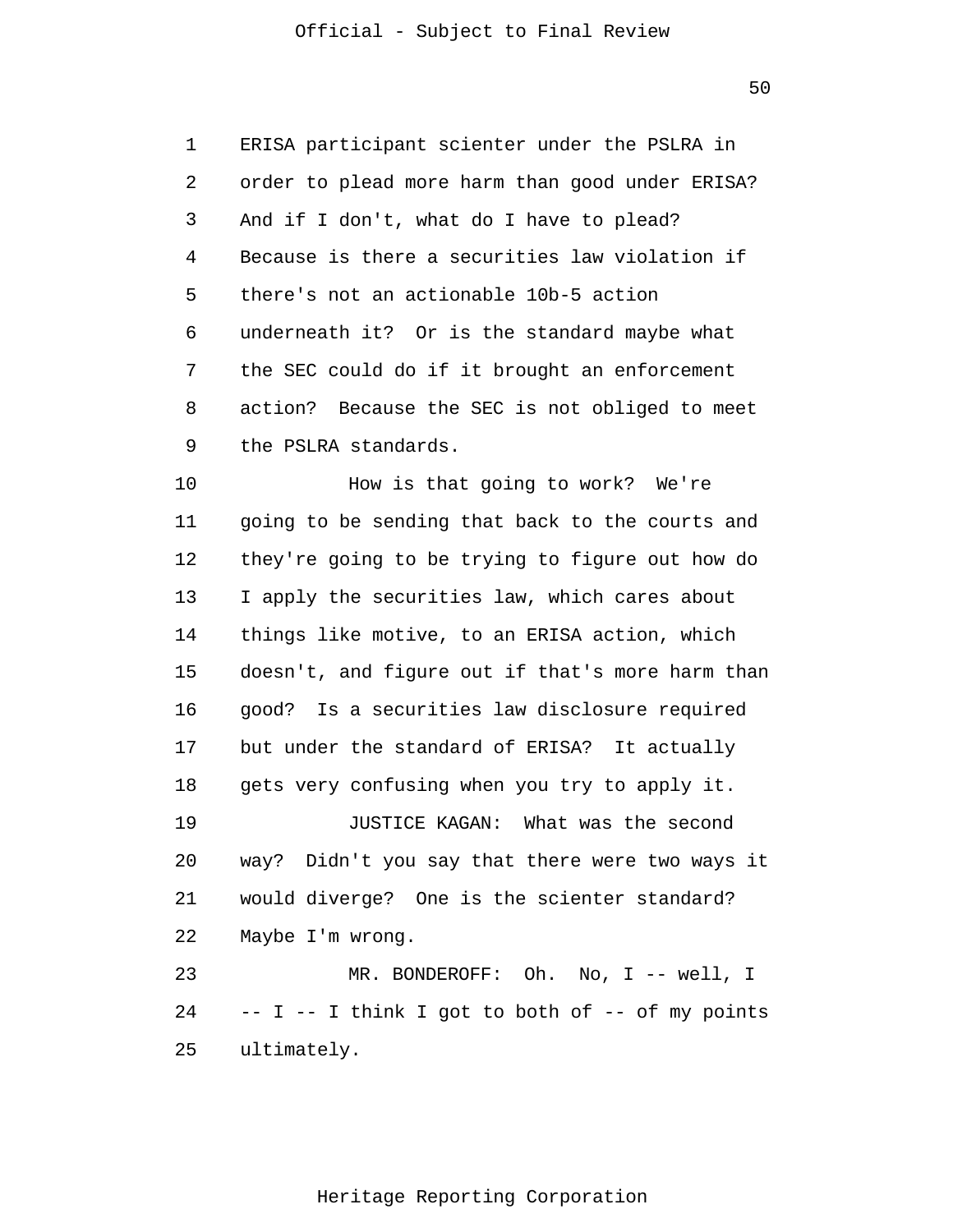1 2 3 4 5 6 7 8 9 10 11 12 13 14 15 16 17 18 19 20 21 22 23 24 25 JUSTICE GORSUCH: Well, if that's the point, I guess I'm -- the -- the response that might -- I expect we're going to hear in -- in rebuttal shortly enough, might -- might as well just get your thoughts on it -- on it now, is, well, may -- may -- maybe we ought to apply the same rule we apply to all private litigants. And maybe that's scienter, and you say, well, ERISA doesn't care about that, and maybe Mr. Clement says, well, it does in this context. Because, if we're concerned about the net interests of the fund and they are completely aligned with the net interests of the company, as you've suggested, then -- then that is the standard that best protects them that we've developed over time and, through the securities laws, to protect investors, consistent with, you know, reasonable - imposing reasonable duties on people. I expect something like that. And I just wanted to give you a chance to have the opportunity to respond before Mr. Clement launches. MR. BONDEROFF: Absolutely. And, actually, now I -- I think, in answering your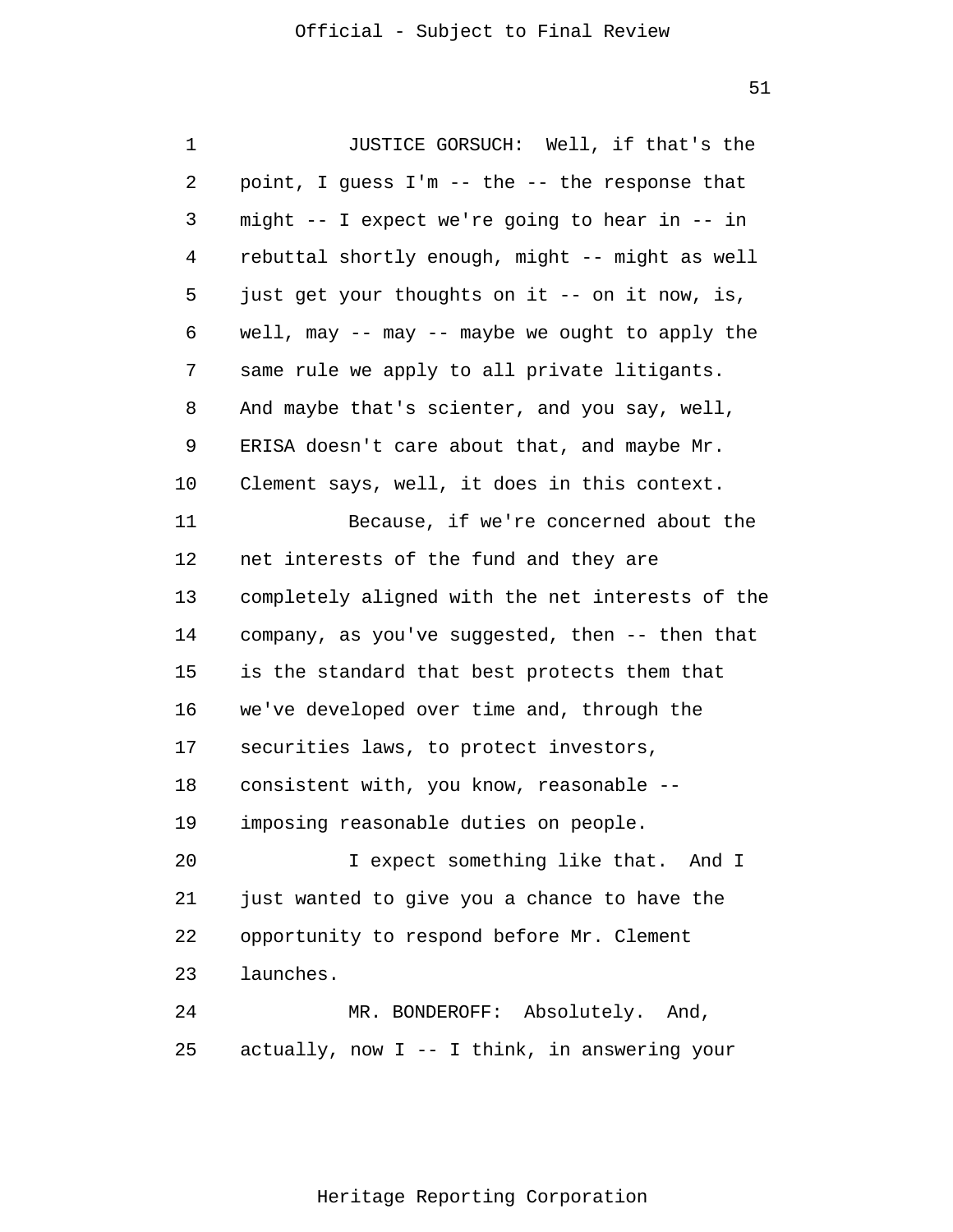52

1 2 3 4 5 6 7 8 9 10 11 12 13 14 15 16 17 18 19 20 21 22 23 24 25 question, Justice Gorsuch, I can get back to that lost second part of my answer, Justice Kagan, which is that if you force people to plead what a private litigant could plead under the securities laws, but under ERISA, you are as a matter of statute -- of plain language of the ERISA statute, imposing a pleading requirement on an ERISA claim that is not in the statute. You're doing exactly what this Court said it couldn't do in Dudenhoeffer, because there is no scienter requirement under ERISA. The law of trusts has never required it for a prudence claim. And I could actually envision a situation where the securities laws might require disclosure, but ERISA wouldn't. And the government's rule really doesn't adequately address that either. I think of it as the Rinehart example, the Second Circuit case of Rinehart. So you have Lehman Brothers, which has massive sub-prime exposure, and you bring a securities claim against them and say they should have disclosed it once they knew the risks and so forth. It's a pretty straightforward 10b-5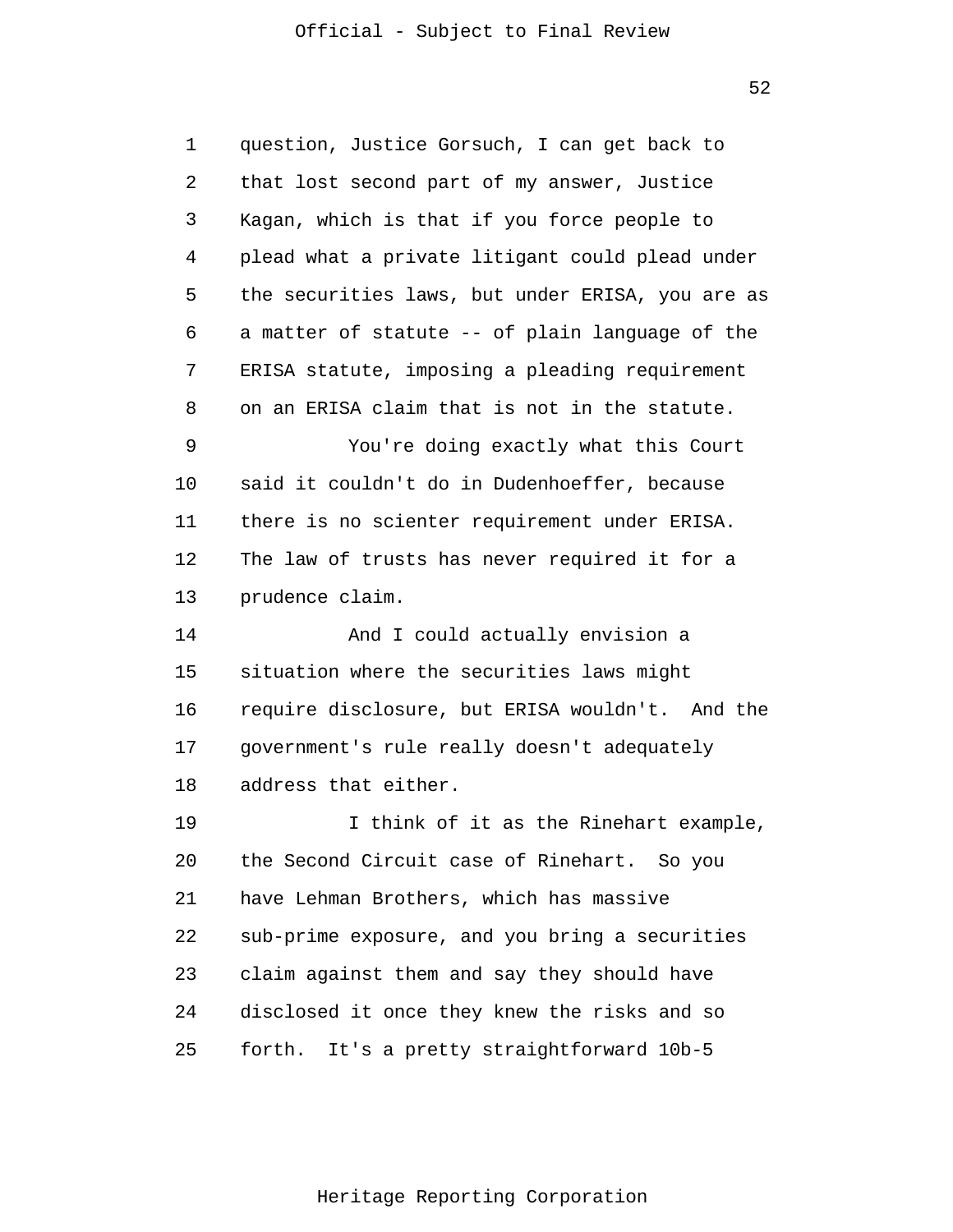53

1 2 3 4 5 6 7 8 9 10 11 12 13 14 15 16 17 18 19 20 21 22 23 24 25 claim. And the securities laws say, if they knew about it and they had the requisite scienter, they should have disclosed. But, if you're looking at it from the point of view of ERISA and what a prudent fiduciary would think would do more harm than good at the time, you could make an argument, a plausible argument, that a prudent fiduciary would say: Well, it's a particularly fraught time in the market for companies like us. People -- Bear Stearns has gone under. People are wondering if we're next. I actually think from an ERISA point of view we ought to wait. And that's part of the reason we do a separate inquiry for an ERISA claim as opposed to a securities claim. JUSTICE ALITO: I mean, the fiduciary -- the fiduciary who is simply managing a fund is not necessarily doing things on a very regular basis that affect the market price of - of stocks, but an insider fiduciary here would be, wouldn't it? And an insider fiduciary would receive daily or very regularly all sorts of information that has if -- that might, if disclosed, have an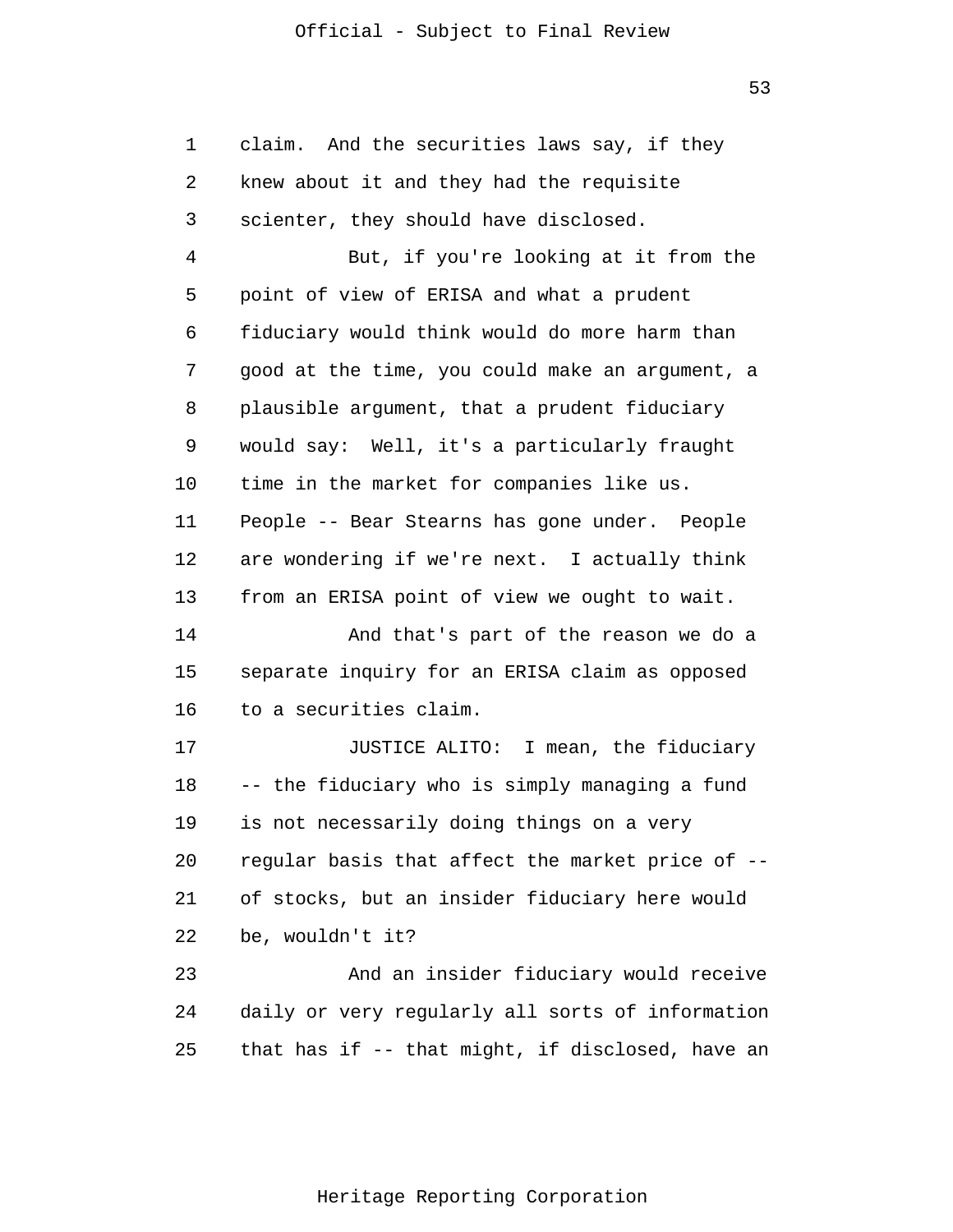54

1  $\overline{2}$ 3 4 5 6 7 8 9 10 11 12 13 14 15 16 17 18 19 20 21 22 23 24 25 effect on the price of the stocks. So wouldn't it -- is this going to result in the constant injection into the mix of information about stocks all kinds of information that wouldn't otherwise come out? MR. BONDEROFF: I don't think it will.  $I'm$   $--$ JUSTICE ALITO: It applies to positive as well as negative information, right, doesn't it? MR. BONDEROFF: I wouldn't think it would.  $I$  -- I would say the Moench presumption first came out -- and I am, I promise, getting to the question. JUSTICE ALITO: Yeah. MR. BONDEROFF: The Moench presumption comes out in 1995, and then, over the course of the next 19 years, it's adopted by various circuits, although not all of them. All that time, there are people bringing claims against insider fiduciaries for failing to make the kind of disclosures we're talking about. Yet, as far as I can see, there was no difference in the number of insiders who became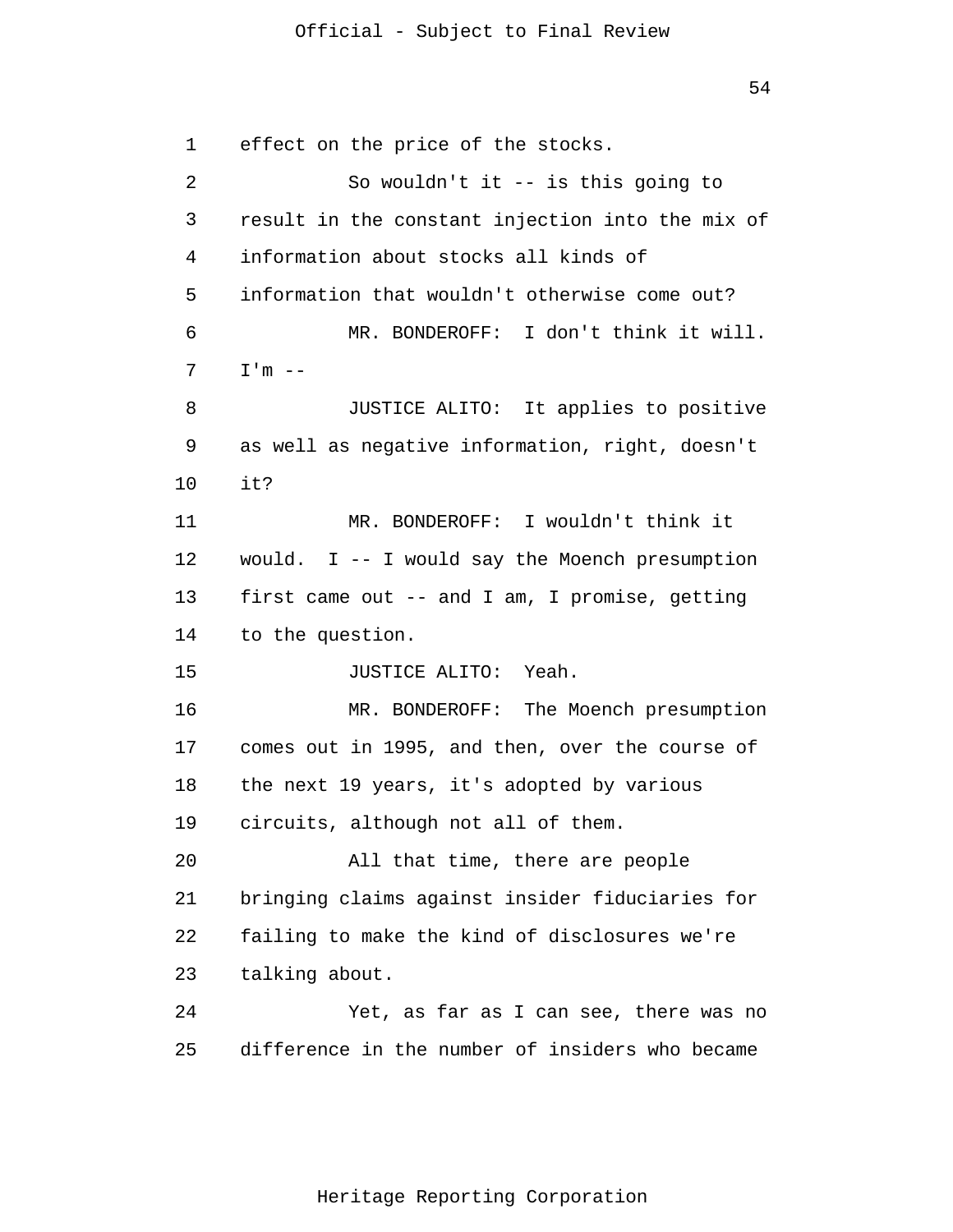1 2 3 4 5 6 7 8 9 10 11 12 13 14 15 16 17 18 19 20 21 22 23 24 25 -- who continued to be appointed as fiduciaries, and there was no diminution in the number of ESOPs that companies decided to have. In fact, if you take that rule that an insider fiduciary, the rule, the Pegram - although I think it's really a misreading of Pegram -- but the Pegram rule that Mr. Clement is talking about, imagine a situation like the Enron case. The reason there wasn't a viable prudence ERISA claim against the Enron fiduciaries is that they were also insiders who knew that the company was a house of cards, and so they should have acted on that information to protect plan participants. Under Petitioners' rule, the Enron fiduciaries have no ERISA obligation to act on their information about a company like Enron. It doesn't make sense and there's no basis for it. A question, I think it was Justice Breyer, raised earlier as to why it's useful to have insiders as fiduciaries, it's actually because they know the inside information and are, therefore, in a better position to act to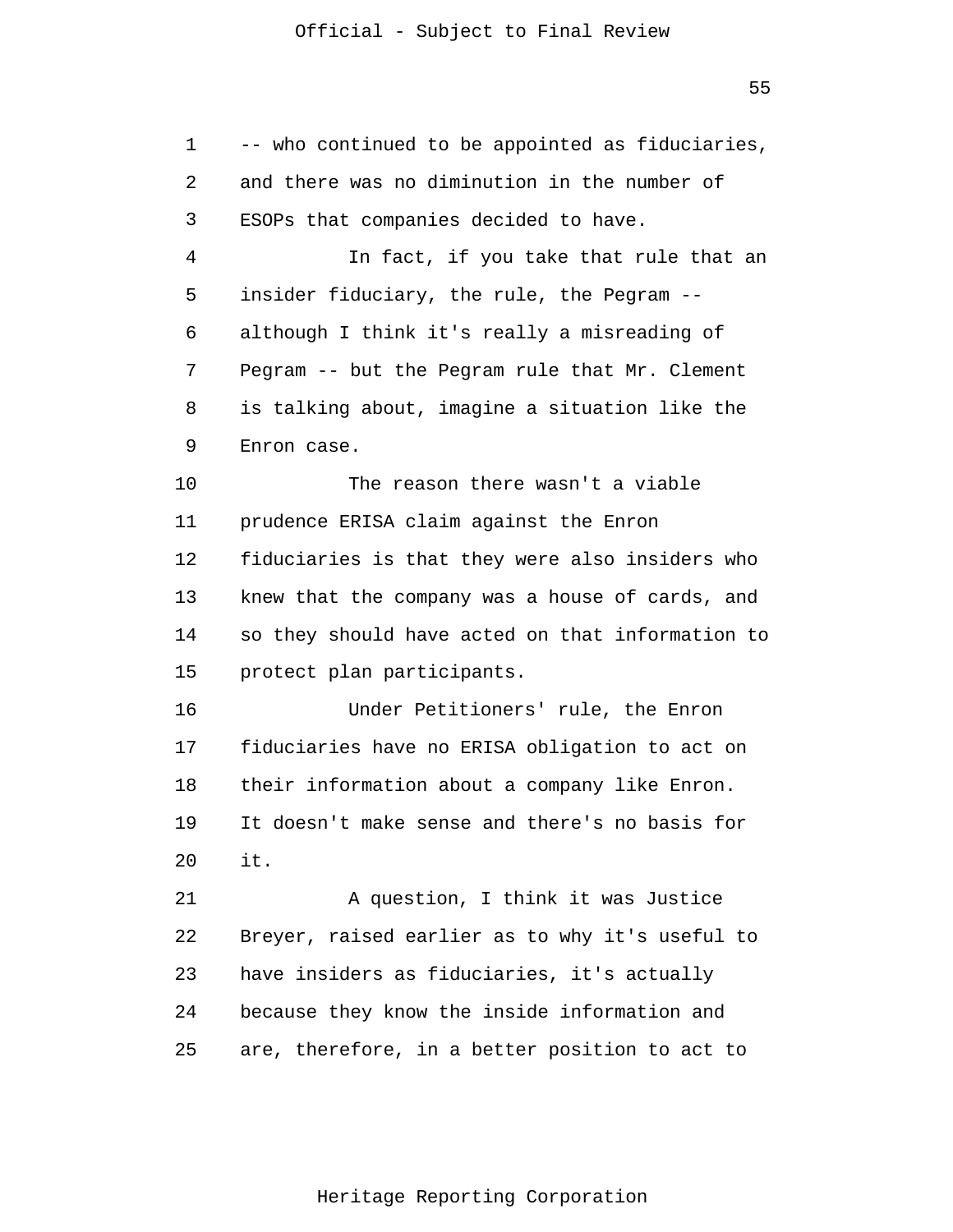56

1 protect plan participants.

| 2  | That makes them -- that's an                         |
|----|------------------------------------------------------|
| 3  | advantage. That's a feature and not a bug. The       |
| 4  | case where -- you have here where you have --        |
| 5  | and $I$ -- and $I$ -- and I sense that we all have a |
| 6  | little bit of a concern about a situation where      |
| 7  | a securities case is dismissed for failing to        |
| 8  | plead scienter, as happened here, but the ERISA      |
| 9  | case is allowed to go forward. And it seems          |
| 10 | like are we opening the door to repleading           |
| 11 | securities cases as ERISA cases? Is this going       |
| 12 | to happen all the time?                              |
| 13 | It shouldn't. This should be the rare                |
| 14 | exception, that even the government in its brief     |
| 15 | talks about, you know, extraordinary                 |
| 16 | circumstances when you might need to make a          |
| 17 | disclosure, even though the securities laws          |
| 18 | don't requirement -- require it.                     |
| 19 | I -- I don't think they had this case                |
| 20 | in mind, but this is actually a rare case where      |
| 21 | you have a situation where you have fiduciaries      |
| 22 | who happen to be insiders, insiders who happen       |
| 23 | to be involved in the thing that is alleged to       |
| 24 | have inflated the stock price, who happen to         |
| 25 | have direct knowledge of that, and who happen to     |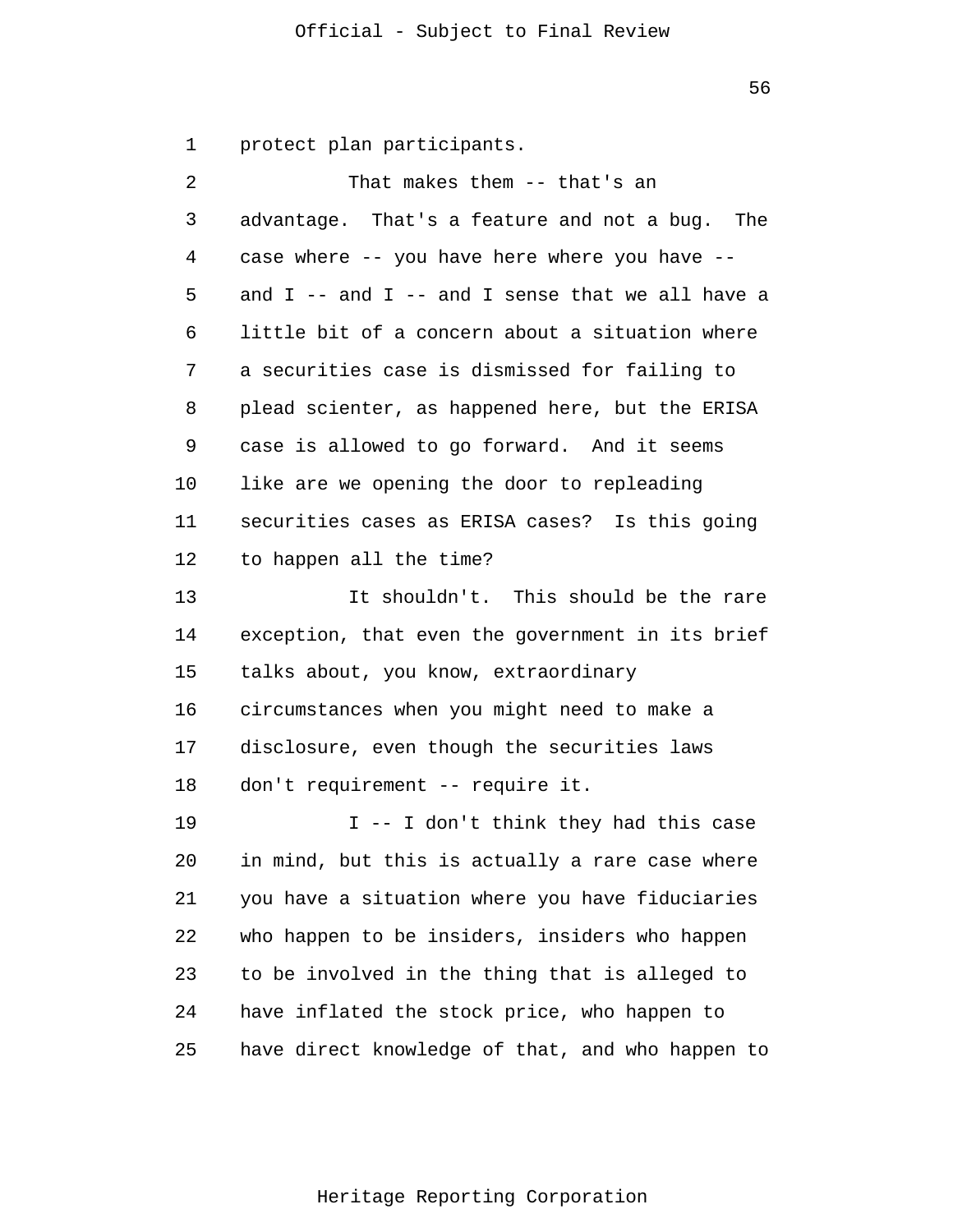57

1 2 3 4 5 6 7 8 9 10 11 12 13 14 15 16 17 18 19 20 21 22 23 24 25 have responsibility for the accounting of that, and, therefore, are in a position to know about it. You know, there is a fourth member of the Retirement Plans Committee we didn't sue, the Senior Vice President of Human Resources. We didn't sue him because he wouldn't have any knowledge of microelectronics, the effort to sell it, or how to account for that, we -- but we have the general counsel, the chief accounting officer, and the CFO. And they spend a year trying to sell this. It becomes more likely than not that it's going to be sold. And if it's sold, the disclosure's going to come out. And you're not in a situation where IBM is in a particularly sensitive juncture such that they can't make the disclosure without throwing things into disarray. JUSTICE KAVANAUGH: So I guess I'm not sure why it's so rare, I mean, the things you just identified. A fiduciary who's an insider, that's what this is about, and then knows something, whether they're involved or not, as long as they know the duty is triggered, so that's something that's going to affect the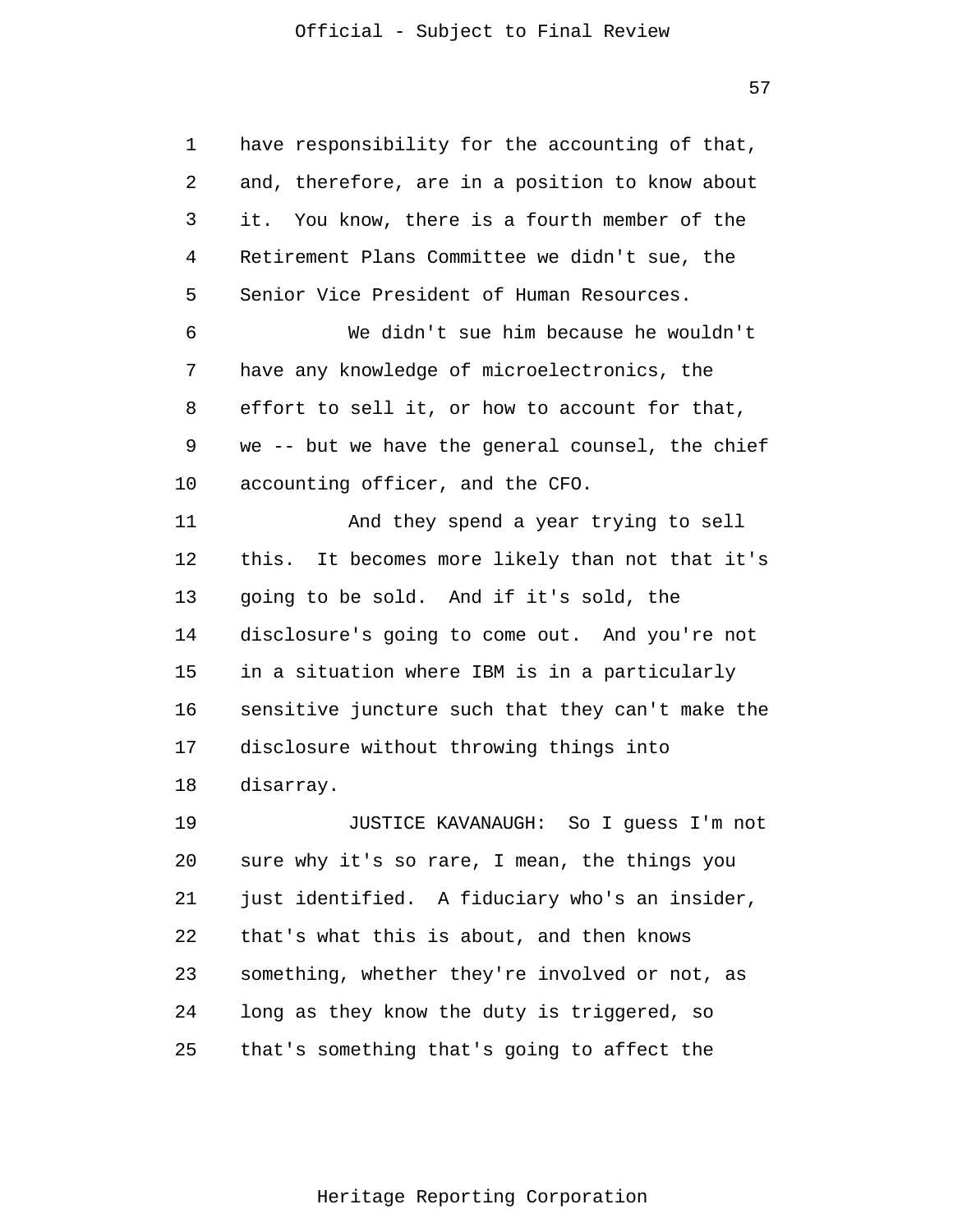58

| 1  | stock price. That doesn't seem rare at all.      |
|----|--------------------------------------------------|
| 2  | That seems fairly commonplace.                   |
| 3  | Am I wrong about that?                           |
| 4  | MR. BONDEROFF: I think so. I $-$ and             |
| 5  | I -- I -- I speak not just in theory but from my |
| 6  | own experience with these cases, both before and |
| 7  | after Moench, or before and after Dudenhoeffer,  |
| 8  | I should say.                                    |
| 9  | These cases, even with the standard as           |
| 10 | applied by the Second Circuit here, are hard to  |
| 11 | plead and they're hard to win. They don't get    |
| 12 | through very often, less often than securities   |
| 13 | cases do. It's much more common for the          |
| 14 | securities case to get through than for the      |
| 15 | ERISA case to get through. And that's -- even    |
| 16 | before Dudenhoeffer, that was the case.          |
| 17 | JUSTICE BREYER: I don't want to sort             |
| 18 | of pour cold water on this issue, but it sounds  |
| 19 | to me listening as if it's exactly the kind of   |
| 20 | issue about the relationship between the         |
| 21 | securities laws' objectives and the allegation   |
| 22 | that the ERISA trustee should or needn't         |
| 23 | disclose, in a different -- you know, that's the |
| 24 | issue. That's the second.                        |
| 25 | So, if I thought that that's the                 |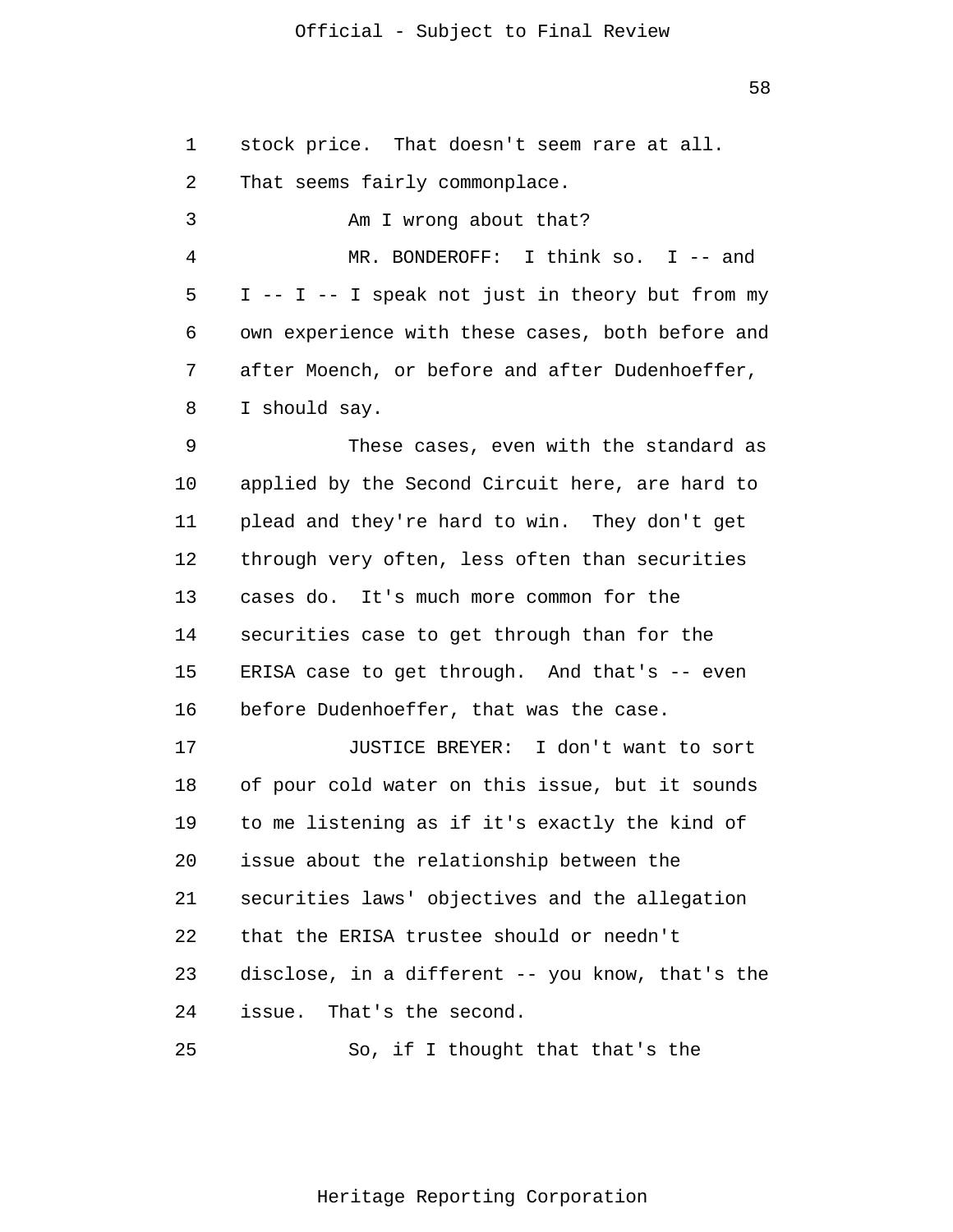```
1 
 2 
 3 
 4 
 5 
 6 
 7 
 8 
 9 
10 
11 
12 
13 
14 
15 
16 
17 
18 
19 
20 
21 
22 
23 
24 
25 
      second question, the second part, not the third, 
      and if I thought we just granted the third, what 
      should I do in terms of the disposition of this 
      case? 
                In other words, I think the issue you 
      raise, both raise and discuss is very 
      interesting and important, but I -- I don't know
      that it's here. So, if I think that, what's the 
      right disposition? 
                MR. BONDEROFF: Disclosure here would 
      not have been inconsistent with the securities 
      laws. Just because it's not required by them, 
      even the government concedes --
                JUSTICE BREYER: Well, that's your --
                MR. BONDEROFF: -- it's not required
      by them. 
                JUSTICE BREYER: -- first position is 
      it isn't. Okay. Suppose I'm uncertain and 
      don't think the issue was presented sufficiently 
      below and -- and -- or argued sufficiently here. 
                What do I do? I'm asking for your --
                MR. BONDEROFF: It -- it --
                JUSTICE BREYER: -- I'm not asking you 
      -- it's not hostile or friendly. I just want to 
      know what you think I should do.
```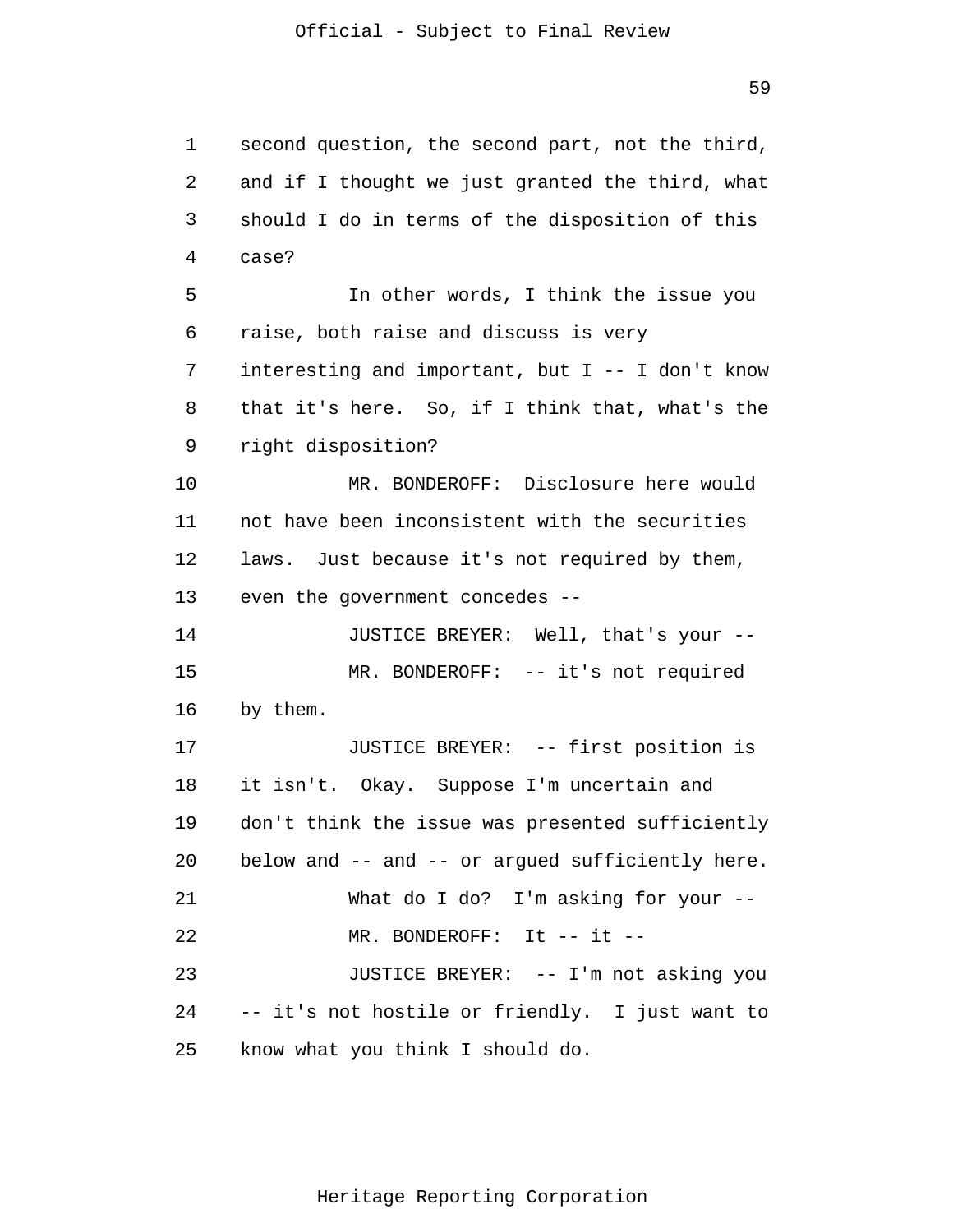1 2 3 4 5 6 MR. BONDEROFF: I -- and -- but it's a -- it's a tricky proposition because you have to send -- I think you would have to send it back to the Second Circuit, but you'll have to tell them what kind of pleading needs to be done to answer this question.

7 8 9 10 11 12 13 14 15 16 17 18 19 20 21 22 23 What statute are we pleading under? What interests matter? Because, if you are just analyzing this as an ERISA claim but you are saying you can only make disclosures that are required by the securities laws, it becomes a very difficult question as to whether the disclosure here is required by them or not. On one hand, there wasn't an actionable 10b-5 claim. JUSTICE KAVANAUGH: On -- on the question we granted cert on, which is the third Dudenhoeffer factor, there's a circuit split, and we granted cert to resolve that circuit split, and, basically, is earlier disclosure required in a situation when there are different classes of beneficiaries or is that a situation where a prudent fiduciary should not be held

25 MR. BONDEROFF: Well, I think that --

liable? Isn't that the question presented?

24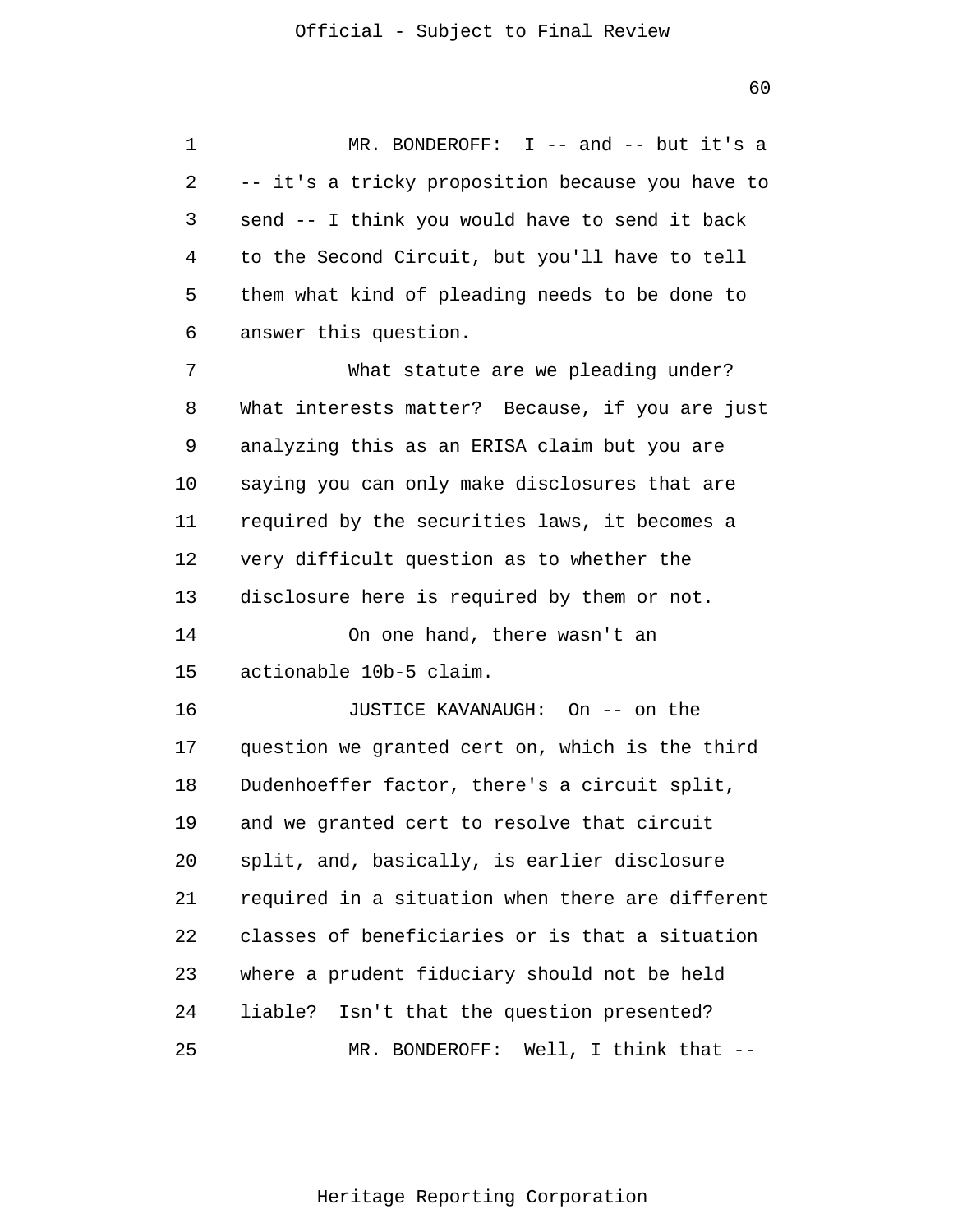1 2 3 4 5 6 7 8 9 10 11 12 13 14 15 16 17 18 19 20 21 22 23 24 25 JUSTICE KAVANAUGH: And it's a yes-or-no answer to that question -- MR. BONDEROFF: That is -- JUSTICE KAVANAUGH: -- presented based -- MR. BONDEROFF: -- yes, yes. JUSTICE KAVANAUGH: All right. MR. BONDEROFF: And in that question presented, I think the Second Circuit did exactly what you would want courts to be doing in analyzing these issues. You know, just because you can plead that a fiduciary knows something that hasn't been disclosed, and you can try to say that it's inevitable, doesn't mean that all the facts around it are going to back that up. And it doesn't mean that a district court is going to look at that and be persuaded just because you said it's inevitable and earlier is better than later. You have to have the meat on the bones or it doesn't work. JUSTICE SOTOMAYOR: So wouldn't - looking at Mr. Clement and looking just at the third prong, you suggested that whether you're a buyer or seller can't be judged, that you really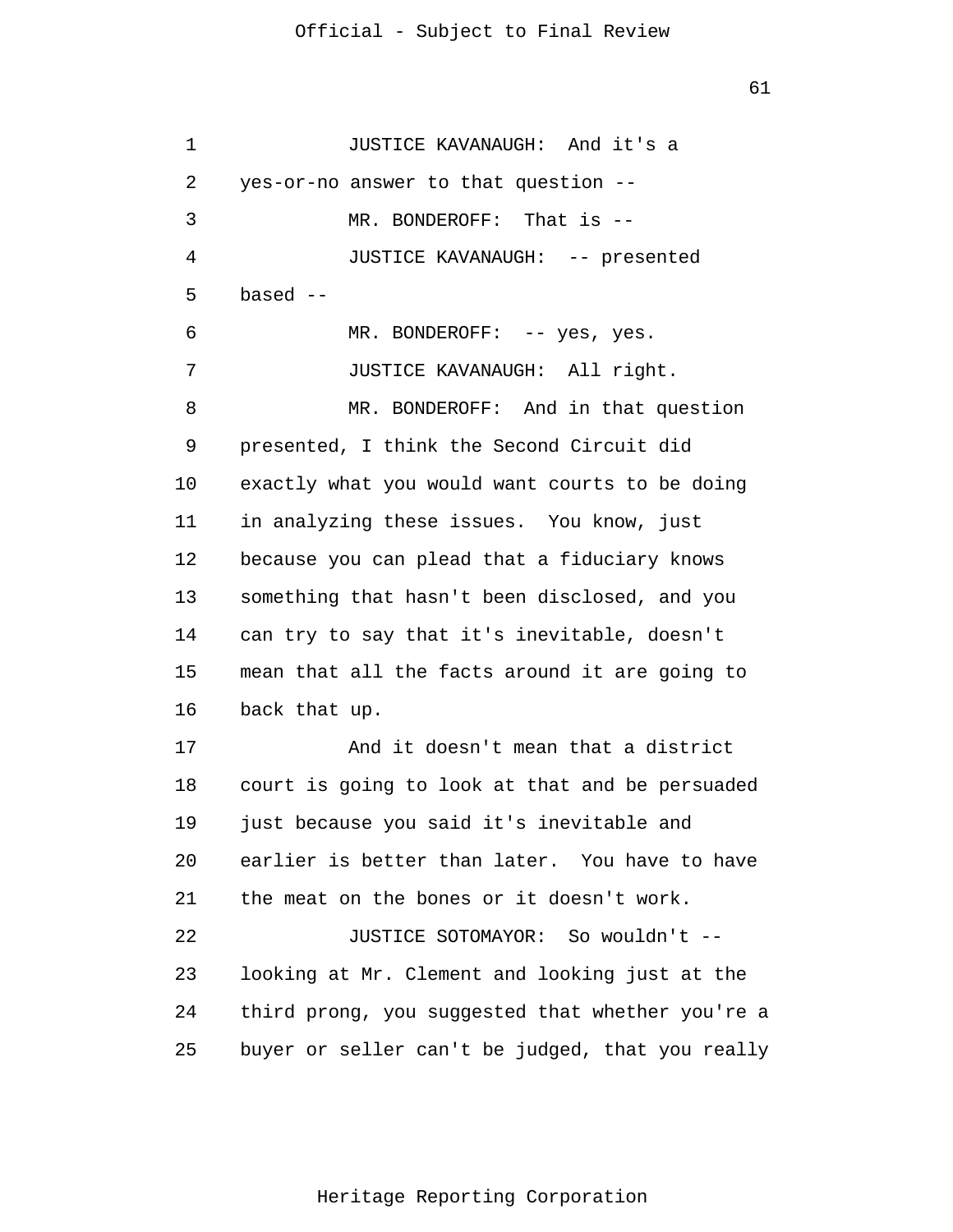62

1 2 should be looking at the hold -- hold class, but none of that is pled.

3 4 5 6 7 You pled you were a buyer and the district court said -- that the period showed more buying than selling -- and the district court said, no, it shows more selling than buying.

8 9 10 11 12 So wouldn't a more particularized pleading basically put forth that theory, need to put forth that theory, and need to air it so that a district court judge could determine whether the pleadings are accurate?

13 14 15 16 17 18 19 20 21 22 23 MR. BONDEROFF: I think we did put forth that theory, actually. I think, in our complaint, we pleaded that holders were also damaged here by the harsher correction and slower stock price recovery that resulted. JUSTICE SOTOMAYOR: You said that. But we still don't know whether the buyer and holder class was greater than the seller class. Where do  $I$  --MR. BONDEROFF: Well, it's -- JUSTICE SOTOMAYOR: -- see that in

24 here?

25 MR. BONDEROFF: I -- I will say, I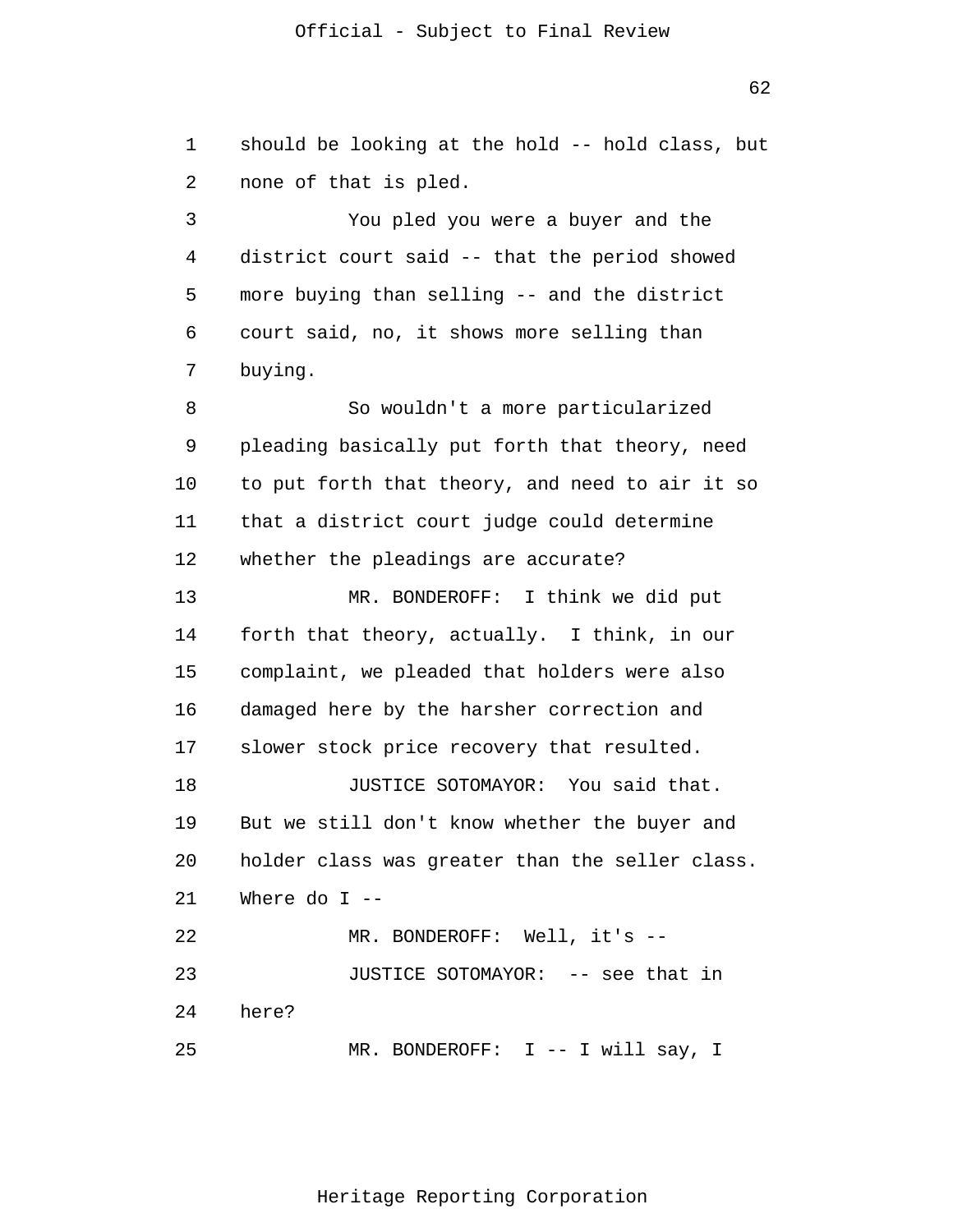1 2 3 4 5 6 7 8 9 10 11 12 13 14 15 16 17 18 19 20 21 22 23 24 25 mean, it -- it is a pretty -- it is a reasonable inference for virtually any stock plan, but particularly one of a company of this size, to say that the holders vastly outnumber the buyers. JUSTICE BREYER: So -- so is it fair to say, when you talk about meat on the bones, I find one little piece of specific meat, and that is the word "inevitable." And if I want to be fair to you, which I do, I'd say "inevitable within a reasonably short time." And so we have one or four - three things. One, in the longer run, the company benefits from disclosing now, all right? Number two, this is particularly true here where it's inevitable or nearly inevitable. Three, in the short time and, four, there is nothing special about this fund, implied. That's it? MR. BONDEROFF: Yes. JUSTICE BREYER: Okay. CHIEF JUSTICE ROBERTS: Thank you, counsel. MR. BONDEROFF: Thank you. CHIEF JUSTICE ROBERTS: Four minutes,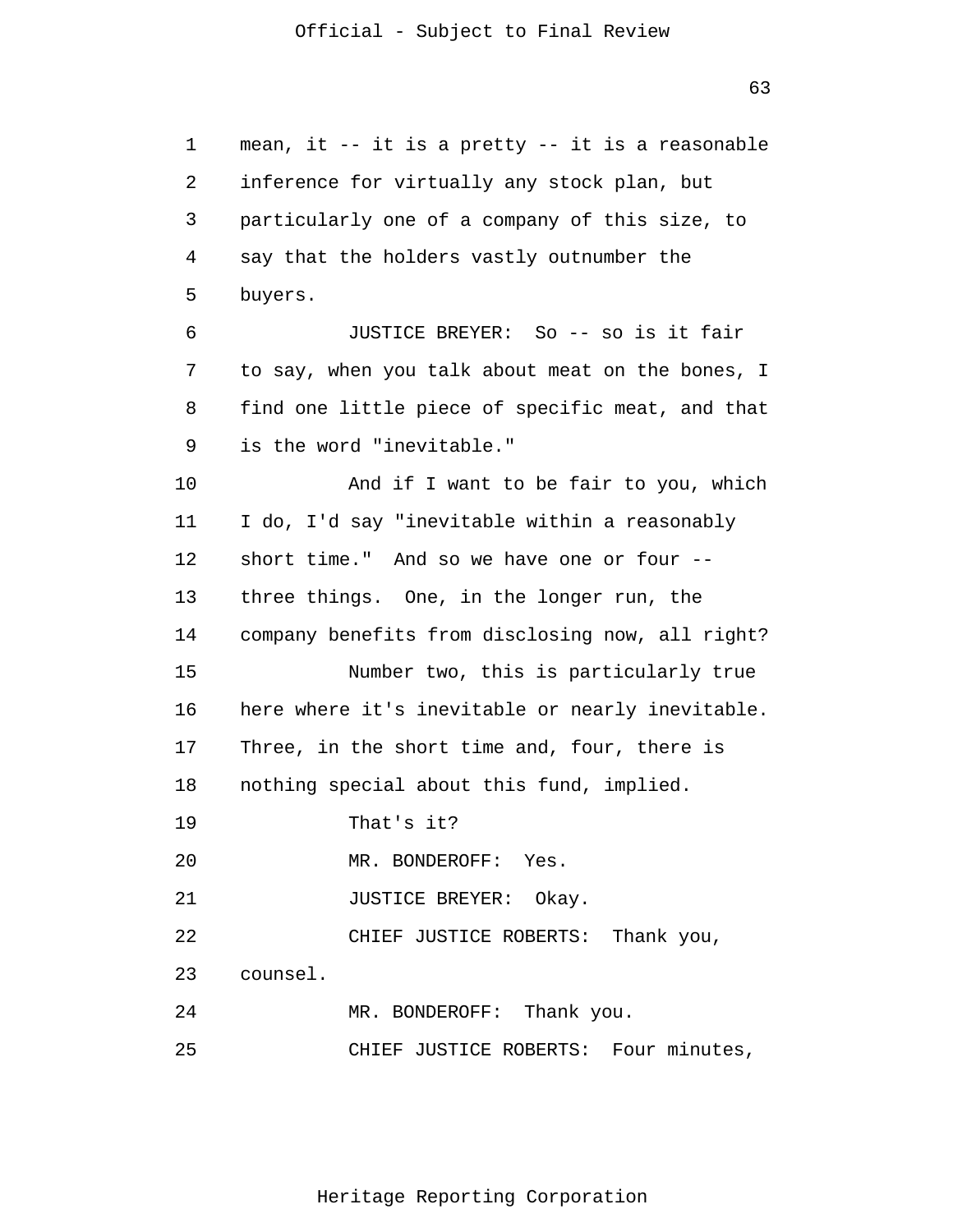1 Mr. Clement.

| 2  | REBUTTAL ARGUMENT OF PAUL D. CLEMENT            |
|----|-------------------------------------------------|
| 3  | ON BEHALF OF THE PETITIONERS                    |
| 4  | MR. CLEMENT: Thank you, Mr. Chief               |
| 5  | Justice. Just a few points in rebuttal.         |
| 6  | I mean, first of all, I do want to be           |
| 7  | clear. This is not a case where the Petitioner  |
| 8  | is running away from the question presented we  |
| 9  | got cert granted on. There is a circuit split.  |
| 10 | We think we win on the question presented.      |
| 11 | The allegations here are generic                |
| 12 | allegations that could be made in every stock   |
| 13 | drop case. And then, if you look at specifics,  |
| 14 | it really falls apart because one specific was  |
| 15 | net buyer, which turns out just isn't true, and |
| 16 | they're not telling you that it's not true. I   |
| 17 | mean, they've walked away from that.            |
| 18 | And then the other one is this idea,            |
| 19 | well, there's this sale that makes it           |
| 20 | particularly likely. Well, listen to what my    |
| 21 | friend said. He said IBM was looking for a year |
| 22 | to try to sell this microelectronics unit. The  |
| 23 | sale itself was hardly inevitable. And the      |
| 24 | allegations of the complaint say that. They say |
| 25 | it was more likely than not. They don't say it  |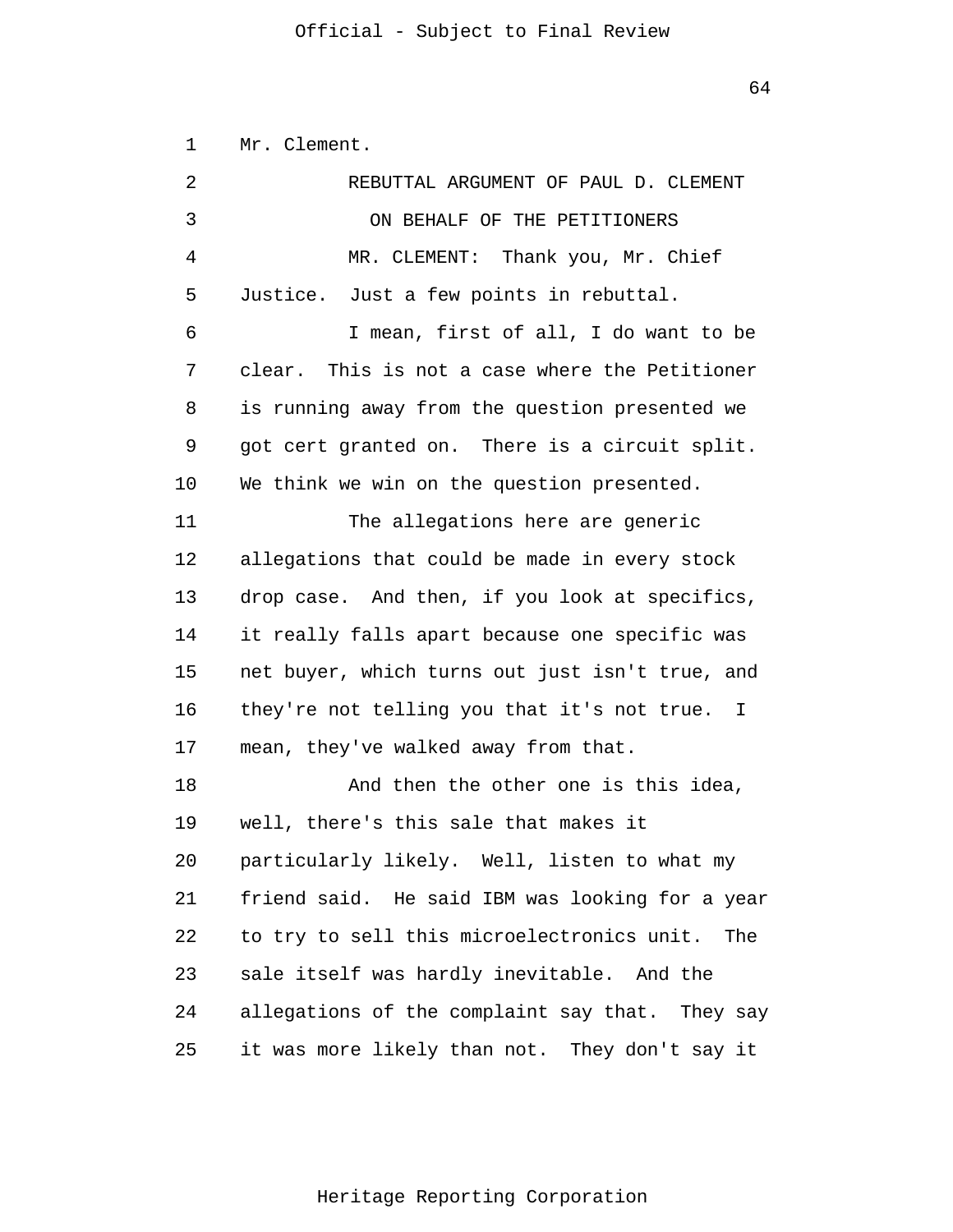1  $\overline{2}$ 3 4 5 6 7 8 9 10 11 12 13 14 15 16 17 18 19 20 21 22 23 24 25 was inevitable. JUSTICE BREYER: And -- and, implicitly, nothing special. So you make your points when you send in the answer, when you move for summary judgment, and, if necessary, have a trial. But the question is, if they ask the four things, they put in the four things we just mentioned, and why isn't that sufficient? And then the rest is up to the defendant to deny whatever it is -- MR. CLEMENT: I don't think -- JUSTICE BREYER: -- or say there is something special or say -- say -- why not? MR. CLEMENT: I don't think it's sufficient, Your Honor, because you're going to be able to make those four allegations in every stock drop case. And the whole point, I thought, of the Dudenhoeffer factor was to separate meritless goats from plausible sheep. And if everything's a sheep, then I don't think Dudenhoeffer does what it says it's supposed to do. But -- so I think we win on the question presented, but the reason that we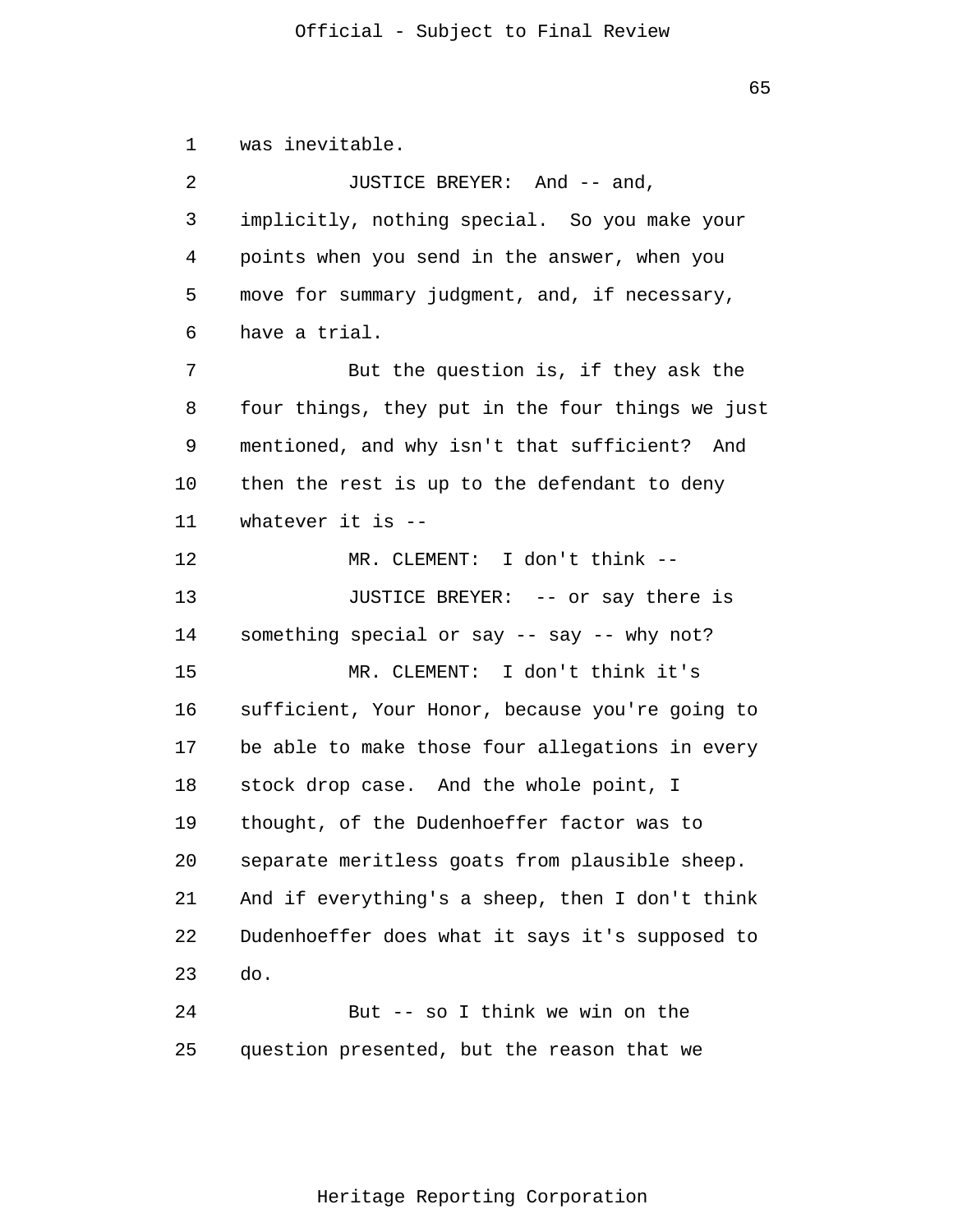1 2 3 4 briefed the broader issues of Pegram is that the longer you hear even the plaintiffs talk about this, the more you find there's a fundamental problem here.

5 6 7 8 9 10 11 12 13 14 15 16 17 18 19 20 As he said, you know, their -- the - the principal people he thinks the fiduciary should be looking out for are holders. Well, there's another word for holders. They're shareholders in the company. And the entire purpose of the disclosure regime under the securities law is to make sure that managers of company -- companies are looking out for the long-term interests of shareholders in trying to maximize the value of the company and they're supposed to disclose at certain intervals and not disclose at other intervals. They don't have to disclose when they have positive inside information. There's a whole body of law that addresses those interests, and that's the body of law that should be looked to here.

21 22 23 24 25 One thing I want to be emphatic that I disagree with my friend on the other side is he says that the reason that we want these insiders to serve as fiduciaries is so they can be sort of canaries in the coal mine, they can take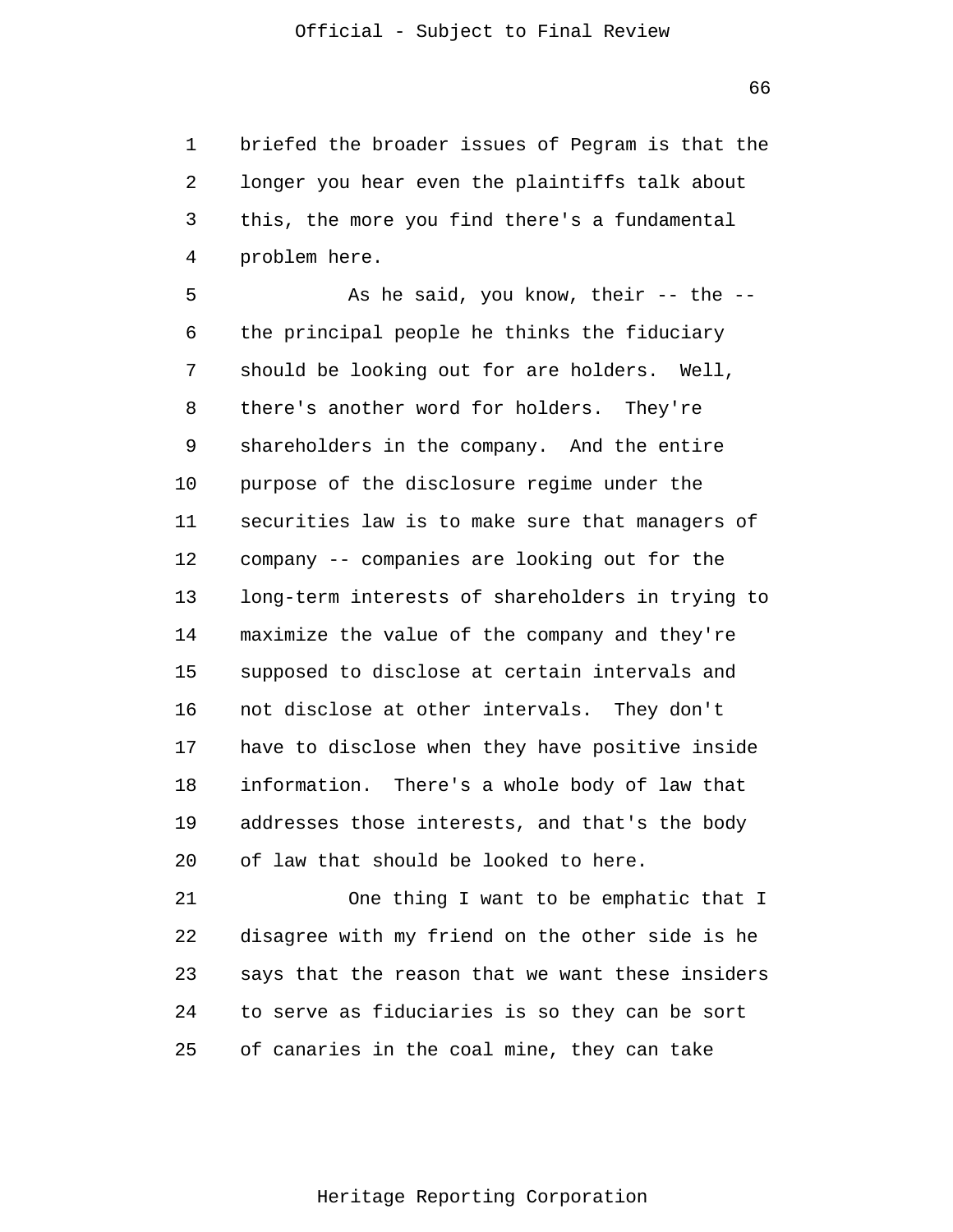1  $\overline{2}$ early action based on their unique access to inside information.

3 4 5 6 7 8 9 10 11 12 13 14 15 16 17 18 19 20 21 22 23 That is absolutely wrong. The whole -- all these funds are set up to make sure that doesn't happen because, if that did happen, these would all be latent security violations. So the reason, Justice Gorsuch, that it actually isn't implausible that a manager, a fiduciary of this doesn't know whether they're going to be net buyers and sellers is because they don't really do any of the buying and selling. That's just if you've got more people who are new employees, who say, yes, I want to be in the ESOP plan, then you get net buyers. If you have retirees who are selling, you have net sellers. And you don't know in advance. And I thought, based on what I read in Dudenhoeffer, that that ought to inure to the benefit of the fiduciary. I thought you were only liable if you could not have thought it was prudent to say I'm not going to mess with this early disclosure. The last thing I want to end with is

24 25 just there is -- I don't want there to be a mistake. We do not agree with the United States

67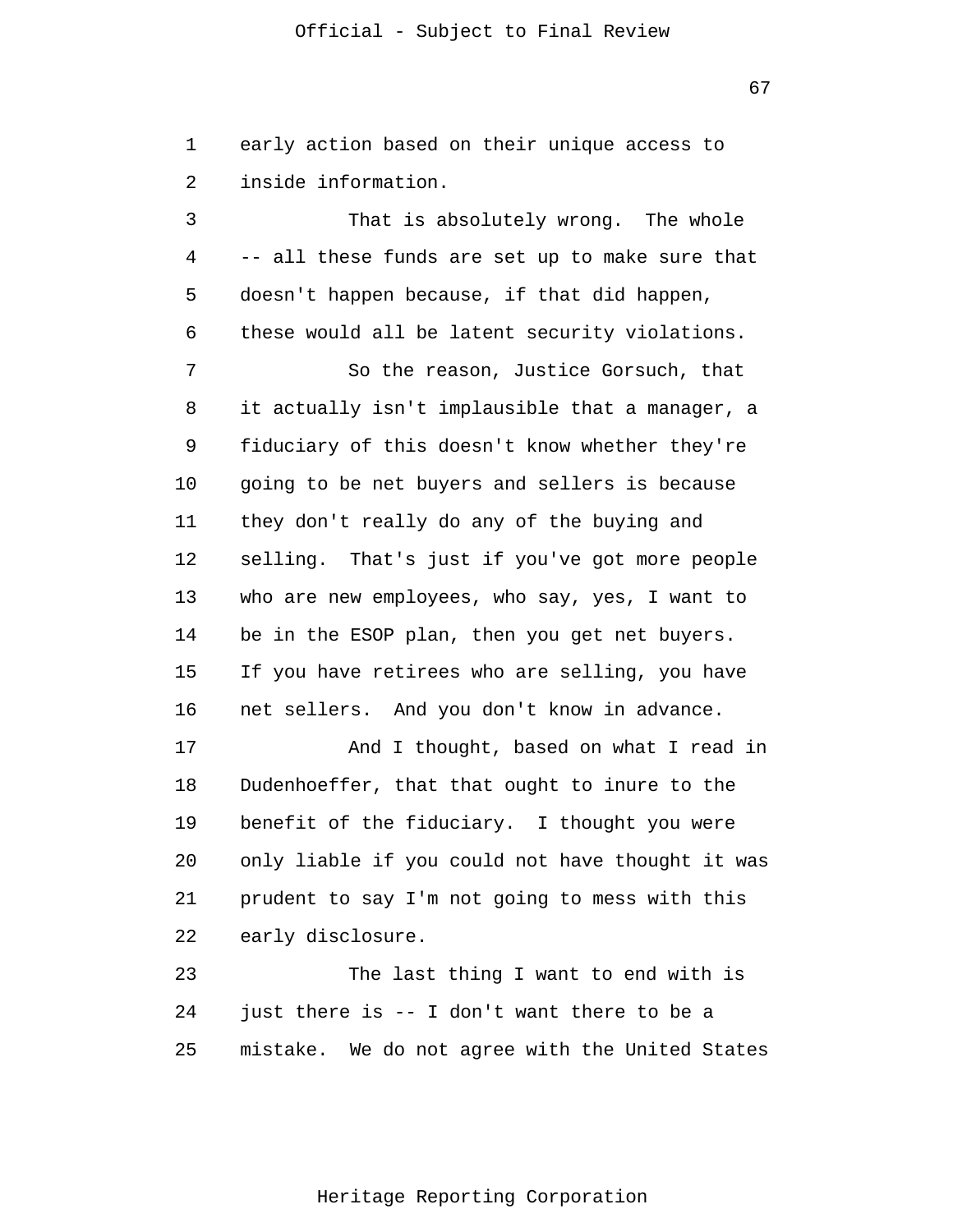| 1  | on the bottom line here. We do not think that    |
|----|--------------------------------------------------|
| 2  | you should engage in a brave new world of hybrid |
| 3  | ERISA/securities actions where, I agree with my  |
| 4  | friend, lower courts would have to struggle with |
| 5  | whether scienter applies. We say the solution    |
| 6  | is the securities law, full stop.                |
| 7  | CHIEF JUSTICE ROBERTS: Thank you,                |
| 8  | counsel. The case is submitted.                  |
| 9  | (Whereupon, at 12:10 p.m., the case              |
| 10 | was submitted.)                                  |
| 11 |                                                  |
| 12 |                                                  |
| 13 |                                                  |
| 14 |                                                  |
| 15 |                                                  |
| 16 |                                                  |
| 17 |                                                  |
| 18 |                                                  |
| 19 |                                                  |
| 20 |                                                  |
| 21 |                                                  |
| 22 |                                                  |
| 23 |                                                  |
| 24 |                                                  |
| 25 |                                                  |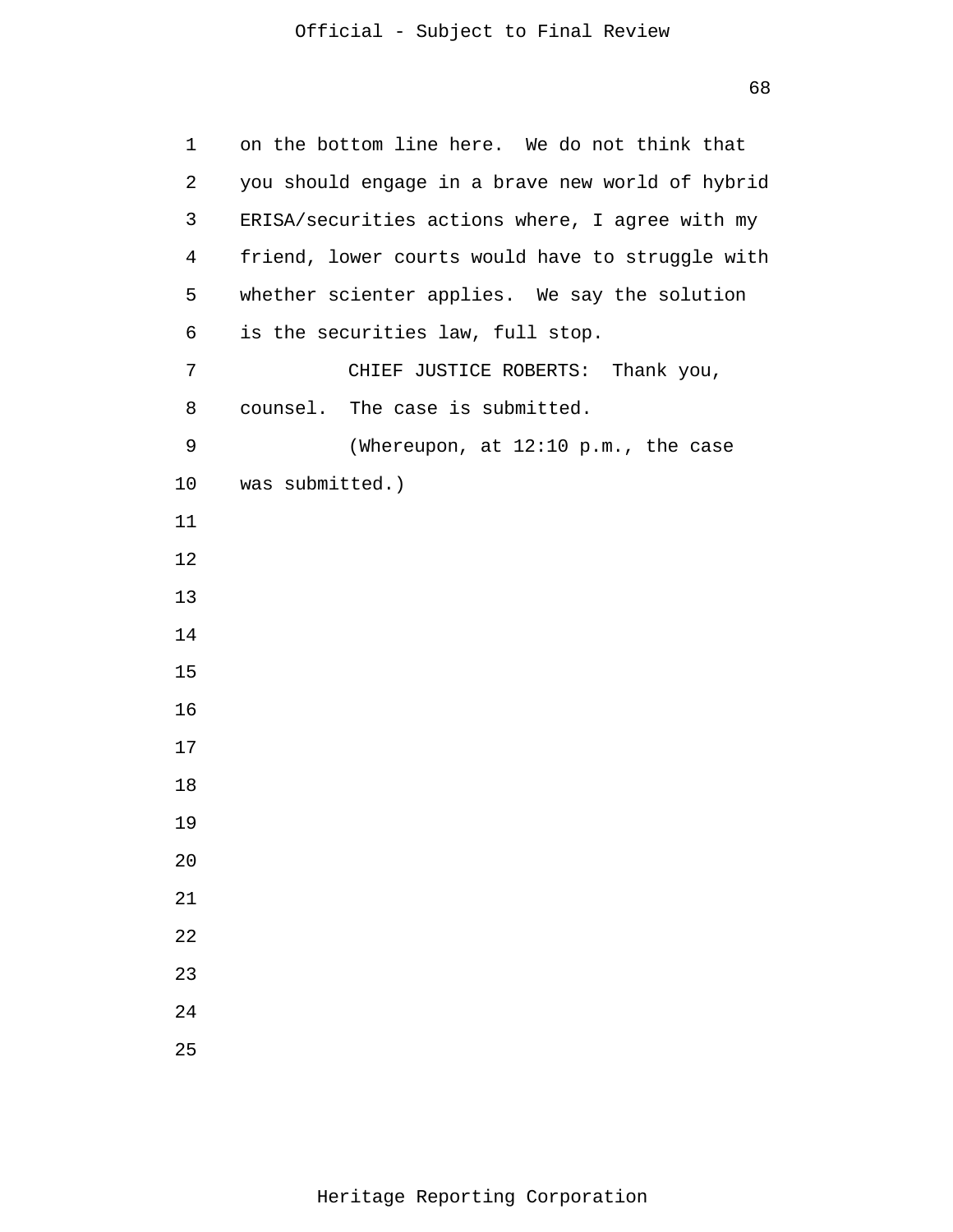| 1                                                        | ad [3] 28:14 32:22,25                                | applies [2] 54:8 68:5                             | <b>between</b> [2] 23:1 58:20                     |
|----------------------------------------------------------|------------------------------------------------------|---------------------------------------------------|---------------------------------------------------|
|                                                          | add [1] 29:9                                         | apply [6] 38:24 39:2 50:13,18 51:6,               | bit [2] 49:16 56:6                                |
| 10 [1] 31:20                                             | addition [1] 31:8                                    | 7                                                 | <b>blowing</b> [1] 21:17                          |
| 10(b [2] 31:21,21                                        | additional [2] 28:13 31:8                            | appointed [1] 55:1                                | <b>Blue</b> [1] 12:22                             |
| 10-K [1] 31:16                                           | <b>address</b> [2] <b>23:19 52:18</b>                | appropriate [4] 27:20 30:7 33:14                  | body [8] 22:11 27:19 32:19 33:6                   |
| 10-Q [1] 31:15                                           | <b>addressed</b> [1] <b>23:22</b>                    | 38:20                                             | 35:5,17 66:18,19                                  |
| 106 [4] 23:14 40:7,21,23                                 | <b>addresses</b> [1] 66:19                           | approved [1] 14:10                                | <b>BONDEROFF</b> [42] 1:24 2:10 37:               |
| 10b-5 [3] 50:5 52:25 60:15                               | addressing [1] 22:21                                 | argue [1] 33:19                                   | 23 38:1,3 40:23 42:2 43:2,15,18,                  |
| 11:08 [2] 1:15 3:2                                       | adequacy [1] 22:12                                   | argued [1] 59:20                                  | 20,24 44:6,15,19 45:18 46:8 47:5,                 |
| 111 [1] 23:15                                            | adequate [1] 23:24                                   | arguing [1] 14:6                                  | 15 48:6,14 49:2,9 50:23 51:24 54:                 |
| 12:10 [1] 68:9                                           | adequately [1] 52:17                                 | argument [18] 1:14 2:2,5,9,12 3:4,                | 6,11,16 58:4 59:10,15,22 60:1,25                  |
| 18-1165 [1] 3:4                                          | administrability [1] 39:1                            | 7 5:25 6:11 19:3 22:18 27:4 32:5                  | 61:3,6,8 62:13,22,25 63:20,24                     |
| 19 [1] 54:18                                             | <b>admit</b> [1] <b>10:</b> 25                       | 34:3 38:1 53:7,8 64:2                             | <b>bones</b> [2] <b>61:</b> 21 <b>63:</b> 7       |
| 1990 [1] 8:4                                             | adopt [1] 49:11                                      | <b>around</b> [1] <b>61:15</b>                    | both [9] 8:13 9:24 33:19 43:5 44:                 |
| 1995 [1] 54:17                                           | adopted [3] 48:11 49:24 54:18                        | articulated [1] 3:12                              | 23 47:19 50:24 58:6 59:6                          |
| $\overline{2}$                                           | advance [1] 67:16                                    | artificial [2] 35:3.15                            | <b>bottom</b> $[1]$ 68:1                          |
|                                                          |                                                      |                                                   |                                                   |
| 200 [2] 18:4,23                                          | advantage [2] 19:9 56:3                              | assessing [1] 47:3                                | <b>box</b> [1] <b>16:</b> 5                       |
| 2000 [1] 9:6                                             | affect [5] 44:24 45:9,10 53:20 57:                   | assessment [1] 46:10                              | boy [1] 22:11                                     |
| 2008 [1] 8:4                                             | 25                                                   | <b>assets</b> [1] 38:8                            | <b>brave</b> [1] 68:2                             |
| 201 [1] 17:24                                            | affected [1] 44:4                                    | <b>Assistant</b> [1] <b>1:20</b>                  | <b>BREYER</b> [26] 22:15,18 23:25 24:             |
| 2013 [1] 41:12                                           | afresh [1] 29:8                                      | <b>assume</b> [3] <b>30:16 34:5 35:15</b>         | 10, 14, 17, 22, 25 25: 2, 6, 13, 24 26: 5         |
| 2019 [1] 1:11                                            | agree [7] 19:2 29:19 32:21 49:19,                    | attention [1] 45:5                                | 28:17 33:16,18 40:6 55:22 58:17                   |
| 27 [1] 2:8                                               | 21 67:25 68:3                                        | attuned [1] 22:12                                 | 59:14,17,23 63:6,21 65:2,13                       |
| 29 [1] 26:14                                             | agreements [1] 31:11                                 | available [4] 25:9,15 42:22,24                    | brief [3] 14:6 28:24 56:14                        |
| 3                                                        | agrees [1] 33:9                                      | avert [1] 26:10                                   | briefed [1] 66:1                                  |
|                                                          | ah [2] 20:25 21:4                                    | avoid [1] 9:17                                    | <b>briefs</b> [2] 15:23 22:19                     |
| 3 [2] 2:4 34:21                                          | aiding [1] 12:25                                     | avoiding [1] 9:10                                 | <b>bright</b> [4] 6:11,13,16,18                   |
| 38 [1] 2:11                                              | air [1] 62:10                                        | away [3] 24:19 64:8,17                            | bright-line [1] 49:14                             |
| 6                                                        | aired [1] 28:23                                      | B                                                 | <b>bring</b> [1] <b>52:22</b>                     |
|                                                          | <b>AL</b> [2] <b>1:4</b> ,7                          |                                                   | <b>bringing</b> [1] 54:21                         |
| 6 [1] <b>1:11</b>                                        | aligned [1] 51:13                                    | back [9] 14:3 17:5 19:8 42:11 49:                 | broader [2] 13:14 66:1                            |
| 64 [1] 2:14                                              | ALITO [6] 30:10 31:24 37:1 53:17                     | 12 50:11 52:1 60:3 61:16                          | <b>Brothers</b> [1] 52:21                         |
| 9                                                        | 54:8,15                                              | <b>bad</b> [1] <b>48:22</b>                       | <b>brought [2] 12:11 50:7</b>                     |
| 98 [1] 20:7                                              | allegation [6] 5:11 13:18 25:8 40:                   | balance [3] 30:4 32:20 39:14                      | bug [1] 56:3                                      |
|                                                          | 10 41:1 58:21                                        | <b>balances</b> [1] 37:17                         | <b>business</b> [1] 14:13                         |
| A                                                        | allegations [17] 4:2,24 5:1,5 13:7                   | <b>balancing</b> [4] 28:14 32:22 37:1,4           | buttress $[1]$ 8:6                                |
|                                                          | 19:20 23:15 24:12 26:11,16,23 31:                    | <b>Bancorp [1] 19:19</b>                          | buy [3] 14:25 32:12 45:4                          |
| a.m [2] 1:15 3:2                                         |                                                      |                                                   |                                                   |
|                                                          | 17,22 64:11,12,24 65:17                              | <b>Bank [1] 12:23</b>                             | buyer [13] 24:18 25:22 42:20 43:                  |
| abetting [1] 12:25                                       | allege [3] 3:20 34:17,18                             | based [11] 25:8 27:11,25 28:14 31:                | 13 44:7,10 46:13,16 47:24 61:25                   |
| abide [1] 48:5<br>able [2] 14:23 65:17                   | alleged [10] 11:20 19:21 24:20 25:                   | 6,17 42:6 46:11 61:5 67:1,17                      | 62:3,19 64:15                                     |
|                                                          |                                                      | <b>basic</b> [2] <b>4:1 12:12</b>                 | buyers [12] 6:22 9:23 20:8 32:13                  |
| <b>above</b> [1] 7:15                                    | 24,25 30:18 39:5,6 44:10 56:23<br>alleges $[1]$ 25:3 | <b>basically</b> [3] 38:23 60:20 62:9             | 42:8 45:2,17,21 46:1 63:5 67:10,                  |
| above-entitled [1] 1:13                                  | allow [1] 5:21                                       | <b>basis</b> [7] <b>11:3 25:13 39:24 45:5 47:</b> |                                                   |
| absolutely [4] 6:7 23:2 51:24 67:3                       | allowed [1] 56:9                                     | 11 53:20 55:19                                    |                                                   |
| abstract [2] 46:25 47:25                                 | almost [1] 37:11                                     | <b>battle</b> [1] 8:20                            | buying [4] 7:14 62:5,7 67:11                      |
| accept [1] 47:21                                         | already $[1]$ 4:19                                   | <b>Bear</b> [1] 53:11                             | C                                                 |
| access [2] 4:14 67:1                                     |                                                      | <b>became</b> [1] <b>54:25</b>                    | calculation [1] 32:10                             |
| accommodate [1] 18:24                                    | alternative [3] 3:17 20:16 36:10                     | <b>becomes</b> [2] 57:12 60:11                    | called [2] 22:24 37:1                             |
| accommodating [1] 14:13                                  | although [3] 24:20 54:19 55:6                        | beef [1] 12:12                                    | came [5] 1:13 29:7,7 42:5 54:13                   |
| account [3] 9:14 15:22 57:8                              | amended [3] 8:5 23:14 40:8                           | begins [1] 41:10                                  | <b>canaries</b> [1] 66:25                         |
| accounting [3] 14:1 57:1,10                              | amicus [3] 1:23 2:7 27:5                             | behalf [9] 1:19,25 2:4,11,14 3:8 12:              | cannot [1] 6:4                                    |
| accurate [2] 31:3 62:12                                  | among [1] 9:4                                        | 3 38:2 64:3                                       | capacity [4] 4:6,23 10:24,25                      |
| act [9] 4:18,19 10:18 14:8,25 29:2,                      | analysis [3] 29:13 35:23 39:20                       | below [2] 28:23 59:20                             | cards [1] 55:13                                   |
| 3 55:17,25                                               | analyzing [2] 60:9 61:11                             | beneficiaries [6] 6:1 7:1 41:20,25                | care [4] 10:15 48:19,24 51:9                      |
| acted [1] 55:14                                          | another [4] 7:19 19:8 26:10 66:8                     | 44:3 60:22                                        | cares [1] 50:13                                   |
| action [9] 13:2 20:21 27:11 36:10,                       | answer [8] 8:17 24:23,25 34:13 52:                   | beneficiaries' [1] 7:11                           | Case [49] 3:4 5:5 7:4 10:16 11:19                 |
| 23 50:5,8,14 67:1                                        | 2 60:6 61:2 65:4                                     | benefit [7] 4:7 9:18 10:10 16:15                  | 12:15,16 13:5,5,17,17 24:2 25:11,                 |
| actionable [2] 50:5 60:15                                | answering [1] 51:25                                  | 19:12 35:9 67:19                                  | 12 29:7,8 31:17,20,21,21 34:5 35:                 |
| actions [6] 12:21 18:12 20:18,19                         | antecedent [1] 14:4                                  | <b>benefits</b> [1] 63:14                         | 16,21 36:8 37:11 39:11 40:25 41:                  |
| 27:24 68:3                                               | antifraud [1] 31:5                                   | <b>benefitted</b> [1] 41:21                       | 4 43:11,23 45:13,14 46:23 52:20                   |
| active [1] 11:5                                          | anyway [1] 34:11                                     | best [5] 29:19 33:11 45:19 46:25                  | 55:9 56:4,7,9,19,20 58:14,15,16                   |
| acts [1] 36:15                                           | apart [1] 64:14                                      | 51:15                                             | 59:4 64:7,13 65:18 68:8,9                         |
| actually [13] 20:18 40:23,25 46:9                        | appeals [2] 29:5 34:16                               | better [6] 15:6 34:23 35:21 41:5                  |                                                   |
| 49:10 50:17 51:25 52:14 53:12 55:<br>23 56:20 62:14 67:8 | APPEARANCES [1] 1:17<br>applied [2] 38:14 58:10      | 55:25 61:20                                       | case-by-case [1] 39:24<br>case-specific [1] 26:16 |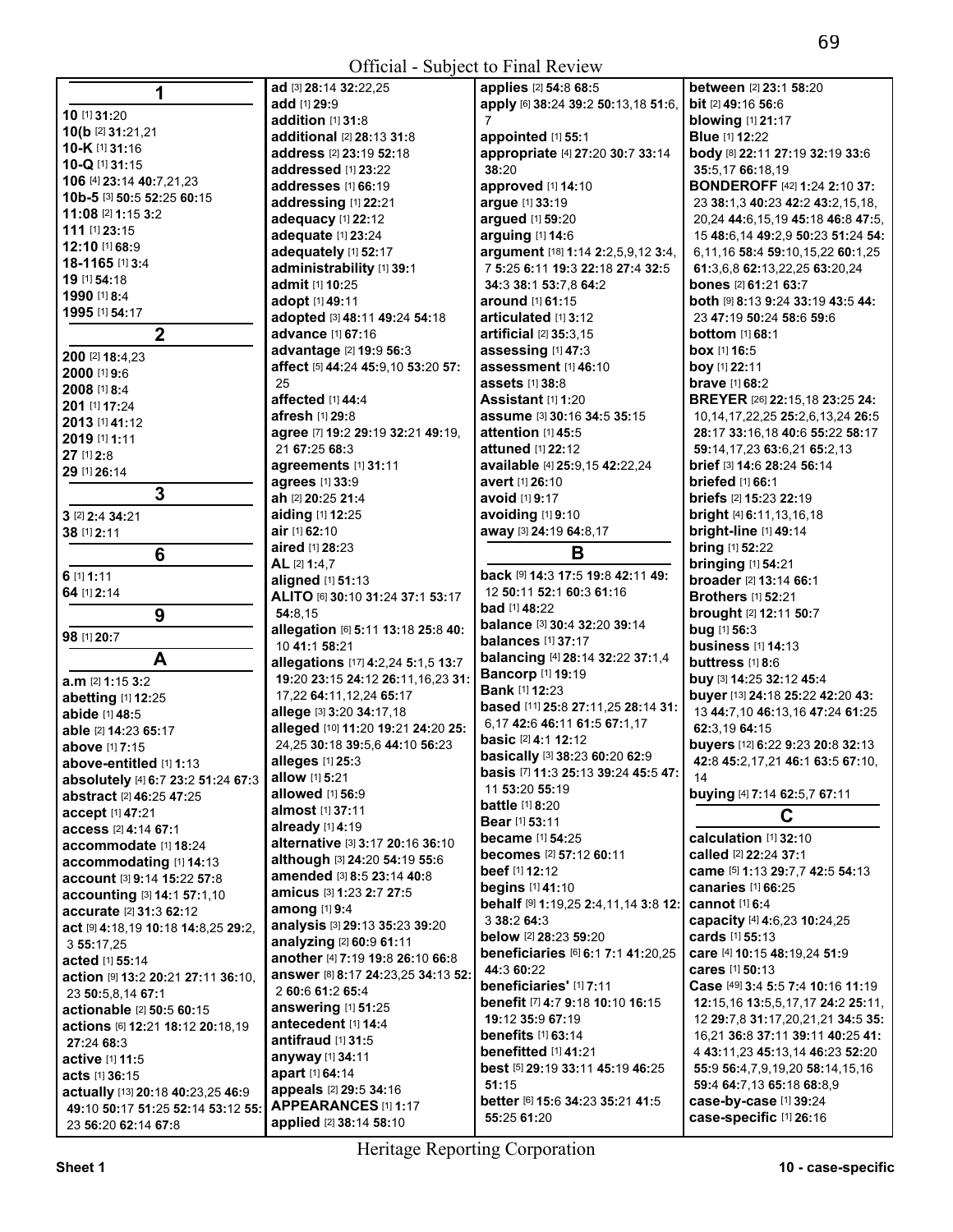| cases [14] 12:22 20:15 21:22 22:6            | commissions [1] 7:15                         | costs [5] 8:2 16:9,18,21 47:13                               | difficulties [1] 38:18                   |
|----------------------------------------------|----------------------------------------------|--------------------------------------------------------------|------------------------------------------|
| 24:15 27:15 39:23 43:5 46:2 56:              | <b>COMMITTEE [3] 1:3 3:5 57:4</b>            | couldn't [3] 17:17 40:13 52:10                               | diligence [1] 10:14                      |
| 11,11 58:6,9,13                              | committing [1] 5:22                          | counsel [5] 27:2 37:22 57:9 63:23                            | diminution [1] 55:2                      |
|                                              |                                              |                                                              |                                          |
| caught [2] 30:19,20                          | common [3] 17:16,19 58:13                    | 68:8                                                         | direct [1] 56:25                         |
| caused [1] 38:18                             | commonplace [1] 58:2                         | couple [3] 25:17 31:1 42:3                                   | directly [2] 7:23 16:15                  |
| causes [2] 40:10,11                          | community [1] 23:9                           | COUISE [9] 3:18 5:21 8:8 11:20 20:                           | disabled $[1]$ 15:1                      |
| <b>Central</b> [1] 12:23                     | companies [6] 17:2,15,21 53:10               | 16 25:18 26:17 36:23 54:17                                   | disagree [2] 47:15 66:22                 |
|                                              |                                              |                                                              |                                          |
| cert [7] 19:16 22:22 23:12 33:25             | 55:3 66:12                                   | <b>courses</b> [1] 20:25                                     | disarray [1] 57:18                       |
| 60:17,19 64:9                                | company [20] 7:12 16:20 17:11 20:            | COURT [32] 1:1,14 3:10,11,16 5:                              | disclose [21] 5:4,15 11:22 12:3 22:      |
| certain [3] 27:14 31:9 66:15                 | 6 30:16 31:18 33:1,1,10 35:7 41:8            | 19 12:21 13:16 14:13 17:6 24:21                              | 4 27:18 29:1,21 33:21 34:11,15           |
|                                              |                                              |                                                              |                                          |
| certainly [1] 8:21                           | 45:24 51:14 55:13,18 63:3,14 66:             | 25:10,10 27:8,9,12 29:4,5,6,10,11                            | 35:19 36:12 37:8 39:12 41:2,6 58:        |
| CFO [1] 57:10                                | 9,12,14                                      | 34:16 37:6 38:4,15 40:1 48:10 52:                            | 23 66:15,16,17                           |
| chance [1] 51:21                             | competing [2] 8:21 9:4                       | 9 61:18 62:4,6,11                                            | disclosed [9] 3:22 26:20 31:12 34:       |
| change [1] 18:23                             | complaint [12] 8:6 12:4,5,9,11 23:           | Court's [1] 19:12                                            | 7 41:16 52:24 53:3,25 61:13              |
|                                              |                                              |                                                              |                                          |
| changes [1] 31:11                            | 14,23 25:2 36:9 40:8 62:15 64:24             | courts [9] 20:12,24 23:8,21 34:4                             | disclosing [4] 5:22 34:12 35:19          |
| channels [18] 3:23 4:7,11,11,15,             | complete [1] 19:13                           | 39:22 50:11 61:10 68:4                                       | 63:14                                    |
| 18,24 11:23,25 12:1,13 20:23 21:             | completely [1] 51:13                         | crazy [1] 21:1                                               | disclosure [48] 3:13,23,23 4:7,10,       |
|                                              |                                              |                                                              |                                          |
| 6,12,16 22:11,14 34:8                        | complicated [2] 13:19 32:9                   | create [2] 7:17 47:18                                        | 14, 18, 24 6: 3 8: 7 11: 11 12: 13 13: 9 |
| charged [1] 10:14                            | comply [1] 11:8                              | <b>created</b> [1] 6:20                                      | 19:25 20:22,23 21:5,11,24 22:4,9,        |
| CHIEF [12] 3:3,9 26:12 27:1,7 37:            | concealment [3] 3:24 5:3 8:3                 | criterion [1] 34:21                                          | 10 28:2,13,19 29:25 30:13,21,24          |
|                                              |                                              |                                                              |                                          |
| 21 38:3 57:9 63:22,25 64:4 68:7              | concede [1] 44:22                            | curiae [3] 1:23 2:8 27:5                                     | 31:8 32:1.25 33:10 34:16 35:8.14         |
| Chip [1] 12:22                               | concedes [1] 59:13                           | D                                                            | 37:15,17 44:21 50:16 52:16 56:17         |
| choice [1] 14:14                             | concern [1] 56:6                             |                                                              | 57:17 59:10 60:13,20 66:10 67:22         |
| circuit [10] 38:12 41:18 44:9 52:20          | concerned [1] 51:11                          | $D.C$ [3] 1:10,18,22                                         | disclosure's [2] 5:2 57:14               |
|                                              |                                              | daily [1] 53:24                                              |                                          |
| 58:10 60:4,18,19 61:9 64:9                   | <b>concerns</b> [2] 38:16 48:17              |                                                              | disclosures [9] 7:3 11:25 21:15          |
| Circuit's [1] 42:5                           | conclude [5] 28:18 30:3 33:7,8 37:           | damaged [1] 62:16                                            | 22:13 27:20 30:6 37:18 54:22 60:         |
| circuits [1] 54:19                           | 14                                           | day [1] 14:18                                                | 10                                       |
|                                              |                                              | day-to-day [1] 11:3                                          |                                          |
| circumstance [4] 6:25 36:7 41:22             | concluded [1] 20:25                          | days [1] 31:12                                               | discovery [2] 19:21 43:8                 |
| 44:5                                         | conclusion [1] 42:1                          |                                                              | discuss [2] 48:9 59:6                    |
| <b>circumstances</b> [7] 6:5 14:23 20:4      | conclusions [1] 42:6                         | deal [1] 14:6                                                | discussed $[1]$ 19:3                     |
| 27:13 41:19 45:24 56:16                      | <b>conduct</b> [3] <b>3:18 9:9 11:20</b>     | dealing [2] 22:23 39:22                                      | discussing [2] 29:11 39:1                |
|                                              |                                              | debatable [1] 13:25                                          |                                          |
| cite [1] 8:4]                                | <b>confines</b> [1] 29:17                    |                                                              | discussion [1] 25:4                      |
| claim [19] 7:2,9,12,23,25 8:6 14:1           | <b>confronted</b> [2] 9:5 20:24              | decades [1] 39:23                                            | dismiss [2] 8:22 14:1                    |
| 49:17,20,23 52:8,13,23 53:1,15,16            | <b>confused</b> [1] 42:25                    | decide [1] 25:12                                             | dismissed [1] 56:7                       |
|                                              |                                              | decided [4] 29:8 33:11,14 55:3                               |                                          |
| 55:11 60:9,15                                | confusing [1] 50:18                          |                                                              | dismissing [1] 25:11                     |
| claims [8] 7:8,16 12:24,25 20:16             | Congress [3] 14:10 15:24 30:4                | deciding [3] 30:5 39:11,13                                   | disposition [2] 59:3,9                   |
| 21:2,3 54:21                                 | <b>Congress's [1] 18:22</b>                  | decision [2] 14:14 40:2                                      | district [9] 13:16 24:21 25:10,10        |
| class [5] 24:17 41:9 62:1,20,20              | consider [3] 27:16 37:7 46:24                | decisions [1] 39:18                                          | 29:4 61:17 62:4,5,11                     |
|                                              |                                              | defendant [1] 65:10                                          |                                          |
| classes [6] 6:1,25 41:20,25 44:3             | considerable [1] 41:14                       |                                                              | diverge [3] 48:13,16 50:21               |
| 60:22                                        | consideration [4] 5:12,13 7:24               | define [2] 10:18 27:13                                       | divergence [1] 49:5                      |
| classic [1] 7:9                              | 19:18                                        | defines [1] 10:17                                            | diversify [1] 38:8                       |
|                                              |                                              | definite [1] 31:11                                           |                                          |
| <b>clause</b> [1] 49:8                       | considerations [4] 20:14 22:25               |                                                              | doable [1] 32:11                         |
| clear [6] 11:23 14:12,16 19:2 49:            | 27:14 36:17                                  | definitely [1] 7:19                                          | documents [1] 25:9                       |
| 15 64:7                                      | consistent [2] 36:4 51:18                    | definition [2] 5:5 15:7                                      | doing [10] 10:3,5,8 15:1 18:6 30:1       |
|                                              | consistently [1] 45:16                       | delay [1] 9:25                                               | 39:19 52:9 53:19 61:10                   |
| clearly [1] 18:21                            |                                              | deliberate [1] 23:3                                          |                                          |
| CLEMENT [56] 1:18 2:3,13 3:6,7,9             | constant [1] 54:3                            | deliberately [1] 17:18                                       | dollars [1] 25:18                        |
| 5:10 6:6,17 7:5 8:24 9:2,15,20 10:           | context [3] 7:8 39:3 51:10                   |                                                              | done [5] 4:12 17:21 26:24 40:3 60:       |
| 1,21 11:12,18 14:2 15:3,11 16:2,             |                                              |                                                              |                                          |
|                                              |                                              | Denver [1] 12:23                                             |                                          |
|                                              | context-specific [1] 39:24                   |                                                              | 5                                        |
| 14, 18, 22, 25 17: 8, 14 18: 17, 20 19: 7    | continue [2] 44:11 46:16                     | deny [1] 65:10                                               | door [1] 56:10                           |
| 20:2 22:16 23:25 24:7,11,15,19,              | <b>continued</b> [1] 55:1                    | Department [2] 1:21 27:23                                    | <b>down</b> [2] 33:23 49:8               |
|                                              |                                              | depends [3] 43:2,15,16                                       |                                          |
| 24 25:1,5,7,14 26:3,6,14 49:3 51:            | contrary [4] 7:23 9:11 11:15 18:21           |                                                              | <b>drive</b> [1] <b>33:22</b>            |
| 10.22 55:7 61:23 64:1.2.4 65:12.             | control [1] 31:11                            | description [1] 47:16                                        | drop [5] 7:4 44:21,23 64:13 65:18        |
| 15                                           | controls [1] 30:12                           | detail [1] 20:3                                              | Dudenhoeffer [22] 3:11 5:13,14 7:        |
|                                              |                                              | determine [2] 32:1 62:11                                     | 24 20:14 27:9 36:1,4,14,18 37:2          |
| close [5] 6:11, 13, 18 13:24 32:19           | corporate [30] 3:21,23 4:5,6,10,13,          | developed [2] 23:21 51:16                                    |                                          |
| <b>coal</b> [1] 66:25                        | 14, 15, 18, 18, 19, 23, 24 10: 5, 13, 19,    |                                                              | 38:5,11 40:1,15 52:10 58:7,16 60:        |
| coextensive [1] 14:7                         | 24 12:2,13 15:11 18:5 21:6,10,12,            | deviate [2] 17:16,19                                         | 18 65:19,22 67:18                        |
| <b>cold</b> [1] 58:18                        | 15, 16 22: 10, 13, 14 47: 4                  | devoted [1] 14:6                                             | due [2] 10:14 25:5                       |
|                                              |                                              | difference [2] 49:10 54:25                                   |                                          |
| come [10] 6:10 13:2 17:10 28:23              | corporation [3] 10:4 12:3,12                 |                                                              | <b>During</b> [1] 24:17                  |
| 32:15 35:20,22 39:2 54:5 57:14               | correct [1] 31:19                            | different [22] 5:20 6:1,25 7:10 9:4                          | duties [4] 11:17 47:14 48:4 51:19        |
| comes [6] 10:7,20 45:3 46:20 49:2            | correction [2] 45:8 62:16                    | 11:11,14 16:5 22:21 39:7,15 40:                              | duty [15] 6:4 7:7,9,11,16 9:9 10:18,     |
| 54:17                                        | corrections [1] 31:7                         | 16 41:19,24,25 42:6 44:3 47:17                               | 18 29:1 30:23 38:6,23 41:24 49:          |
|                                              |                                              | 48:17,18 58:23 60:21                                         |                                          |
| coming [2] 7:6 21:17                         | corrective [1] 8:12                          |                                                              | 22 57:24                                 |
| Commission [5] 30:5 33:13 35:12,<br>13 37:16 | correctly [1] 21:24<br>COSt [3] 16:8,14 18:7 | differently [2] 14:25 39:8<br>difficult [4] 39:2,18,20 60:12 | Е                                        |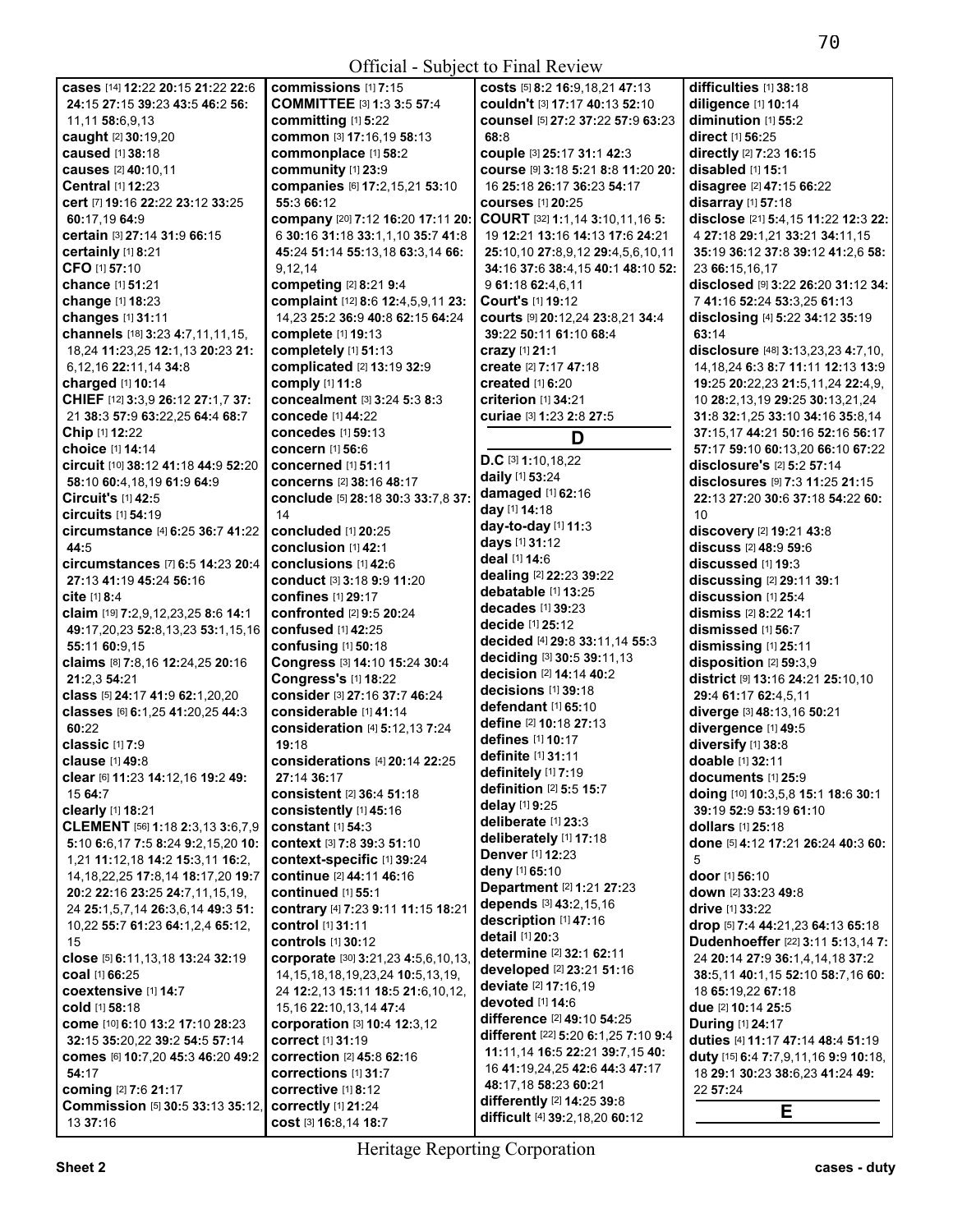| earlier [6] 6:3 7:2 19:4 55:22 60:           | except [1] 38:7                         | follow [1] 14:9                      |
|----------------------------------------------|-----------------------------------------|--------------------------------------|
| 20 61:20                                     | exception [3] 6:12,19 56:14             | force [1] 52:3                       |
| early [5] 5:4 8:6 13:9 67:1,22               | exceptions [1] 45:14                    | <b>forced</b> [1] 17:11              |
| easier [1] 17:20                             | exercising [1] 10:14                    | fore [1] 42:14                       |
|                                              | exist [1] 8:18                          |                                      |
| easiest [1] 18:17                            |                                         | foreseeable [1] 44:12                |
| economic [4] 8:13,17,23 41:2                 | expect [8] 10:3,4,7 12:7 25:19 48:      | forever [3] 5:2 8:1,2                |
| effect [2] 28:1 54:1                         | 4 51:3,20                               | forget [1] 38:11                     |
| effects [1] 9:17                             | experience [3] 20:13 43:4 58:6          | forth [4] 52:25 62:9,10,14           |
| efficiency [1] 47:12                         | experiencing [2] 9:22,23                | forward [2] 49:16 56:9               |
| effort [1] 57:8                              | expert [2] 33:13,13                     | found [1] 38:15                      |
| ehh [2] 16:12,17                             | experts [1] 8:21                        | four [7] 31:12 63:12,17,25 65:8,8,   |
| either [3] 20:4 38:13 52:18                  | exposure [1] 52:22                      | 17                                   |
|                                              |                                         |                                      |
| ELLIS [15] 1:20 2:6 27:3,4,7 28:5,7,         | extension [3] 4:16 10:22 11:1           | fourth [1] 57:3                      |
| 9 29:6 31:1,14 32:16 35:2 36:2 37:           | extent [1] 30:13                        | frankly [1] 43:3                     |
| 5                                            | extraordinary [4] 20:21,23 21:18        | fraud [9] 5:1 7:25 8:1,2 9:17,18 19: |
| emphatic [1] 66:21                           | 56:15                                   | 21 30:18 31:20                       |
| employees [5] 14:17 15:21 16:7               | eyes [1] 32:19                          | fraudulent [3] 9:9 30:14,15          |
| 18:6 67:13                                   | F                                       | fraught [1] 53:9                     |
| encourage [2] 15:19 38:17                    |                                         | friend [4] 21:23 64:21 66:22 68:4    |
| end [2] 14:18 67:23                          | face [2] 4:3 18:11                      | friendly [1] 59:24                   |
|                                              | faces [1] 29:17                         |                                      |
| ends [1] 6:17                                | facing $[1]$ 9:3                        | front [1] 46:3                       |
| enforcement [1] 50:7                         |                                         | full [1] 68:6                        |
| engage [1] 68:2                              | fact [11] 8:19,20 25:14 26:8 31:17      | fully [1] 36:4                       |
| enough [5] 12:14 25:22 40:13,17              | 36:17 38:25 39:18 42:10 45:25 55:       | function [1] 47:10                   |
| 51:4                                         | 4                                       | fund [8] 3:16,19 39:5 42:20 43:12    |
| Enron [4] 55:9,11,16,18                      | factor [9] 24:2,3,4,5,9 37:6,13 60:     | 51:12 53:18 63:18                    |
| ensuring [1] 47:10                           | 18 65:19                                | fund's [1] 38:8                      |
| entire [5] 22:5,9 27:18 32:19 66:9           | factors [3] 36:5,7,19                   | fundamental [1] 66:3                 |
|                                              | facts [2] 42:6 61:15                    |                                      |
| entirely [1] 31:8                            | factual [1] 45:23                       | fundamentally [1] 5:11               |
| entitled [1] 8:22                            |                                         | funds [4] 17:24 18:9,23 67:4         |
| envision [2] 48:14 52:14                     | failing [2] 54:22 56:7                  | future [4] 27:14 32:14 44:12,13      |
| equal [1] 26:22                              | fair [2] 63:6,10                        |                                      |
|                                              |                                         |                                      |
|                                              | fairly [2] 23:16 58:2                   | G                                    |
| ERISA [41] 13:2 14:7 17:11,12 23:            | falls [1] 64:14                         | GAAP [1] 13:8                        |
| 1 27:25 28:14 38:7,19 41:5 42:10,            | far [1] 54:24                           | gain [4] 14:17 16:7,8 17:1           |
| 11, 19 43: 5, 11 44: 25 47: 18 48: 24        | fast $[1]$ 34:19                        | gained [4] 4:5,23 10:24 15:21        |
| 49:5,7,21 50:1,2,14,17 51:9 52:5,            |                                         |                                      |
| 7,8,11,16 53:5,13,15 55:11,17 56:            | favor [2] 18:6 38:13                    | General [5] 1:21 34:14 41:1 47:25    |
| 8,11 58:15,22 60:9                           | feature [2] 7:20 56:3                   | 57:9                                 |
| ERISA-based [2] 27:11 37:7                   | federal [3] 27:19 28:3 33:12            | generalized [1] 19:19                |
| ERISA/securities [1] 68:3                    | few [2] 40:19 64:5                      | generally [2] 19:21 43:6             |
| ESOP [25] 4:3 5:18 6:20 7:13 10:7.           | fiduciaries [20] 3:14,21 4:4 10:6       | generic [2] 5:5 64:11                |
|                                              | 12:6 14:11 18:13 21:17 33:2 36:         | gets [2] 26:24 50:18                 |
| 13, 19 11:3 18:1, 14, 15, 18, 19, 24, 25     | 15 38:6,13 43:7 54:21 55:1,12,17,       | getting [4] 15:9,24 20:11 54:13      |
| 27:10 28:20 30:9 33:2 37:20 38:5,            | 23 56:21 66:24                          | <b>GINSBURG [1] 28:21</b>            |
| 13 45:4 47:22 67:14                          |                                         | give [4] 12:13 13:18 26:13 51:21     |
| ESOPs [3] 14:11 38:17 55:3                   | fiduciary [65] 4:4,22 5:21 9:3,8,12     |                                      |
| especially [1] 45:3                          | 10:3,15,25 11:17 12:7,7 17:18 20:       | given [1] 41:24                      |
| ESQ [6] 1:18,24 2:3,6,10,13                  | 18,20 21:1 22:2 26:6 27:10,23 28:       | goats [2] 5:6 65:20                  |
| essentially [2] 11:6 39:25                   | 1,7,15,18 29:16 30:3,24 32:1,9,17       | Goldman [1] 41:8                     |
| ET [2] 1:4,7                                 | 33:4,21 35:3,4,16 36:22 37:14 38:       | <b>GORSUCH [23] 14:2 15:4,10,13</b>  |
| evaluated [1] 31:22                          | 7 41:5,23 42:19 43:11,14,22 44:         | 16:11,17,21,24 17:7,13 18:16,19      |
| even [15] 4:21 13:3 22:7 37:13 41:           | 13, 17, 18 45: 15 46: 7, 11, 24 48: 5   | 19:5 42:17 43:9,17,19 46:22 47:8,    |
|                                              | 53:6,8,17,18,21,23 55:5 57:21 60:       | 20 51:1 52:1 67:7                    |
| 9 42:11 44:2,6,8 56:14,17 58:9,15            | 23 61:12 66:6 67:9,19                   | got [5] 17:5 33:1 50:24 64:9 67:12   |
| 59:13 66:2                                   |                                         | govern [2] 11:17 31:4                |
| event [1] 25:23                              | Fifth [4] 19:18 41:18 42:4 44:8         |                                      |
| events [3] 24:7 31:9,10                      | figure [6] 13:11, 13 46:12 49:13 50:    | government [5] 22:19 23:4,6 56:      |
| everybody [1] 29:18                          | 12,15                                   | 14 59:13                             |
| everyone [1] 33:9                            | Financial [1] 8:5                       | government's [4] 11:16 49:11,25      |
| everything [2] 17:24,25                      | find [2] 63:8 66:3                      | 52:17                                |
| everything's [1] 65:21                       | fine [1] 12:10                          | granted [8] 22:22 23:12 33:25 35:    |
|                                              | finish [1] 47:2                         | 1 59:2 60:17,19 64:9                 |
| evidentiary [1] 38:15                        | First [9] 4:2 15:4 17:2 21:9 31:2 36:   | great [1] 14:5                       |
| Exactly [6] 11:18 14:16 25:19 52:9           | 7 54:13 59:17 64:6                      |                                      |
| 58:19 61:10                                  |                                         | greater [1] 62:20                    |
| examining [1] 40:2<br>example [2] 36:8 52:19 | five [2] 20:12 49:12<br>focus [1] 28:24 | ground [1] 21:2<br>group [1] 7:19    |

**fraud** [9] **5:**1 **7:**25 **8:**1,2 **9:**17,18 **19: grow** [2] **3:**25 **5:**3 **growth** [1] **20:**5 **guess** [6] **14:**4,12,16 **42:**24 **51:**2 **57:**19 **guys** [1] **18:**2 **H hand** [1] **60:**14 **happen** [7] **56:**12,22,22,24,25 **67:**5, 5 **happened** [2] **25:**7 **56:**8 **happening** [1] **11:**7 **happy** [1] **24:**1 **hard** [3] **41:**22 **58:**10,11 **hardly** [1] **64:**23 **harm** [19] **3:**14,18 **5:**23 **11:**21 **19:**  17,20 **28:**19,25 **29:**15 **32:**3 **36:**24 **37:**19 **40:**3,11,12 **44:**23 **50:**2,15 **53:**6 **harmed** [3] **6:**2 **9:**24 **41:**21 **harms** [2] **3:**24 **5:**2 **harsher** [2] **45:**7 **62:**16 **hat** [5] **4:**13 **10:**13,19,19 **21:**10 **hats** [1] **12:**2 **head** [2] **16:**9,12 **health** [1] **47:**3 **hear** [3] **3:**3 **51:**3 **66:**2 **heard** [1] **13:**16 **held** [1] **60:**23 **help** [4] **9:**9 **15:**2,18 **34:**20 **helped** [1] **6:**3 **hiring** [1] **41:**8 **hoc** [3] **28:**14 **32:**22,25 **hold** [3] **41:**23 **62:**1,1 **holder** [2] **12:**24 **62:**20 **holders** [14] **6:**23,23 **9:**22 **44:**25 **45:**  3,9,16,17,21 **46:**3 **62:**15 **63:**4 **66:**7, 8 **holds** [1] **5:**18 **honest** [1] **15:**23 **honestly** [1] **20:**10 **Honor** [4] **26:**25 **28:**10 **31:**2 **65:**16 **hope** [1] **8:**24 **hostile** [1] **59:**24 **house** [1] **55:**13 **however** [3] **8:**13 **27:**12 **46:**14 **Human** [1] **57:**5 **hundred** [1] **25:**18 **hurt** [3] **34:**12,20 **43:**22 **hybrid** [1] **68:**2 **I IBM** [10] **1:**3 **3:**5 **11:**25 **12:**1 **13:**7 **17:**21 **18:**18 **25:**20 **57:**15 **64:**21 **idea** [3] **14:**9 **15:**25 **64:**18 **identified** [2] **27:**13 **57:**21 **identify** [1] **3:**17 **ignorant** [1] **32:**18 **ignore** [4] **35:**5,16 **47:**22,23

**illegal** [3] **29:**23 **36:**14,15 **imagine** [5] **6:**24 **19:**23,24 **20:**10

**immediate** [1] **5:**23 **immediately** [1] **3:**15

**55:**8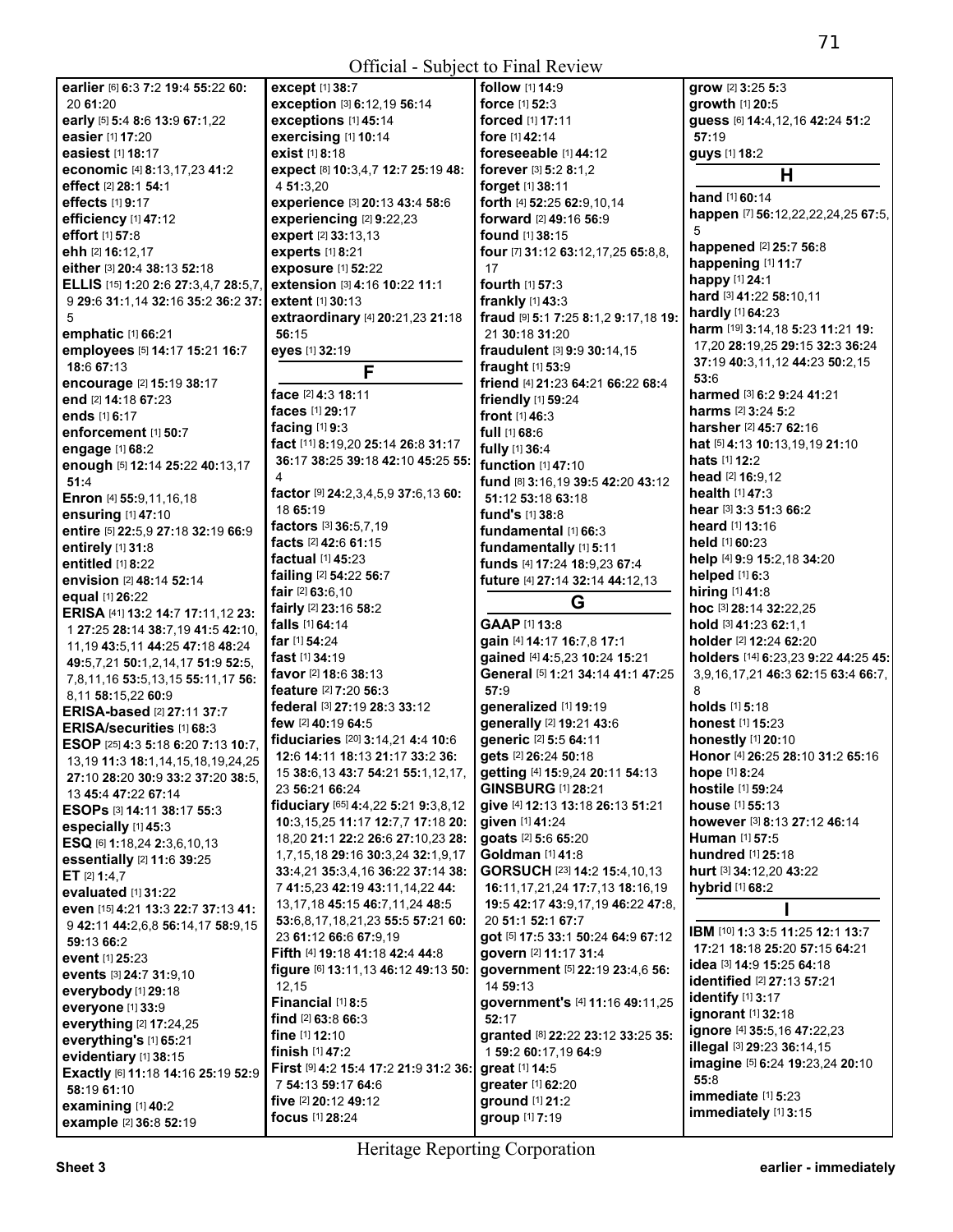| <b>impact</b> [1] <b>5:17</b>           | <b>investments</b> [2] 39:21 46:19                 | 20                                    | majority [2] 44:25 46:2                   |
|-----------------------------------------|----------------------------------------------------|---------------------------------------|-------------------------------------------|
| impairments [1] 31:10                   | investors [8] 27:21 30:7,8 35:11                   | Laughter [1] 24:6                     | managed [1] 11:4                          |
| implausible [1] 67:8                    | 37:20 39:9.10 51:17                                | launches [1] 51:23                    | manager [1] 67:8                          |
| implicitly [1] 65:3                     | <b>involved</b> [2] <b>56:23 57:23</b>             | law [31] 4:20 8:4 9:12 11:8 12:8,11,  | managers [1] 66:11                        |
|                                         |                                                    |                                       |                                           |
| implied [1] 63:18                       | <b>isn't</b> [10] <b>8:19 15:8 39:11 41:17 47:</b> | 18,24 13:1,21 17:16,19 22:11 23:      | managing [1] 53:18                        |
| important [4] 7:20 17:22 21:22 59:      | 8 59:18 60:24 64:15 65:9 67:8                      | 1 27:19 30:12 32:19 33:6 35:6.17      | many [2] 43:5 46:14                       |
|                                         | issue [10] 19:4, 10 22:21 42:3 46:                 | 47:1,9 48:3 50:4,13,16 52:12 66:      | map [1] 19:2                              |
| importantly [2] 28:16 29:12             | 19 58:18,20,24 59:5,19                             | 11,18,20 68:6                         | market [14] 5:16 7:15 10:10 12:14         |
| impose [2] 28:13 32:25                  | issues [4] 19:5 38:25 61:11 66:1                   | laws [28] 11:15,16 23:1 28:3,13 29:   | 21:7,14 22:5,9,16 27:18 33:3 34:8         |
| imposing [3] 47:13 51:19 52:7           | It'll [3] 8:20 13:19 17:20                         | 12, 17, 23 31: 4, 5 32: 24 33: 12, 20 | 53:10,20                                  |
| imprudent [2] 39:5,6                    | itself [1] 64:23                                   | 37:10,16 38:19 47:16,17 48:19 49:     | market-wide [2] 28:2 35:10                |
|                                         |                                                    |                                       |                                           |
| incentivize [3] 17:1,3,15               | J                                                  | 5,18 51:17 52:5,15 53:1 56:17 59:     | markets [1] 47:10                         |
| including [2] 30:8 45:1                 |                                                    | 12 60:11                              | <b>Martone</b> [1] <b>44:9</b>            |
| inconsistent [4] 5:11 32:24 37:8        | JANDER [2] 1:7 3:5                                 | laws' [1] 58:21                       | <b>massive</b> [1] <b>52:21</b>           |
| 59:11                                   | job [1] 39:19                                      | leads [1] 28:10                       | <b>material</b> [1] <b>31:10</b>          |
| increase $[1]$ 8:3                      | JONATHAN [3] 1:20 2:6 27:4                         | leak [1] 15:14                        | matter [9] 1:13 8:19 34:14 38:9,10        |
|                                         | Journal [1] 8:5                                    | leaks [1] 16:4                        |                                           |
| <b>increases</b> [1] <b>19:22</b>       | judge [1] 62:11                                    |                                       | 47:7 48:7 52:6 60:8                       |
| <b>indeed</b> [2] <b>4:13 36:13</b>     |                                                    | least [4] 15:15 30:2 33:7 48:15       | <b>matters</b> [1] 48:23                  |
| <b>indicated</b> [1] <b>14:20</b>       | judged [1] 61:25                                   | <b>leaving</b> $[1]$ 23:20            | mature [2] 21:22 25:19                    |
| individuals [1] 18:8                    | judgment [2] 14:24 65:5                            | left [1] 40:9                         | <b>matured</b> [3] <b>20:15 21:3 22:6</b> |
| inevitability [3] 14:15 26:15,22        | judicial [1] 25:16                                 | Lehman [1] 52:21                      | maximize [1] 66:14                        |
| inevitable [14] 3:24 5:2 19:20 34:      | juncture [1] 57:16                                 | less [4] 14:12 16:9 21:13 58:12       | mean [22] 6:7,19 7:8 16:4,19 19:10        |
|                                         | jury [1] 8:20                                      |                                       |                                           |
| 16, 17, 19 61: 14, 19 63: 9, 11, 16, 16 | Justice [114] 1:21 3:3.9 5:9.24 6:9.               | liability [1] 14:7                    | 20:9,20 24:1 33:21 35:25 36:16,           |
| 64:23 65:1                              |                                                    | liable [3] 41:23 60:24 67:20          | 25 46:4 47:8 53:17 57:20 61:15,           |
| inevitably [3] 30:19 32:15 41:16        | 24 8:9 9:1,7,16,21 10:1,12,21 11:                  | likely [9] 26:8,17,19,21,21 41:15     | 17 63:1 64:6,17                           |
| inference [3] 13:23,24 63:2             | 10,13 14:2 15:3,10,13 16:11,17,21,                 | 57:12 64:20,25                        | meaningful [1] 38:9                       |
| inflated [1] 56:24                      | 24 17:7,13 18:16,19 19:1,5,6,15                    | limit [1] 12:20                       | means [2] 7:7 49:13                       |
| information [39] 3:13,22 4:5,22 5:      | 22:15,18,20 23:25 24:10,14,17,22,                  | limits [1] 12:19                      | <b>meant</b> [1] 49:6                     |
|                                         | 25 25:2,6,13,24 26:5,12 27:1,7 28:                 |                                       |                                           |
| 16 10:9,24 11:4 12:14 15:7,8 16:4       | 4, 6, 8, 17, 21 30: 10, 11 31: 13, 24 33:          | line [7] 6:12,14,16,18 13:18,20 68:   | measure $[1]$ 9:24                        |
| 27:12,17,25 29:2,21 32:2,2,14 33:       |                                                    | $\mathbf{1}$                          | measures $[1]$ 8:12                       |
| 22 34:7,18 35:20,22,22 36:11 42:        | 16, 17, 18 35: 24 36: 19, 25 37: 21 38:            | <b>listed</b> [1] 40:19               | meat [3] 61:21 63:7,8                     |
| 9,22 43:7 53:24 54:4,5,9 55:14,18,      | 3 40:6 41:17 42:17 43:9,17,19,21                   | listen [1] 64:20                      | meet [3] 19:25 49:18 50:8                 |
| 24 66:18 67:2                           | 44:1,14,16 45:12 46:4,22 47:8,20                   | listening [1] 58:19                   | member [2] 47:22 57:3                     |
| inherently [2] 4:12 32:4                | 48:12 49:1,3 50:19 51:1 52:1,2 53:                 | literature [1] 8:14                   | members [1] 9:5                           |
|                                         | 17 54:8,15 55:21 57:19 58:17 59:                   |                                       |                                           |
| injection [1] 54:3                      | 14, 17, 23 60: 16 61: 1, 4, 7, 22 62: 18,          | litigant [1] 52:4                     | mentioned [1] 65:9                        |
| inquiry [1] 53:15                       |                                                    | litigants [1] 51:7                    | menu [1] 39:14                            |
| inside [16] 3:13,21 5:15 10:9,23 11:    | 23 63:6,21,22,25 64:5 65:2,13 67:                  | litigated [1] 43:5                    | meritless [1] 65:20                       |
| 4 15:8 18:2 27:12,17,25 29:21 32:       | 768:7                                              | little [5] 41:22 42:24 49:16 56:6 63: | mess [1] 67:21                            |
| 2 55:24 66:17 67:2                      | Κ                                                  | 8                                     | metaphysical [1] 15:15                    |
| insider [15] 3:14,20 4:22 14:25 15:     |                                                    | loads [1] 34:18                       | microelectronics [4] 13:10,13 57:         |
|                                         | KAGAN [12] 33:17 35:24 36:19 44:                   |                                       |                                           |
| 12,20 17:17 29:1 31:25 33:2 53:         | 14, 16 45: 12 46: 4 48: 12 49: 1, 3 50:            | logical [2] 8:13 9:19                 | 7 64:22                                   |
| 21,23 54:21 55:5 57:21                  | 19 52:3                                            | long [4] 25:22 45:19,19 57:24         | might [12] 14:22 25:21 39:2 43:10         |
| insiders [14] 4:13 11:4 12:12 14:8,     | KAVANAUGH [12] 5:24 6:9,24 19:                     | long-established [1] 26:7             | 47:4 48:15 51:3,4,4 52:15 53:25           |
| 10, 15, 17 18: 13 54: 25 55: 12, 23 56: |                                                    | long-term [9] 6:23 39:9 42:14,15      | 56:16                                     |
| 22,22 66:23                             | 141:17 43:21 44:1 57:19 60:16                      | 45:10 46:5,24 47:3 66:13              | migrated [1] 20:17                        |
| insufficient [1] 4:25                   | 61:1,4,7                                           | longer [2] 63:13 66:2                 | million [1] 25:18                         |
|                                         | kind [13] 7:16,18 13:19 14:20,24                   |                                       |                                           |
| insurmountable [1] 4:3                  | 18:11 20:3 39:25 42:9 48:10 54:                    | look [12] 9:22 12:4 23:22 24:5.11     | mind $[1]$ 56:20                          |
| intended [1] 32:20                      | 22 58:19 60:5                                      | 26:23 30:4 33:6 36:22 46:7 61:18      | mine [1] 66:25                            |
| <b>intent</b> [2] <b>18:22 48:22</b>    | kinds [2] 39:23 54:4                               | 64:13                                 | <b>minute</b> $[1]$ 14:3                  |
| <b>interest</b> [2] 42:15,16            | know-nothing [1] 15:17                             | looked [4] 29:8 42:10,12 66:20        | <b>minutes</b> $[1]$ 63:25                |
| interesting [1] 59:7                    |                                                    | looking [9] 41:4,12 53:4 61:23,23     | misapplied $[1]$ 13:8                     |
| interests [20] 6:22 7:11,18 32:20       | know-nothings [1] 14:19                            | 62:1 64:21 66:7,12                    | miscalculated [1] 13:7                    |
|                                         | knowledge [5] 10:16,17,20 56:25                    |                                       | misleading [2] 30:14,15                   |
| 33:11 39:15 40:4,20,25 41:24 46:        | 57:7                                               | lose [1] 24:8                         |                                           |
| 25 47:4,17,25 48:18 51:12,13 60:        | known [1] 20:6                                     | $loss$ [1] 8:12                       | misreading [1] 55:6                       |
| 8 66:13,19                              | knows [2] 57:22 61:12                              | losses [2] 9:10 13:9                  | missing [4] 8:16 20:1,2 44:5              |
| interrupt [1] 42:18                     |                                                    | $lost$ [1] $52:2$                     | misstatement [2] 31:18,19                 |
| interrupting [1] 42:25                  |                                                    | lot [8] 17:10 31:5 34:3,4 36:8 38:25  | misstatements [2] 31:6,7                  |
| intersection [1] 38:18                  | Labor [1] 27:23                                    | 39:17.19                              | mistake [1] 67:25                         |
| intervals [2] 66:15,16                  |                                                    | lower [3] 23:8,21 68:4                | <b>mistaken</b> [1] <b>25:14</b>          |
|                                         | language [1] 52:6                                  |                                       |                                           |
| inure [1] 67:18                         | <b>LARRY</b> [1] 1:7                               | Μ                                     | mix [1] 54:3                              |
| invested [1] 41:14                      | <b>last</b> [2] 23:2 67:23                         |                                       | Moench [3] 54:12,16 58:7                  |
| investigation [2] 8:10,11               | lasts [3] 5:1 8:1,2                                | made [11] 5:4,7 7:2,3 12:1,1 24:12    | moment [1] 23:23                          |
| investment [9] 38:24 39:4,13 42:        | <b>latent</b> [1] <b>67:</b> 6                     | 25:8 31:18 35:8 64:12                 | monitoring [1] 39:20                      |
| 15, 16 45: 11, 20 46: 6, 20             | Later [6] 19:25 34:15 41:3,6,13 61:                | major [1] 31:9                        | months [1] 46:14                          |
|                                         |                                                    |                                       |                                           |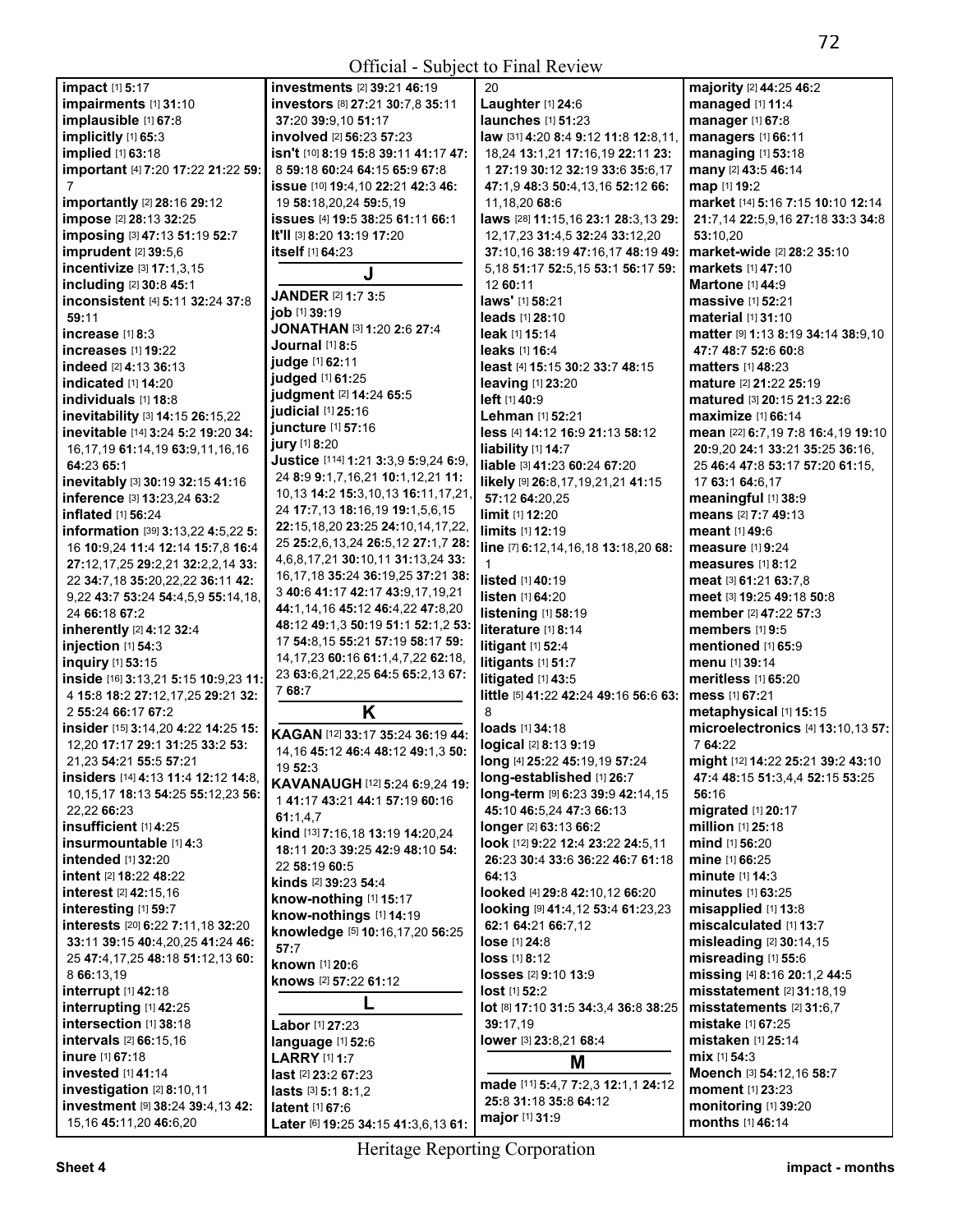| most [7] 22:19 24:12 45:1,2,3,25       | 37:7 55:17                           | past [2] 44:7 46:14                 | practice [1] 11:2                       |
|----------------------------------------|--------------------------------------|-------------------------------------|-----------------------------------------|
| 46:1                                   | obligations [1] 9:4                  | PAUL [5] 1:18 2:3,13 3:7 64:2       | precise [5] 20:4 27:13 35:6 36:6        |
| motion [1] 8:22                        | obliged [1] 50:8                     | pay [2] 16:22 45:5                  | 44:4                                    |
|                                        |                                      |                                     |                                         |
| motive [3] 48:20,24 50:14              | obvious [1] 43:1                     | paying [1] 7:15                     | precisely [2] 22:12 35:7                |
| move [1] 65:5                          | Obviously [1] 24:3                   | Pegram [13] 4:3,16 10:22 11:1,24    | predict [1] 44:13                       |
| much [12] 6:16 10:8 11:13 16:3 37:     | offer [1] 17:24                      | 17:6 19:4,10 21:19 55:5,7,7 66:1    | prediction [1] 46:15                    |
| 17, 18 45: 13, 14 46: 17 47: 11 48: 7  | <b>office</b> [1] 29:7               | pension [2] 17:2,3                  | premise [7] 5:8,12 7:22,23,25 16:       |
|                                        |                                      |                                     |                                         |
| 58:13                                  | officer [1] 57:10                    | people [16] 9:10 20:7 39:6 40:3 45: | 331:2                                   |
| multiple [1] 6:8                       | officers [1] 10:5                    | 1,2,3 46:1 47:14 51:19 52:3 53:11,  | premised [1] 5:14                       |
| muster [1] 47:12                       | officials [4] 12:2 18:5 21:15 22:13  | 11 54:20 66:6 67:12                 | present [1] 19:11                       |
| mutual [1] 39:5                        | <b>often</b> $[2]$ 58:12,12          | <b>percent</b> [1] 20:7             | presented [8] 48:9 59:19 60:24          |
|                                        |                                      |                                     |                                         |
| N                                      | okay [10] 16:9, 13, 14 28: 10 33: 25 | perfectly [1] 12:10                 | 61:4,9 64:8,10 65:25                    |
|                                        | 40:22 43:17.21 59:18 63:21           | <b>Perhaps</b> [1] 43:15            | <b>President [1] 57:5</b>               |
| namely [3] 23:3,12 27:17               | Once [4] 21:9 22:6 48:2 52:24        | period [3] 24:18 41:9 62:4          | presumption [4] 38:12,20 54:12,         |
| narrow [2] 34:25 35:3                  | one [26] 7:6,18 16:8 19:3 23:7,19    | person [1] 47:1                     | 16                                      |
| <b>nature</b> [1] <b>20:3</b>          |                                      |                                     |                                         |
|                                        | 24:14,15 26:10 27:16 31:22 35:10,    | perspective [1] 41:5                | pretty [6] 6:16,18 45:13,14 52:25       |
| nearly [1] 63:16                       | 10 44:19 45:1 46:8 47:6 50:21 60:    | persuaded [1] 61:18                 | 63:1                                    |
| necessarily [4] 8:9 42:4 43:24 53:     | 14 63:3,8,12,13 64:14,18 66:21       | pervasively [1] 4:19                | prevent [2] 11:7 49:6                   |
| 19                                     |                                      | Petitioner [1] 64:7                 | price [10] 7:4 33:22 44:21 45:8,8       |
| necessary [4] 27:20 30:6 33:14         | only [10] 3:25 4:13 5:3 15:9 18:6    |                                     |                                         |
|                                        | 30:12 31:4 40:24 60:10 67:20         | Petitioners [6] 1:5,19 2:4,14 3:8   | 53:20 54:1 56:24 58:1 62:17             |
| 65:5                                   | opening [1] 56:10                    | 64:3                                | principal [1] 66:6                      |
| need [9] 5:19 22:8,8,9 38:8,17 56:     | operate [1] 45:15                    | Petitioners' [1] 55:16              | principle [4] 8:13,17 13:25 41:2        |
| 16 62:9,10                             |                                      |                                     |                                         |
| needed [1] 31:19                       | operated [1] 43:3                    | piece [1] 63:8                      | private [2] 51:7 52:4                   |
|                                        | opportunity [1] 51:22                | place [4] 17:3 38:21 40:24 47:2     | problem [8] 4:3 11:24 21:6,8,20         |
| needn't [1] 58:22                      | opposed [2] 25:20 53:15              | plain [1] 52:6                      | 41:18 47:18 66:4                        |
| needs [1] 60:5                         | oral [7] 1:14 2:2,5,9 3:7 27:4 38:1  | plaintiff [1] 43:10                 | problems [1] 4:1                        |
| negative [5] 3:13 5:15,17 35:21        | order [4] 11:7 13:11 18:23 50:2      |                                     |                                         |
| 54:9                                   |                                      | plaintiffs [4] 3:17 21:3 22:7 66:2  | programs [1] 11:6                       |
|                                        | other [10] 8:16 15:16 21:23 23:20    | plan [29] 3:14, 15 4:7 6:13 9:5 10: | promise [1] 54:13                       |
| neither [5] 1:23 2:8 27:6 45:2,16      | 38:7 46:18 59:5 64:18 66:16,22       | 10 16:15,23 17:11,12,24 20:3,5      | promote [1] 9:9                         |
| net [23] 6:22,22 20:7 24:18 25:12,     | others [1] 23:10                     | 21:25 22:2 24:18 25:19 26:7 34:     | prong [2] 29:14 61:24                   |
| 17,21 26:1,9 32:12,12 42:20 43:        |                                      |                                     |                                         |
| 13, 13 44: 7, 10 47: 11 51: 12, 13 64: | otherwise [1] 54:5                   | 12,20 39:7,11 43:3,16 48:1 55:15    | prongs [1] 6:8                          |
|                                        | ought [4] 23:1 51:6 53:13 67:18      | 56:1 63:2 67:14                     | proper [1] 8:11                         |
| 15 67:10,14,16                         | out [30] 6:10 13:11,13 15:1 16:19    | PLANS [7] 1:3 3:5 17:2,4 18:4 45:   | proposition [1] 60:2                    |
| never [3] 40:11 48:25 52:12            | 21:23 22:20 24:20 25:9 31:16 32:     | 157:4                               | protect [4] 48:18 51:17 55:15 56:1      |
| New [8] 1:24,24 6:13 20:5 25:20        |                                      |                                     |                                         |
| 30:16 67:13 68:2                       | 15 34:22 35:13,18,20 36:17 40:7      | plausible [2] 53:8 65:20            | protecting [1] 40:5                     |
|                                        | 44:9 46:12 49:10,13 50:12,15 54:     | play [1] 49:10                      | protection [2] 27:21 30:7               |
| newly [2] 6:12,20                      | 5, 13, 17 57: 14 64: 15 66: 7, 12    | plead [11] 21:19 48:20 49:22,25 50: | protections [1] 18:12                   |
| next [5] 3:4 28:11 34:10 53:12 54:     | outnumber [1] 63:4                   | 2.3 52:4.4 56:8 58:11 61:12         | protects [1] 51:15                      |
| 18                                     |                                      |                                     |                                         |
| nice [1] 49:14                         | <b>outsider</b> [3] 14:22 15:5,7     | pleaded [1] 62:15                   | provide [1] 15:20                       |
|                                        | over [11] 3:25 5:3 8:3 12:21 13:18,  | pleading [11] 3:12 19:18 38:9 43:   | provisions [1] 31:6                     |
| non-ERISA [1] 38:24                    | 20 19:22 36:1 46:13 51:16 54:17      | 11 48:10 49:17,20 52:7 60:5,7 62:   | proxy [1] 48:4                          |
| non-ESOP [3] 39:3 46:18,20             | overall [1] 47:3                     | 9                                   | prudence [12] 6:4 7:8,9,12,16 38:       |
| non-identified [1] 46:25               |                                      |                                     |                                         |
| none [1] 62:2                          | owed [1] 38:6                        | pleadings [3] 38:14 49:19 62:12     | 6, 13, 23 41: 24 49: 22 52: 13 55: 11   |
|                                        | own [1] 58:6                         | please [4] 3:10 27:8 35:24 38:4     | prudent [22] 5:4,23 8:7 20:16 21:1      |
| nonetheless [1] 5:23                   | P                                    | pled [4] 7:17 12:18 62:2,3          | 27:23 28:17 29:16 30:2,3 32:17          |
| nonpublic [1] 29:1                     |                                      | <b>PLSRA</b> [1] 18:12              | 33:4 34:6 35:2,4,16 36:15 37:14         |
| nor [2] 45:2,17                        | $p.m$ [1] 68:9                       |                                     |                                         |
| <b>normal</b> [2] <b>5:21 20:22</b>    | PAGE [2] 2:2 26:14                   | point [13] 5:25 15:1 22:7 28:16 31: | 53:5,8 60:23 67:21                      |
|                                        |                                      | 16 32:3,14 35:18 40:7 51:2 53:5,    | PSLRA [4] 12:19 49:19 50:1,9            |
| normally [1] 12:7                      | paragraph [1] 40:7                   | 13 65:18                            | public [5] 16:4 29:25 32:2 33:1 35:     |
| noted [1] 29:13                        | paragraphs [1] 23:16                 | pointed [3] 22:20 25:9 44:9         | 10                                      |
| nothing [4] 12:5 34:14 63:18 65:3      | part [9] 6:7 13:15 17:14 19:10 21:   | pointing [2] 49:4,6                 | publicly [2] 25:8,15                    |
| notice [1] 25:16                       | 13 22:24 52:2 53:14 59:1             |                                     |                                         |
|                                        |                                      | points [6] 10:2 21:23 31:1 50:24    | purport [1] 11:17                       |
| notwithstanding [1] 38:16              | participant [1] 50:1                 | 64:5 65:4                           | purpose [1] 66:10                       |
| November [1] 1:11                      | participants [16] 3:15 4:8 10:10     | policy [1] 38:16                    | push [1] 49:16                          |
| nowhere [1] 28:23                      | 16:16,23 21:25 22:3 28:20 29:20,     | positing [1] 42:23                  |                                         |
| number [5] 27:24 46:5 54:25 55:2       | 22 32:12 34:13 35:9 36:12 55:15      |                                     | put [9] 12:21 21:10 34:22 42:14 46:     |
|                                        |                                      | position [12] 11:16 15:6 29:16 32:  | 3 62:9,10,13 65:8                       |
| 63:15                                  | 56:1                                 | 7, 18 33:5 34:23, 24 36:4 55:25 57: |                                         |
| O                                      | participating [1] 30:9               | 2 59:17                             | Q                                       |
|                                        | particular [5] 8:1 19:24 32:3 36:    |                                     | question [27] 14:4 19:17 23:6,12,       |
| objective [1] 5:14                     | 20 40:6                              | positive [3] 35:22 54:8 66:17       | 13 28:22 29:24 31:3 34:10,25 35:        |
| objectives [4] 28:12 29:11 37:9        |                                      | possibility [1] 15:16               |                                         |
|                                        | particularized [1] 62:8              | possible [2] 15:14 27:16            | 6 39:25 48:9 52:1 54:14 55:21 59:       |
| 58:21                                  | particularly [7] 4:9 26:4 53:9 57:   | potential [1] 9:23                  | 1 60:6, 12, 17, 24 61:2, 8 64:8, 10 65: |
| obligated [1] 11:14                    | 15 63:3,15 64:20                     |                                     | 7,25                                    |
| obligation [6] 4:4,22 10:23 27:11      | party [3] 1:23 2:8 27:6              | pour [1] 58:18                      | questions [2] 19:6 23:20                |
|                                        |                                      | practical [3] 31:25 47:6 48:7       |                                         |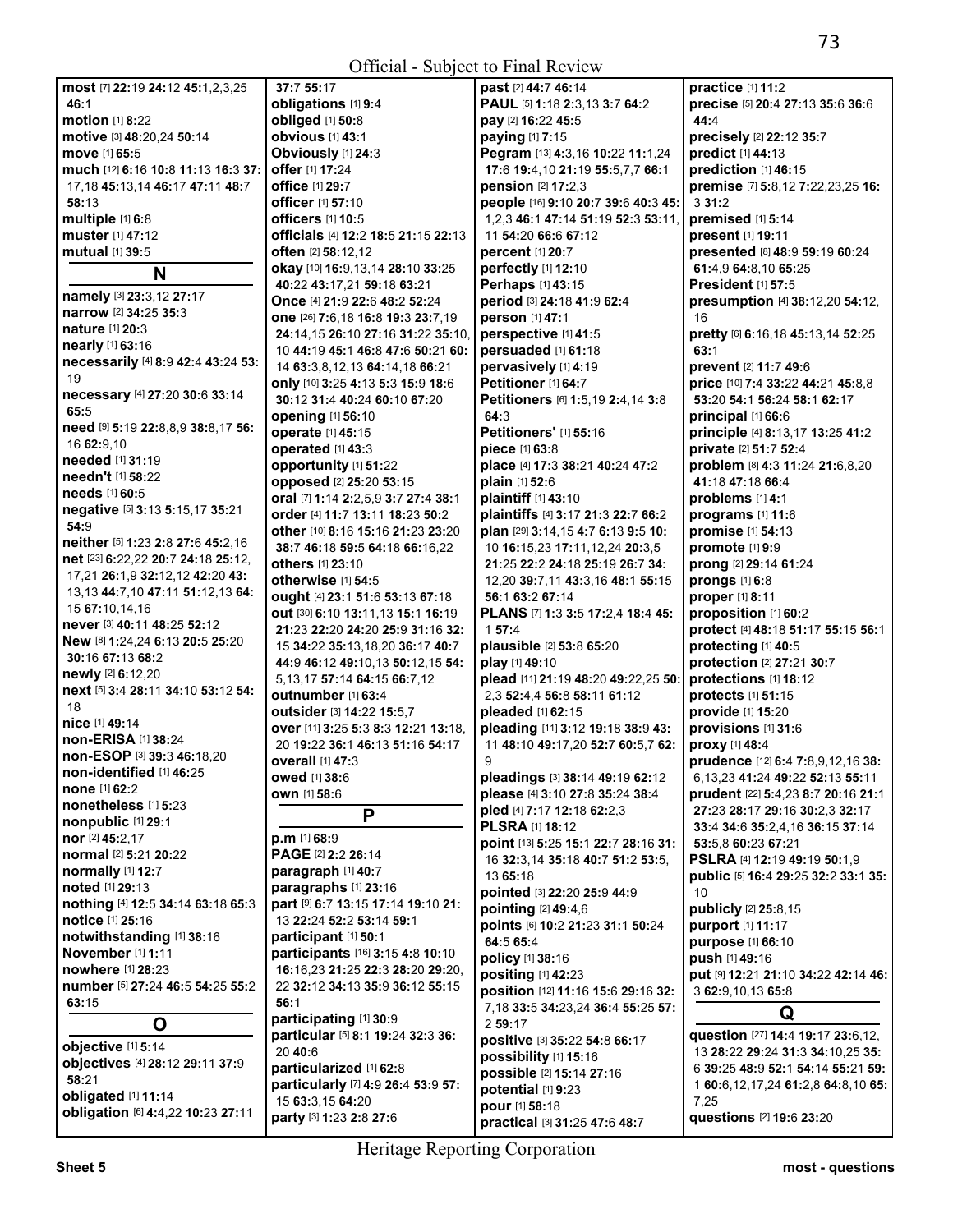## Official - Subject to Final Review

**quibble** [1] **16:**3 **quickly** [1] **40:**12 **quite** [2] **21:**23 **28:**10 **R raise** [2] **59:**6,6 **raised** [3] **19:**5 **23:**20 **55:**22 **rare** [4] **56:**13,20 **57:**20 **58:**1 **rarely** [1] **28:**1 **Rather** [3] **23:**17 **34:**15 **41:**3 **reached** [2] **32:**6,7 **reaction** [1] **34:**2 **read** [3] **19:**17 **23:**16 **67:**17 **reading** [1] **23:**7 **real** [6] **15:**22 **17:**1 **18:**14 **42:**7 **46:**  10 **49:**10 **reality** [2] **5:**15 **11:**2 **realize** [1] **23:**7 **really** [17] **7:**23 **9:**8 **10:**7 **19:**12 **21:**8, 10,19 **24:**5 **44:**4 **47:**2 **48:**4 **49:**4 **52:**  17 **55:**6 **61:**25 **64:**14 **67:**11 **reason** [11] **6:**19 **19:**11 **21:**13 **34:**1, 11 **48:**16 **53:**14 **55:**10 **65:**25 **66:**23 **67:**7 **reasonable** [11] **30:**2 **36:**21 **37:**14 **44:**17 **46:**10 **47:**13,13,14 **51:**18,19 **63:**1 **reasonably** [3] **33:**7,8 **63:**11 **reasoned** [1] **14:**23 **reasons** [2] **28:**9 **37:**3 **REBUTTAL** [4] **2:**12 **51:**4 **64:**2,5 **receive** [1] **53:**23 **recognized** [2] **3:**12 **27:**9 **recognizing** [1] **7:**22 **recovery** [3] **44:**24 **45:**9 **62:**17 **reduce** [1] **8:**12 **reducing** [1] **3:**15 **reference** [1] **26:**13 **reflect** [1] **11:**2 **regardless** [1] **31:**14 **regime** [6] **17:**9 **28:**13 **31:**9 **32:**25 **35:**14 **66:**10 **regular** [12] **3:**22 **4:**6,10,14 **11:**22, 24 **21:**5,12,16 **22:**10 **45:**4 **53:**20 **regularly** [1] **53:**24 **regulated** [1] **4:**20 **regulating** [1] **22:**12 **regulations** [1] **13:**8 **relation** [1] **22:**25 **relationship** [1] **58:**20 **relevant** [3] **27:**14 **29:**14 **36:**5 **rely** [1] **8:**22 **repleading** [1] **56:**10 **reporting** [1] **13:**14 **require** [7] **10:**22 **28:**1,5 **31:**25 **46:**  12 **52:**16 **56:**18 **required** [12] **3:**16 **27:**24 **30:**25 **37:**  15 **44:**12 **50:**16 **52:**12 **59:**12,15 **60:**  11,13,21 **requirement** [5] **13:**3 **48:**22 **52:**7, 11 **56:**18 **requires** [1] **4:**16 **requisite** [1] **53:**2 **resolve** [1] **60:**19 **60:**10

**resources** [2] **41:**15 **57:**5 **respect** [3] **4:**9 **10:**6 **25:**5 **respectfully** [1] **12:**17 **respond** [2] **47:**5 **51:**22 **Respondents** [6] **1:**8,25 **2:**11 **3:**  20 **11:**19 **38:**2 **Respondents'** [3] **4:**2 **5:**10 **7:**22 **response** [2] **27:**17 **51:**2 **responsibilities** [2] **17:**10 **22:**2 **responsibility** [1] **57:**1 **responsive** [1] **16:**6 **rest** [2] **33:**3 **65:**10 **result** [1] **54:**3 **resulted** [1] **62:**17 **results** [1] **26:**19 **retirees** [1] **67:**15 **RETIREMENT** [3] **1:**3 **3:**4 **57:**4 **reveal** [1] **40:**12 **Review** [1] **8:**4 **rid** [2] **18:**18,24 **Rinehart** [2] **52:**19,20 **risk** [1] **18:**14 **risks** [1] **52:**24 **road** [1] **19:**2 **ROBERTS** [7] **3:**3 **26:**12 **27:**1 **37:**  21 **63:**22,25 **68:**7 **role** [1] **45:**15 **roles** [1] **4:**15 **room** [1] **6:**16 **roughly** [1] **34:**24 **rule** [11] **17:**16,19 **49:**11,15,25 **51:**7 **52:**17 **55:**4,5,7,16 **rules** [1] **15:**20 **rulings** [1] **42:**5 **run** [6] **10:**11 **18:**5,8,13,23 **63:**13 **running** [2] **16:**19 **64:**8 **S Sachs** [1] **41:**8 **sale** [4] **26:**17,18 **64:**19,23 **same** [6] **35:**23 **38:**6,24 **39:**25 **46:**  19 **51:**7 **SAMUEL** [3] **1:**24 **2:**10 **38:**1 **satisfied** [2] **19:**19 **34:**21 **satisfy** [1] **40:**17 **saving** [1] **18:**7 **savings** [2] **16:**8,15 **saw** [1] **28:**23 **saying** [6] **9:**8 **22:**8 **33:**24 **40:**9,16 **says** [9] **7:**12 **10:**17 **24:**25 **36:**14 **37:**  4 **38:**23 **51:**10 **65:**22 **66:**23 **scenario** [1] **37:**8 **scienter** [14] **13:**3,22,23,24 **48:**21, 22 **49:**22 **50:**1,21 **51:**8 **52:**11 **53:**3 **56:**8 **68:**5 **scrap** [1] **35:**25 **SEC** [4] **27:**22 **30:**25 **50:**7,8 **second** [19] **4:**21 **5:**24 **6:**11 **8:**5 **19:**  3 **21:**21 **22:**24 **24:**2,5 **36:**17 **50:**19 **52:**2,20 **58:**10,24 **59:**1,1 **60:**4 **61:**9 **secure** [2] **10:**16,17 **securities** [67] **4:**20 **9:**12 **11:**8,15, 16,22,25 **12:**8,11,15,18,21,24 **13:**1,

2,6,12,17,21 **14:**8 **18:**11 **23:**1,9 **28:**  12 **29:**2,3,12,17,23 **30:**12 **31:**4,5 **32:**24 **33:**12,20 **35:**13 **37:**9,16 **38:**  19 **47:**1,9,16,17 **48:**3,19 **49:**5,8,18 **50:**4,13,16 **51:**17 **52:**5,15,22 **53:**1, 16 **56:**7,11,17 **58:**12,14,21 **59:**11 **60:**11 **66:**11 **68:**6 **security** [4] **13:**5 **20:**22 **28:**3 **67:**6 **see** [7] **13:**22,23 **15:**22 **29:**4 **49:**16 **54:**24 **62:**23 **seem** [5] **22:**19,23 **23:**16 **28:**24 **58:**  1 **seemed** [1] **33:**19 **seems** [13] **6:**10,13 **8:**18 **9:**10,21 **13:**19 **23:**24 **32:**8,11 **40:**8 **49:**14 **56:**9 **58:**2 **seen** [1] **20:**15 **selective** [1] **35:**8 **selectively** [2] **29:**22 **36:**12 **self** [1] **11:**15 **sell** [8] **14:**24 **39:**13 **40:**12 **41:**7 **45:**  4 **57:**8,11 **64:**22 **seller** [11] **25:**12,17 **26:**1,9 **42:**21 **43:**13 **46:**13,16 **47:**24 **61:**25 **62:**20 **sellers** [12] **6:**23 **9:**9,13,13 **32:**13 **42:**8 **45:**2,17,22 **46:**1 **67:**10,16 **selling** [5] **7:**14 **62:**5,6 **67:**12,15 **send** [3] **60:**3,3 **65:**4 **sending** [1] **50:**11 **senior** [2] **18:**4 **57:**5 **sense** [3] **32:**17 **55:**19 **56:**5 **sensitive** [1] **57:**16 **sentence** [2] **23:**2 **40:**14 **separate** [4] **5:**6 **13:**14 **53:**15 **65:**  20 **serve** [3] **14:**15 **17:**17 **66:**24 **service** [1] **36:**20 **set** [8] **7:**13,13 **11:**7 **17:**20 **18:**3 **20:**  4 **35:**13 **67:**4 **shaking** [2] **16:**9,11 **share** [1] **33:**23 **shareholder** [1] **40:**20 **shareholders** [4] **33:**12 **39:**15 **66:**  9,13 **sheep** [3] **5:**6 **65:**20,21 **short** [2] **63:**12,17 **short-term** [2] **6:**23 **39:**10 **shortly** [1] **51:**4 **should've** [1] **35:**7 **shouldn't** [4] **8:**17,21 **34:**11 **56:**13 **showed** [1] **62:**4 **shows** [2] **34:**18 **62:**6 **side** [2] **21:**23 **66:**22 **sides** [1] **43:**5 **sign** [1] **11:**23 **similar** [1] **41:**19 **simply** [2] **23:**19 **53:**18 **single** [3] **5:**7 **24:**13 **28:**14 **sit** [1] **45:**5 **situated** [1] **39:**8 **situation** [14] **6:**20,21 **9:**3 **30:**23 **32:**8,13 **45:**25 **52:**15 **55:**8 **56:**6,21 **57:**15 **60:**21,22 **situations** [1] **48:**15  $25$ 

**Sixth** [2] **41:**18 **42:**4 **size** [1] **63:**3 **sketched** [1] **34:**22 **slightly** [1] **40:**15 **slower** [2] **45:**8 **62:**17 **so-called** [1] **26:**15 **sold** [2] **57:**13,13 **Solicitor** [1] **1:**20 **solution** [3] **19:**13 **32:**22 **68:**5 **solve** [1] **21:**6 **somebody** [1] **25:**20 **somehow** [1] **36:**16 **sometimes** [2] **27:**10 **38:**11 **sooner** [4] **34:**15 **35:**20 **41:**2,6 **sophisticated** [1] **18:**8 **sorry** [3] **28:**8 **42:**18,25 **sort** [3] **32:**25 **58:**17 **66:**24 **sorts** [1] **53:**24 **SOTOMAYOR** [21] **5:**9 **8:**9 **9:**1,7, 16,21 **10:**1,12,21 **11:**10,13 **19:**15 **22:**20 **28:**4,6,8 **30:**11 **31:**13 **61:**22 **62:**18,23 **Sotomayor's** [1] **19:**6 **sound** [2] **33:**17 **35:**25 **sounds** [1] **58:**18 **speaking** [1] **43:**4 **speaks** [2] **35:**6,7 **special** [8] **15:**20 **22:**1,3 **34:**10,14 **63:**18 **65:**3,14 **specific** [11] **3:**17 **5:**20 **11:**20 **12:**6 **23:**17 **26:**11,23 **40:**18 **45:**23 **63:**8 **64:**14 **specifics** [2] **8:**16 **64:**13 **specified** [1] **47:**22 **spend** [1] **57:**11 **split** [4] **38:**12 **60:**18,20 **64:**9 **spook** [1] **21:**7 **spooky** [1] **21:**14 **stability** [1] **45:**10 **stage** [2] **38:**14,15 **stakeholders** [1] **39:**7 **Stamps** [1] **12:**22 **standard** [14] **3:**12 **19:**25 **28:**25 **29:**  15 **32:**5 **33:**9 **48:**11 **49:**8,19 **50:**6, 17,21 **51:**15 **58:**9 **standards** [1] **50:**9 **start** [3] **36:**1 **41:**12 **47:**2 **started** [1] **20:**17 **startup** [1] **25:**21 **state** [1] **31:**23 **statement** [2] **30:**15,17 **STATES** [6] **1:**1,15,22 **2:**7 **27:**5 **67: statute** [6] **38:**22,22 **52:**6,7,8 **60:**7 **statutes** [1] **48:**17 **Stearns** [1] **53:**11 **step** [1] **17:**5 **stick** [1] **23:**11 **still** [6] **4:**25 **7:**1 **34:**24 **36:**5 **38:**20 **62:**19 **stock** [12] **5:**17 **7:**3 **24:**18 **44:**21 **45:**  8,8 **56:**24 **58:**1 **62:**17 **63:**2 **64:**12 **65:**18 **stocks** [3] **53:**21 **54:**1,4